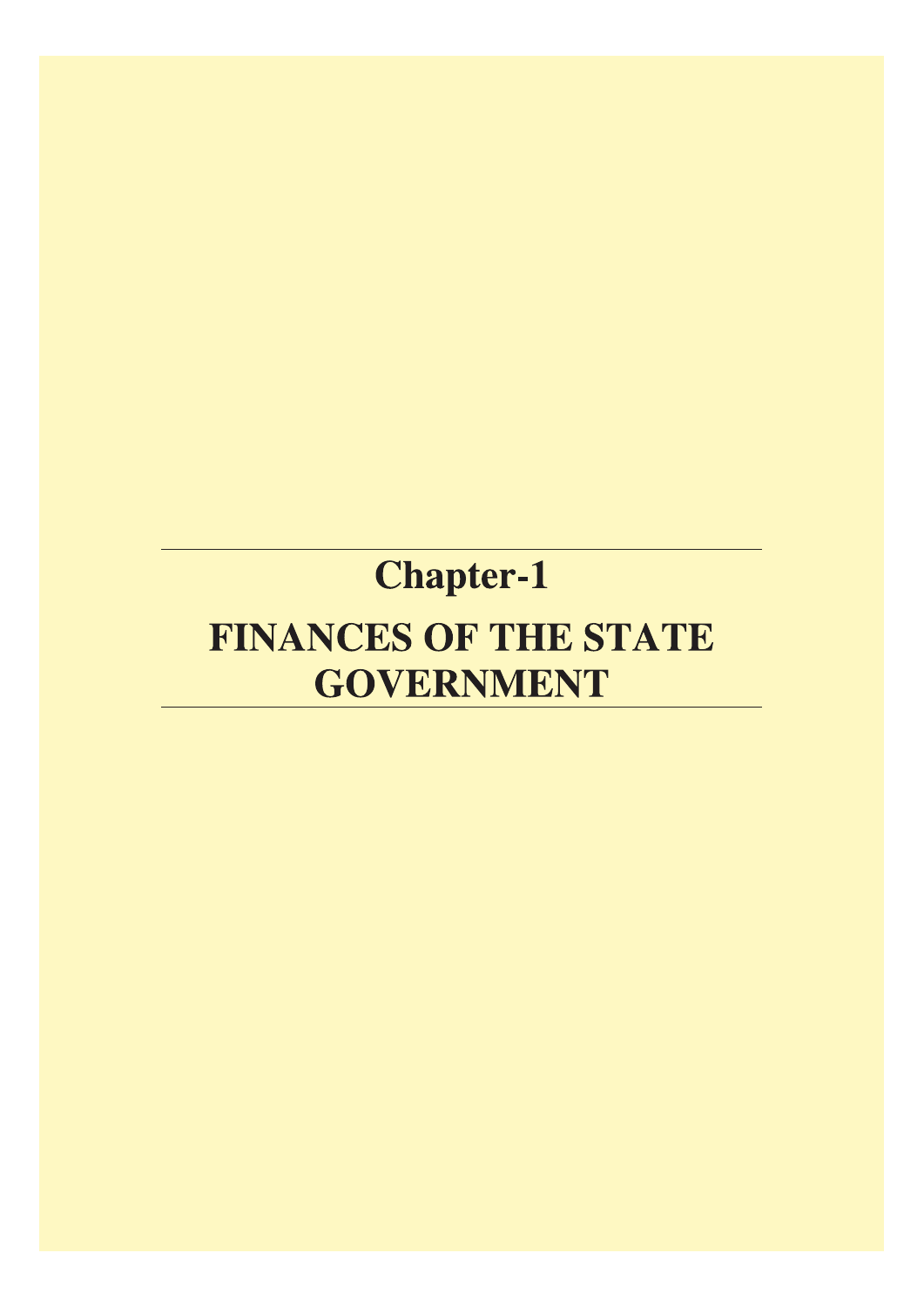## **CHAPTER 1**

## **Finances of the State Government**

#### *Profile of State*

The State of Madhya Pradesh is located in the central part of India. It is the second largest State in terms of geographical area (308 thousand square kilometre) and the sixth largest by population (7.26 crore as per 2011 census). The composite State of Madhya Pradesh was founded on 1 November 1956. In terms of the Madhya Pradesh Reorganisation Act 2000 (No. 28 of 2000), 16 districts<sup>1</sup> of the erstwhile State of Madhya Pradesh were carved out to form the new State of Chhattisgarh on 1 November 2000.

As indicated in **Appendix 1.1** the State's population increased from 196 persons per sq.km in 2001 to 236 persons in 2011 (provisional figure). The State recorded a decadal population growth of 16.58 *per cent* during 2003-04 to 2012-13. In the State, percentage of population below poverty line (38.30 *per cent*) was higher than that of the All-India average (21.92 *per cent*). The Gross State Domestic Product (GSDP) of the State in 2012-13 at current prices was  $\bar{\tau}$  3,61,874 crore, which grew at 16.85 *per cent* over the previous year. The State's literacy rate marginally increased from 69.69 *per cent* in 2001 to 70.63 *per cent* as per 2011 census, which was lower than the All India average of 74.04 *per cent* (2011 census). The decadal growth of *per capita* income in Madhya Pradesh (13.06 *per cent*) was lower than that of the General Category States (14.94 *per cent*) during 2003-04 to 2012-13.

The general data (including development indicators) relating to the State is given in **Appendix-1.1**.

#### *Gross State Domestic Product (GSDP)*

<u> Alexandria de la contrada de la contrada de la contrada de la contrada de la contrada de la contrada de la c</u>

GSDP is the market value of all officially recognised final goods and services produced within the State in a given period of time. The growth of GSDP of the State is an important indicator of the State's economy as it indicates the standard of living of the State's population. The trend in the annual growth of India's GDP and that of the State's GSDP at current prices are indicated below:

|                                        |           |           |           |                    | $\lambda$ in crore, |
|----------------------------------------|-----------|-----------|-----------|--------------------|---------------------|
| Year                                   | 2008-09   | 2009-10   | 2010-11   | 2011-12<br>$(OE)*$ | 2012-13<br>$(AE)^*$ |
| India's GDP at current price           | 53,03,567 | 61,08,903 | 72,66,967 | 83,53,495          | 94,61,013           |
| Growth rate of GDP ( <i>per cent</i> ) | 15.75     | 15.18     | 18.96     | 14.95              | 13.26               |
| GSDP of MP at current price            | 1,97,276  | 2,27,984  | 2,60,198  | 3,09,687           | 3,61,874            |
| Growth rate of $GSDP^@$ (per cent)     | 22.17     | 15.57     | 14.13     | 19.02              | 16.85               |

**Annual growth rate of GDP of India and GSDP of Madhya Pradesh at current prices** 

 **(**` **in crore)** 

*(Source: Planning Commission Data tables and the Directorate of Economic and Statistics, Government of Madhya Pradesh) \*QE-Quick Estimates, AE-Advance Estimates* 

**@** *GSDP estimates at current prices for the years 2010-11 and 2011-12 are revised, hence, percentage ratio/buoyancies of various parameters with reference to GSDP for 2010-11 and 2011-12 indicated in earlier Reports have also been revised.* 

> *<sup>1</sup> Bastar, Bilaspur, Dantewara, Dhamtari, Durg, Janjgir-Champa, Jashpur, Kanker, Kawardha, Korba, Koria, Mahasamund, Raigarh, Raipur, Rajnandgaon and Surguja.*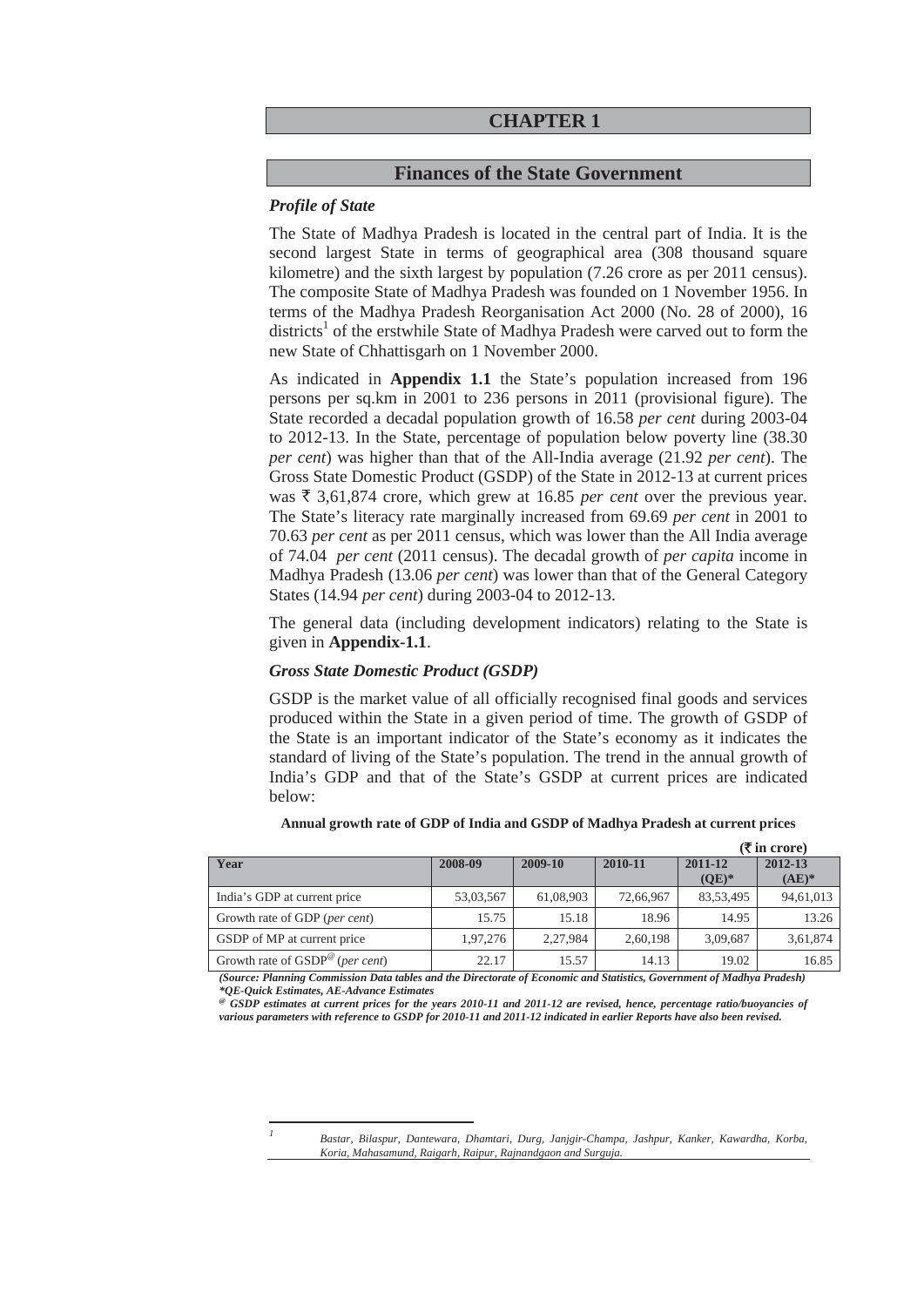Sector-wise performance of GSDP during the period 2010-13 is given below:

|                                             |                 |                | $(\bar{\bar{\mathbf{x}}}$ in crore) |
|---------------------------------------------|-----------------|----------------|-------------------------------------|
| <b>Name of Sector</b>                       | $2010-11$ (P)   | $2011 - 12(0)$ | $2012 - 13$ (A)                     |
| Primary Sector <sup>2</sup>                 | 63,698 (24)     | 80,093 (26)    | 95,088 (26)                         |
| Secondary Sector <sup>3</sup>               | 77,178 (30)     | 88,241 (28)    | 99,717 (28)                         |
| Tertiary Sector <sup>4</sup>                | 1, 19, 323 (46) | 1,41,353 (46)  | 1,67,069(46)                        |
| $(D)$ Drawisianal $(D)$ Quick $(A)$ Advance |                 |                |                                     |

*(P)- Provisional, (Q)-Quick, (A)- Advance Figures in brackets indicates contribution of sectors in total GSDP* 

#### **1.1 Introduction**

This Chapter provides an audit perspective on the finances of the Government of Madhya Pradesh during 2012-13 and analyses the critical changes observed in the major fiscal aggregates relative to the previous year, keeping in view the overall trends during the last five years. The analysis is based on the Finance Accounts of the Government of Madhya Pradesh and information provided therein. The structure and form of Government Accounts and the layout of the Finance Accounts are depicted in **Appendix 1.2 Part-A.**

The apportionment of assets and liabilities of the composite State of Madhya Pradesh prior to the date of reorganisation as well as other financial adjustments is carried out in accordance with the provisions of the Madhya Pradesh Reorganisation Act 2000 (No. 28 of 2000). The actual progress achieved in this direction is indicated in **Appendix 1.2 Part-B**.

The methodology adopted for the assessment of the fiscal position and norms/ceilings prescribed under the Fiscal Responsibility and Budgetary Management (FRBM) Act, 2005, trends in select fiscal indicators and the time series data of State Finances are depicted in **Appendix 1.3** and **Appendix 1.4**.

#### *1.1.1 Summary of fiscal transactions in 2012-13*

**Table 1.1** presents the summary of the State Government's fiscal transactions during the current year (2012-13) *vis-a-vis* the previous year (2011-12), while **Appendix 1.5 Part-A** provides details of receipts and disbursements as well as overall fiscal position during the current year.

|                 |                             |                           |                       |           | $(\overline{\mathbf{\mathcal{F}}}$ in crore) |           |              |  |
|-----------------|-----------------------------|---------------------------|-----------------------|-----------|----------------------------------------------|-----------|--------------|--|
| <b>Receipts</b> | 2011-12                     | 2012-13                   | <b>Disbursements</b>  | 2011-12   |                                              | 2012-13   |              |  |
|                 |                             | <b>Section-A: Revenue</b> |                       |           | <b>Non-Plan</b><br>Plan                      |           | <b>Total</b> |  |
| Revenue         | 62,604.07                   | 70,427.28                 | <b>Revenue</b>        | 52,693.71 | 44,619.20                                    | 18.349.33 | 62,968.53    |  |
| <b>Receipts</b> |                             |                           | <b>Expenditure</b>    |           |                                              |           |              |  |
| Tax revenue     | 26,973.44                   | 30,581.70                 | General               | 16,228.64 | 17,613.11                                    | 92.03     | 17,705.14    |  |
|                 |                             |                           | Services              |           |                                              |           |              |  |
| Non-Tax         | 7,482.73                    | 7,000.22                  | Social Services       | 20,296.94 | 12,686.85                                    | 11,688.62 | 24,375.47    |  |
| revenue         |                             |                           |                       |           |                                              |           |              |  |
| Share of        | 18,219.13                   | 20,805.16                 | Economic              | 12,964.91 | 11,019.66                                    | 5,803.69  | 16,823.35    |  |
| Union Taxes/    |                             |                           | Services              |           |                                              |           |              |  |
| Duties          |                             |                           |                       |           |                                              |           |              |  |
| Grants from     | 9,928.77                    | 12,040.20                 | Grants-in-aid &       | 3,203.22  | 3,299.57                                     | 765.00    | 4,064.57     |  |
| GoI             |                             |                           | Contributions         |           |                                              |           |              |  |
|                 | Section-B: Capital & others |                           |                       |           |                                              |           |              |  |
| Misc. Capital   | 22.65                       | 31.45                     | <b>Capital Outlay</b> | 9,055.16  | 23.91                                        | 11,542.98 | 11,566.89    |  |
| <b>Receipts</b> |                             |                           |                       |           |                                              |           |              |  |
|                 |                             |                           | General               | 167.16    | 4.73                                         | 200.16    | 204.89       |  |
|                 |                             |                           | Services              |           |                                              |           |              |  |
|                 |                             |                           |                       |           |                                              |           |              |  |

**Table 1.1: Summary of Fiscal operations in 2012-13** 

*<sup>2</sup> includes Agriculture (including Animal Husbandry), Forestry, Fishing etc. 3*

<u> Andrew Maria (1995)</u>

*4*

 *includes Mining and Quarrying, Manufacturing, Electricity, Gas and Water Supply, Construction, etc. includes Trade, Hotels and Restaurants, Transport, Storage, Communication, Financing, Insurance, Real Estate and Business Services, Community, Social & Personal Services, etc.*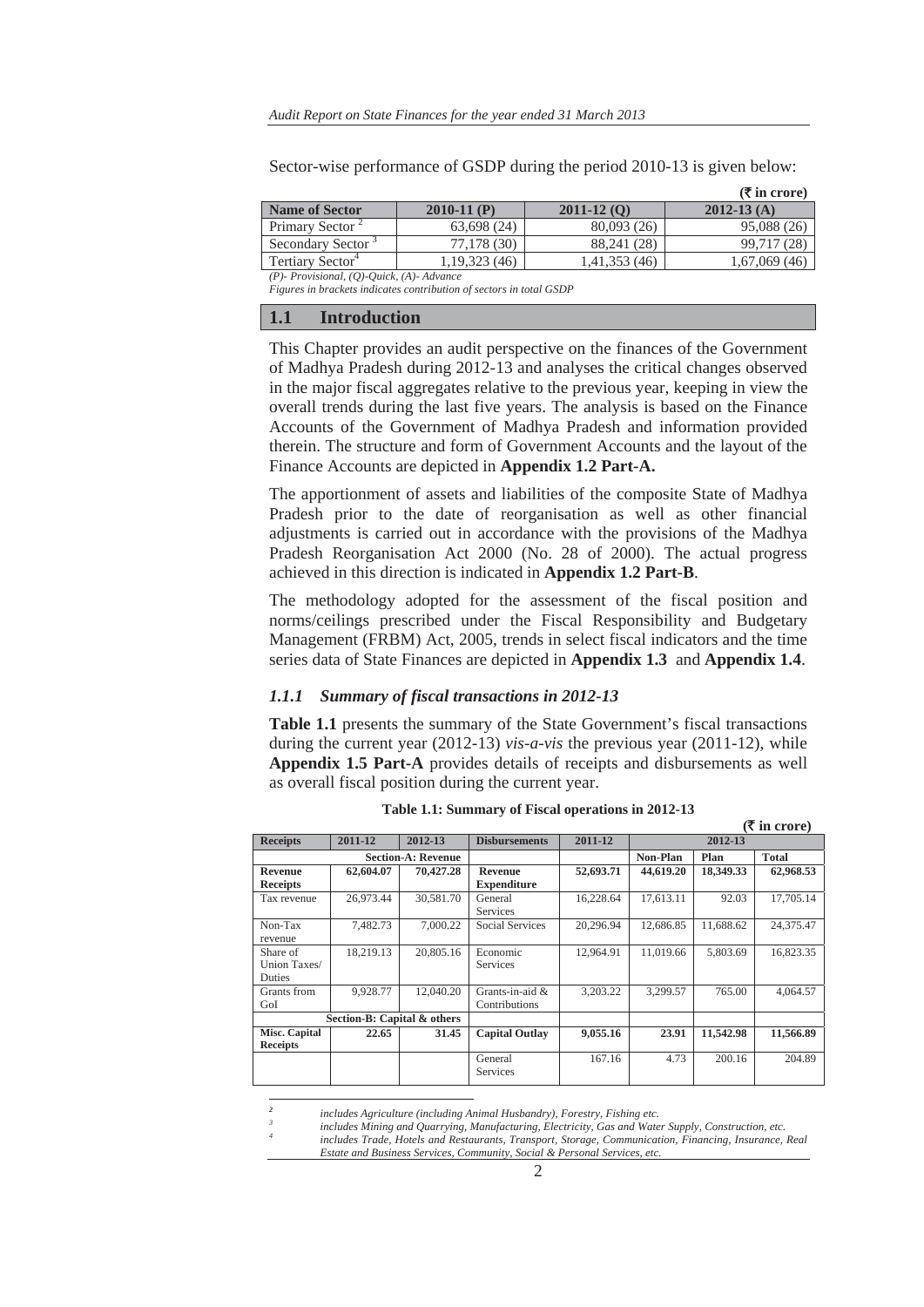|                                                      |             |             | Social Services                           | 1.599.12    | 9.68     | 1,611.31 | 1,620.99    |
|------------------------------------------------------|-------------|-------------|-------------------------------------------|-------------|----------|----------|-------------|
|                                                      |             |             | Economic<br>Services                      | 7.288.88    | 9.50     | 9.731.51 | 9,741.01    |
| <b>Recoveries of</b><br>Loans and<br><b>Advances</b> | 9,122.56    | 32.53       | Loans and<br><b>Advances</b><br>disbursed | 15,760.56   | 3,842.13 | 1,536.12 | 5,378.25    |
| <b>Inter-State</b><br>settlement                     | 2.65        | 9.14        | <b>Inter-State</b><br>settlement          | 3.70        |          |          | 7.02        |
| <b>Public Debt</b><br>receipts                       | 6,750.25    | 8,791.16*   | <b>Repayment of</b><br><b>Public Debt</b> | 3,149.79    |          |          | 3,583.94*   |
| Contingency<br>Fund                                  | 100.00      | ۰.          | Contingency<br>Fund                       | 100.00      |          |          |             |
| <b>Public</b><br>Account<br>receipts                 | 76,315.22   | 86,247.57   | <b>Public Account</b><br>disbursements    | 73,279.04   |          |          | 82,735.57   |
| Opening<br><b>Cash Balance</b>                       | 6.900.44    | 7,775.88    | <b>Closing Cash</b><br><b>Balance</b>     | 7,775.88    |          |          | 7.074.81    |
| <b>Total</b>                                         | 1,61,817.84 | 1,73,315.01 | <b>Total</b>                              | 1,61,817.84 |          |          | 1,73,315.01 |

*Chapter 1-Finances of the State Government* 

*\*Excluding net transactions under ways and means advances and overdraft. (Source: Finance Accounts)* 

The significant changes during 2012-13 over the previous year are as under:

- Revenue Receipts grew by  $\bar{\tau}$  7,823.21 crore (12 *per cent*) due to increase in own Tax Revenue (by  $\bar{\tau}$  3,608.26 crore), share of Union taxes/duties (by  $\overline{\tau}$  2,586.03 crore) and grants-in-aid and contribution from GoI (by  $\bar{\tau}$  2.111.43 crore). The actual Revenue Receipts for the year 2012-13 exceeded the projection made in the Medium Term Fiscal Policy Statement (MTFPS) by  $\overline{\xi}$  513.77 crore.
- Expenditure increased by  $\bar{\tau}$  10,274.82 crore (19.5 *per cent*). Increase was under economic services sector (by  $\bar{\tau}$  3,858.44 crore), social services sector (by  $\bar{\tau}$  4,078.53 crore), general services sector (by  $\bar{\xi}$  1,476.50 crore) and grants-in-aid and contributions (by  $\bar{\xi}$  861.35 crore).
- $\triangleright$  Capital Expenditure increased by  $\overline{\xi}$  2,511.73 crore (28 *per cent*). Increase was mainly under economic services sector (by  $\bar{\tau}$  2,452.13) crore). Increase under general services sector and social services sector was  $\bar{\tau}$  37.73 crore and  $\bar{\tau}$  21.87 crore respectively.
- ¾ Public Debt receipts (excluding ways and means advances) increased by  $\bar{\tau}$  2,040.91 crore (30.23 *per cent*) while repayment of Public Debt increased by  $\bar{\tau}$  434.15 crore (13.78 *per cent*).
- ¾ Public Account receipts and disbursement increased respectively by ` 9,932.35 crore (13 *per cent*) and ` 9,456.53 crore (13 *per cent*).
- $\triangleright$  Cash balances of the State Government decreased by  $\bar{z}$  701.07 crore.

#### *1.1.2 Review of the fiscal situation*

In response to the Twelfth Finance Commission's recommendation, the Government of Madhya Pradesh enacted the Fiscal Responsibility and Budget Management (FRBM) Act, 2005, which came into force from 1 January 2006 with a view to ensuring prudence in fiscal management and fiscal stability by progressive elimination of revenue deficit, sustainable debt management consistent with fiscal deficit, greater transparency in fiscal operations of the Government and conduct of fiscal policy within a Medium-term Fiscal Framework.

In accordance with the provisions of FRBM Act 2005, the State Government has placed (a) Macro-Economic framework Statement**,** (b) Medium Term Fiscal Policy Statement (MTFPS) and (c) Fiscal Policy Strategy Statement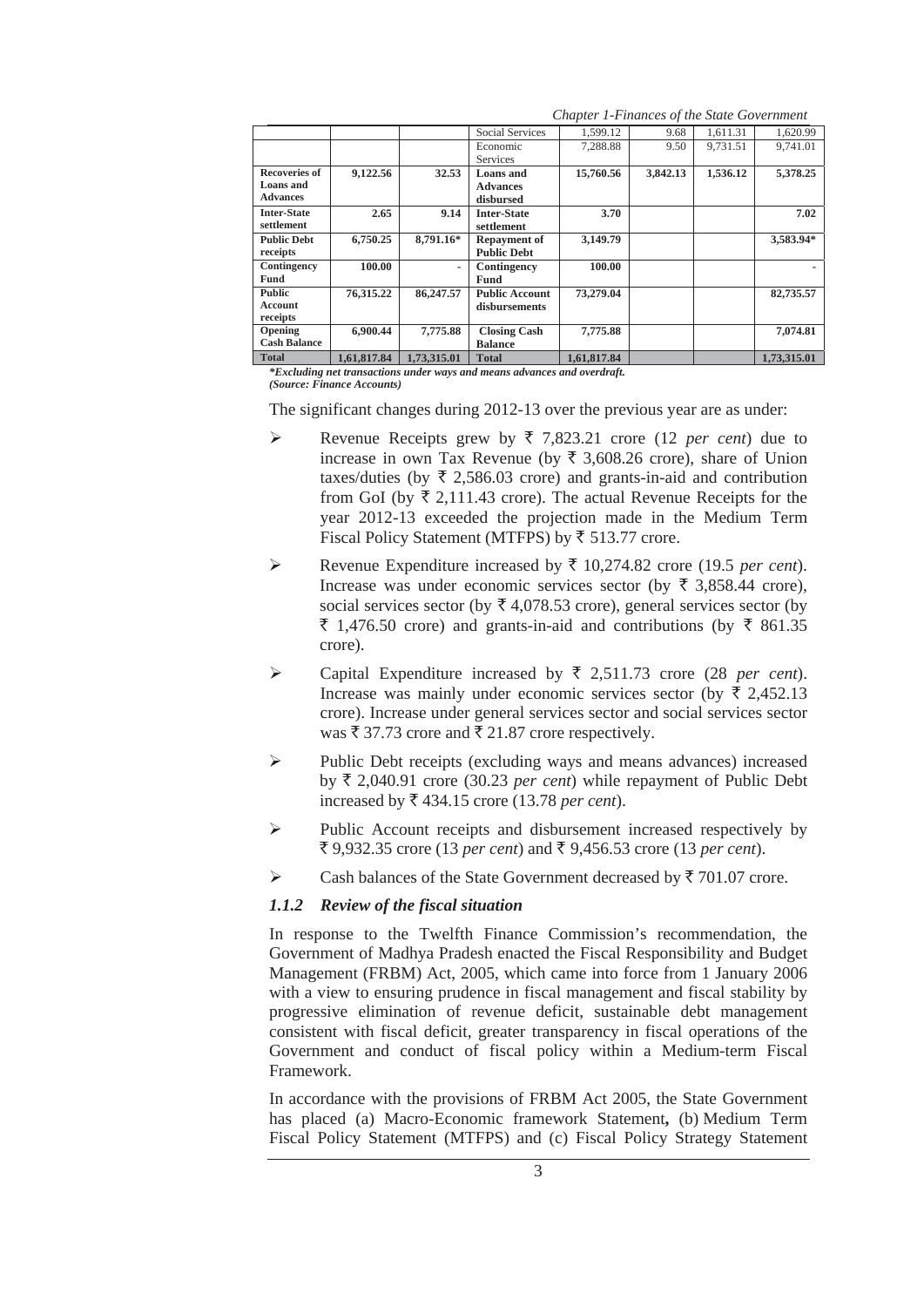along with the Budget for 2012-13. The actuals for 2010-11, Revised Estimates for 2011-12 and Budget Estimates for 2012-13 for select indicators are presented in MTFPS (**Appendix 1.3 Part-C)**.

The fiscal forecasts as prescribed by Thirteenth Finance Commission (XIII FC), FRBM Act and those framed in Medium Term Fiscal Policy Statement (MTFPS) for the year 2012-13 are presented in **Table 1.2**.

|  | Table 1.2: Fiscal forecasts under FRBM Act. MTFPS and XIII FC for 2012-13 |
|--|---------------------------------------------------------------------------|
|--|---------------------------------------------------------------------------|

(` **in crore)**

| <b>Fiscal</b><br>forecasts                 | XIII FC<br>targets for<br>the State | <b>Targets prescribed in FRBM</b><br><b>Act/MTFPS</b>                                                                                 | <b>Targets</b><br>proposed in<br>the budget           | Actual<br>achievement                            |
|--------------------------------------------|-------------------------------------|---------------------------------------------------------------------------------------------------------------------------------------|-------------------------------------------------------|--------------------------------------------------|
| Revenue<br>Deficit $(-)/$<br>Surplus $(+)$ | $0.0^{\circ}$<br>per cent           | Reduce Revenue Deficit in each<br>financial year so as to eliminate it<br>by 31 March 2009 and generate<br>Revenue Surplus thereafter | $(+)6,370$<br>$(1.89$ per cent<br>of GSDP)            | $(+)$ 7,459 (2.06)<br>per cent of<br>GSDP)       |
| <b>Fiscal Deficit</b><br>$(-)/$ GSDP)      | $3.0^{\circ}$<br>per cent           | To be reduced to not more than<br>three <i>per cent</i> of GSDP by 31<br>March, 2012.                                                 | $(-10,018)$<br>(2.98 <sub>per</sub> cent)<br>of GSDP) | $(-)$ 9,420 $(2.60)$<br>per cent of<br>GSDP)     |
| Ratio of total<br>outstanding<br>debt      | 36.80<br>per cent                   | 40 per cent of GSDP by 31<br>March 2015                                                                                               | $28.09$ per<br>cent                                   | 24.92 per cent of<br><b>GSDP</b>                 |
| Outstanding<br>Guarantees                  | $-$                                 | Not to exceed 80 per cent of the<br>total Revenue Receipts (RR) of<br>the preceding year                                              | 7.99 per cent<br>of RR of<br>preceding<br>year        | 12.33 per cent of<br>RR of the<br>preceding year |

 *(Source: XIII FC recommendation 2010-15, MPFRBM Act 2005, Statement laid before the Legislature under FRBM Act during 2012-13 and Finance Accounts 2012-13)* 

- ¾ The State had achieved Revenue Surplus in the year 2004-05 and maintained the surplus thereafter.
- ¾ The Fiscal Deficit at 2.60 *per cent* of GSDP during 2012-13 was within the limit prescribed in the FRBM targets, XIII FC and the projections of MTFPS. The ratio however, was higher than that in 2011-12 (1.86 *per cent*).
- ¾ The total outstanding debt to GSDP ratio at 24.92 *per cent* was within the FRBM target (40 *per cent*) to be achieved by 31 March 2015 and also within the limit prescribed (36.8 *per cent*) by the XIII FC. It was also less than the projection made (28.09 *per cent*) in MTFPS.
- ¾ The outstanding guarantees during the year was 12.33 *per cent* of the Revenue Receipts of the preceding year, which was well within the limit prescribed in the FRBM targets (80 *per cent*) but more than the projections of MTFPS (7.99 *per cent*).

## *1.1.3 Budget Estimates and Actuals*

The importance of accuracy in the budget estimates of revenue receipts and expenditure is widely accepted in the context of effective implementation of fiscal policies for overall economic management. Deviations from the Budget Estimates are indicative of non-attainment and non-optimisation of the desired fiscal objectives.

**Chart 1.1** represents the budget estimates and actuals for some important fiscal parameters for 2012-13.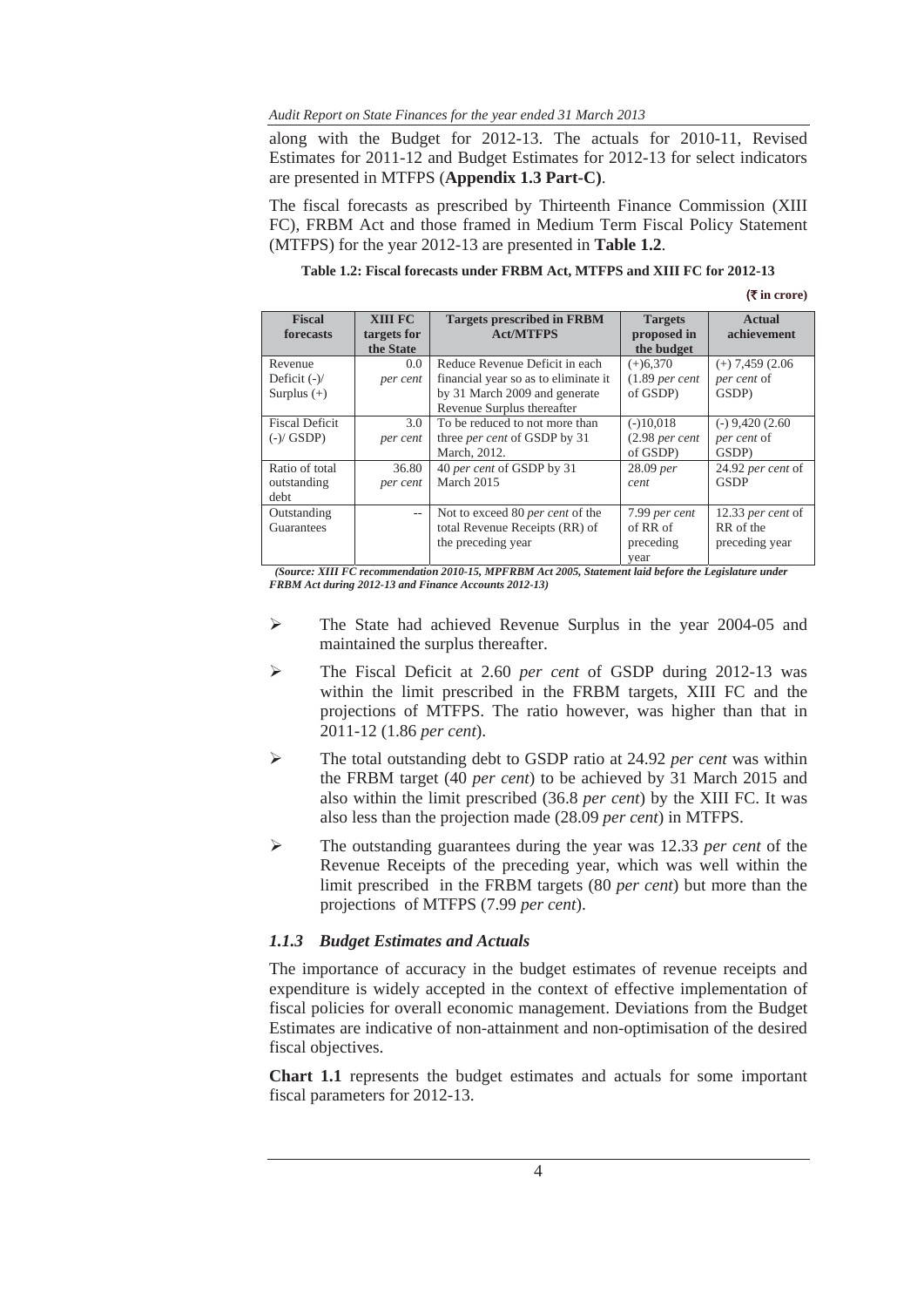

 *(Source: Finance Accounts and Budget Estimates 2012-13)* 

- $\triangleright$  The State's Revenue Receipts ( $\bar{\tau}$  70,427 crore) were marginally higher than the budget estimates by  $\bar{\tau}$  513 crore (0.7 *per cent*).
- $\triangleright$  The State's Tax Revenue ( $\bar{\triangledown}$  30,582 crore) was more than the budget estimate by  $\bar{\tau}$  2,270 crore (eight *per cent*). Further, Non-Tax Revenue was less than the budget estimate by  $\bar{\tau}$  327 crore (four *per cent*).
- $\triangleright$  Revenue Expenditure was less than the budget estimate while Capital Expenditure was more than the budget estimate by  $\bar{\tau}$  575 crore (one *per cent*) and  $\bar{\xi}$  747 crore (seven *per cent*) respectively.
- ightharpoonup Interest payments was less than the budget estimates by  $\bar{\tau}$  701 crore (11 *per cent*) mainly due to decrease in interest on Market Loans and interest on Loans for Statehion Territory Plan.
- $\triangleright$  The key fiscal indicators viz. Re venue Surplus and Fiscal Deficit showed improvement with reference to the Budget Estimates (BEs) while Primary Deficit was more than the budgeted estimates.

## *1.1.4 Gender Budgeting*

<u> Andrew Maria (1989)</u>

Gender Budget of the State discloses the expenditure proposed to be incurred within the overall budget on schemes which are designed to benefit women fully or partially. Gender budgeting was introduced in 2007-08 and separate volume of Gender budget was submitted along with the budget to make available the details of budget provisions relating to women and girls. Schemes relating to gender budget were bifurcated in two categories (1) Scheme in which 100 *per cent* budget provisions were related to women and (2) Scheme in which at least 30 *per cent* of budget provisions were related to women. During 2012-13, there were 22 departments<sup>5</sup> in which budget provisions were made for benefit of women.

*<sup>5</sup> 1. Sports and Youth Welfare, 2.Commerce, Industry & Employment, 3.Farmer Welfare & Agriculture Development, 4. Public Health and Family Welfare, 5.Urban Administration & Development, 6. School Education, 7.Panchayat, 8.Scheduled Castes Welfare, 9. Social Justice, 10. Food and Civil Supplies, 11.*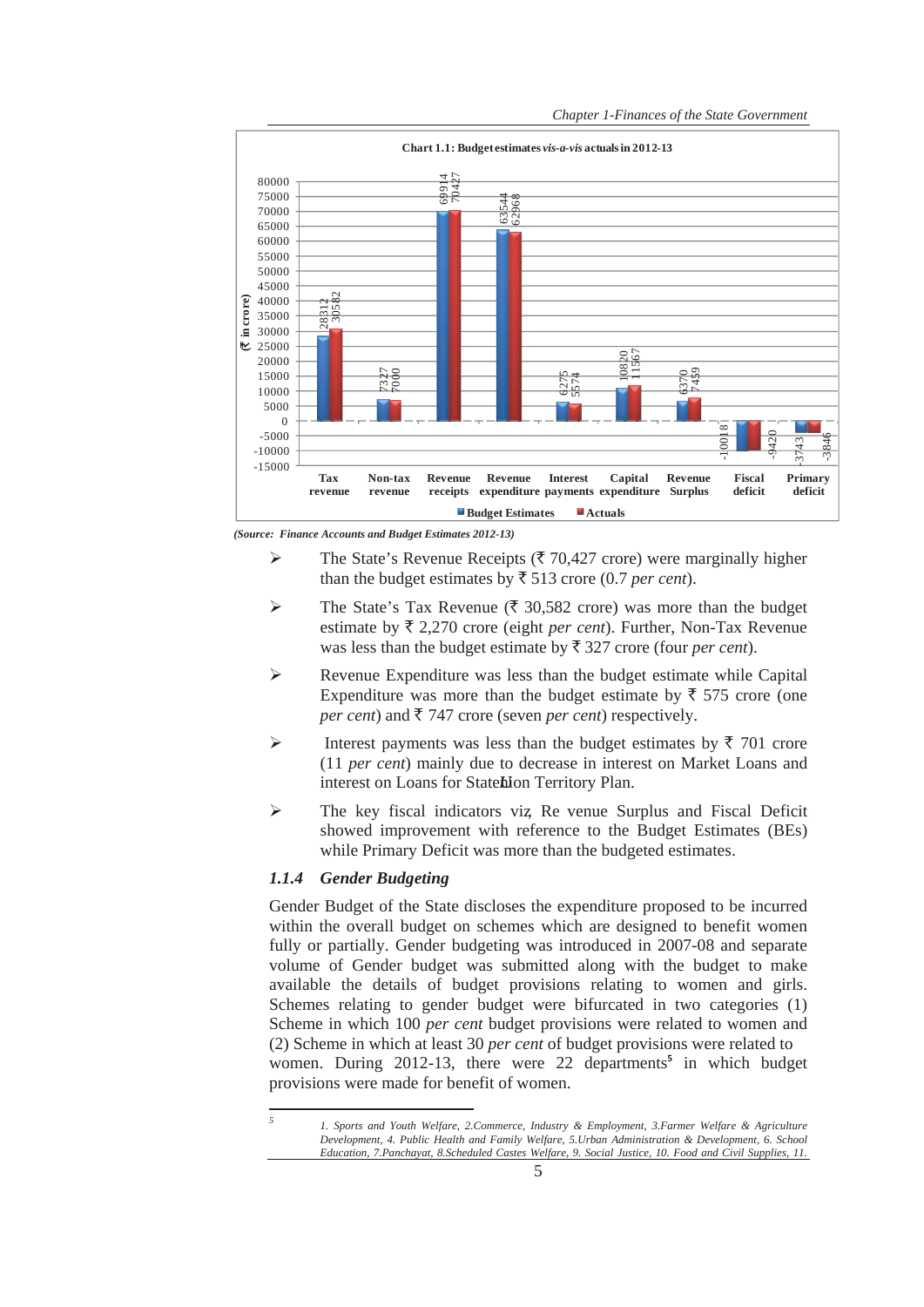*Audit Report on State Finances for the year ended 31 March 2013* 

As per the information furnished (September 2012) by Finance Department (FD), the year-wise allocation, expenditure and percentage of demand covered in respect of categories 1 and 2 for the years from 2008-09 to 2012-13 are given in **Table 1.3**.

| Year    | Category 1 |                    |                                           | Category 2 |                    |                                           |
|---------|------------|--------------------|-------------------------------------------|------------|--------------------|-------------------------------------------|
|         | Outlay     | <b>Expenditure</b> | Percentage of<br>expenditure<br>to outlay | Outlay     | <b>Expenditure</b> | Percentage of<br>expenditure to<br>outlay |
| 2008-09 | 309.59     | 398.39             | 128.68                                    | 9,792.29   | 8,470.67           | 86.50                                     |
| 2009-10 | 638.68     | 868.67             | 136.01                                    | 11,977.79  | 1.510.02           | 12.61                                     |
| 2010-11 | 858.27     | 780.56             | 90.95                                     | 12,809.86  | 1,467.60           | 11.46                                     |
| 2011-12 | 1.510.02   | 1.245.41           | 82.48                                     | 20,500.64  | 6.908.51           | 33.70                                     |
| 2012-13 | .467.60    | NA                 | <b>NA</b>                                 | 21,932.76  | <b>NA</b>          | <b>NA</b>                                 |

**Table 1.3: Gender budgetary allocations during 2008-13** 

(` **in crore)**

*\*NA- Not available with Finance Department (Source: Information provided by Finance Department, GoMP)* 

Finance Department (FD) issued instructions (December 2006) that records relating to reporting and monitoring of Gender Budgeting should be maintained by the concerned Departments and FD would provide guidance to sort out problems relating to Gender Budget. On being asked regarding impact analysis on social and economic conditions of women after introduction of Gender Budgeting and furnishing of a study Report available for such analysis, no reply was furnished by the FD (September 2013). However, an analysis of information furnished (September 2013) by the Commissioner, Integrated Child Development Services and Women Empowerment (Women and Child Development), Bhopal revealed the following:

- (i) In three schemes<sup>6</sup> under Category 1 and seven schemes<sup>7</sup> under category 2, expenditure during 2012-13 was much less than the amount prescribed for Categories 1 and 2, as detailed in **Appendix-1.6**.
- (ii) During 2012-13,  $\overline{\tau}$  12.53 crore relating to schemes under Category 1  $(\bar{\mathfrak{F}} 0.47 \text{ core})$  and Category 2 ( $\bar{\mathfrak{F}} 12.06 \text{ core}$ ) meant for purchase of medicine kits, printing of registers and sabla kits were transferred to Public Account (under the head 8443-Civil Deposit-800-other Deposit) by exhibiting the same as final expenditure. Transfer of scheme funds to Deposit Account not only affects achievement of the intended benefits for the women, but also inflates the expenditure of the year.

## **1.2 Resources of the State**

## *1.2.1 Resources of the State as per Annual Finance Accounts*

Revenue and Capital are the two streams of receipts that constitute the resources of the State Government. Revenue Receipts consist of tax revenues, non-tax revenues, State's share of Union Taxes and Duties and grants-in-aid from the Government of India (GoI). Capital receipts comprise miscellaneous capital receipts such as proceeds from disinvestments, recoveries of loans and advances, debt receipts from internal sources (market loans, borrowings from

<u> 1989 - Johann Stein, marwolaethau a bhann an t-Amhainn an t-Amhainn an t-Amhainn an t-Amhainn an t-Amhainn an</u>

*Animal Husbandry, 12. Higher Education, 13. Man Power Planning, 14. Aviation, 15. Women & Child Development, 16. Rural Industry, 17. Welfare of Backward Classes, 18. Scheduled Castes Welfare, 19. Rural Development, 20. Horticulture & Food Processing, 21.Ayoush Department, 22.Vimuktta, Ghumakkad evam Ardhaghumakkad Castes Welfare 6*

*Centres for Security and assistance of women against domestic violence (Usha Kiran), Schemes under Women Welfare Funds and Indira Gandhi Mother Assistance Scheme (IGMSY)* 

*Atal Bal Arogya Mission, Construction of Anganwadi Centres, Construction of Building Directorate, Integrated Child Protection Schemes, Maintenance of building of Women and Child Development, Probation unit and Construction of Anganwadi centres by pre-feb technic under NABARD*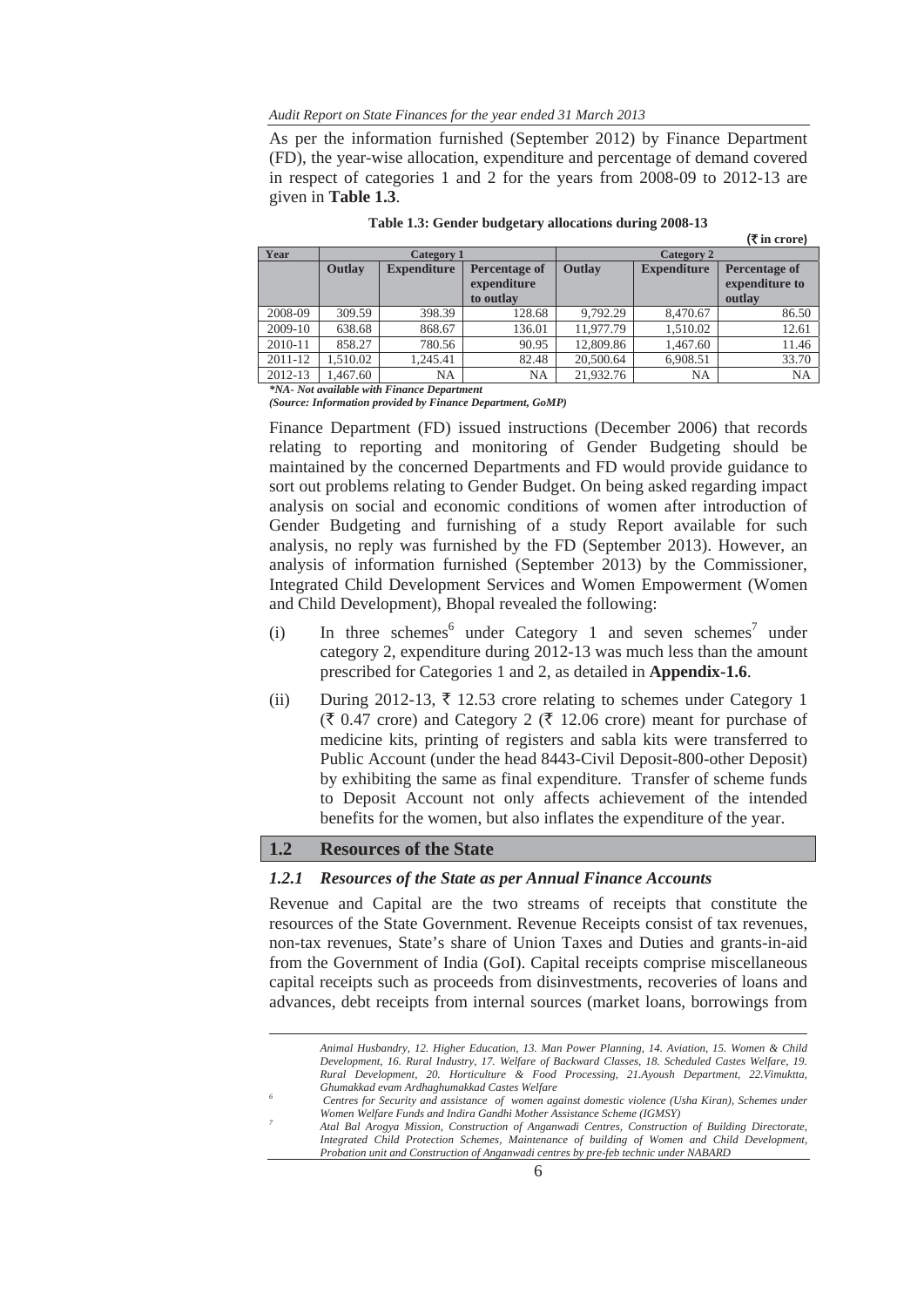*Chapter 1-Finances of the State Government* 

financial institutions/commercial banks) and Loans and Advances from GoI as well as accruals from Public Account.

 The components of the State's receipts during 2012-13 have been categorized in **Chart 1.2**.



**Chart 1.2: Components and sub-components of Resources** 

**Table 1.1** presents the receipts and disbursements of the State during the current year as recorded in its Annual Finance Accounts while **Chart 1.3** depicts the trends in various components of the receipts of the State during the period 2008- 13 and **Chart 1.4** depicts the composition of receipts during 2012-13.



<sup>(</sup>*Figures in brackets indicated growth rates)*

*<sup>(</sup>Source: Finance Accounts)*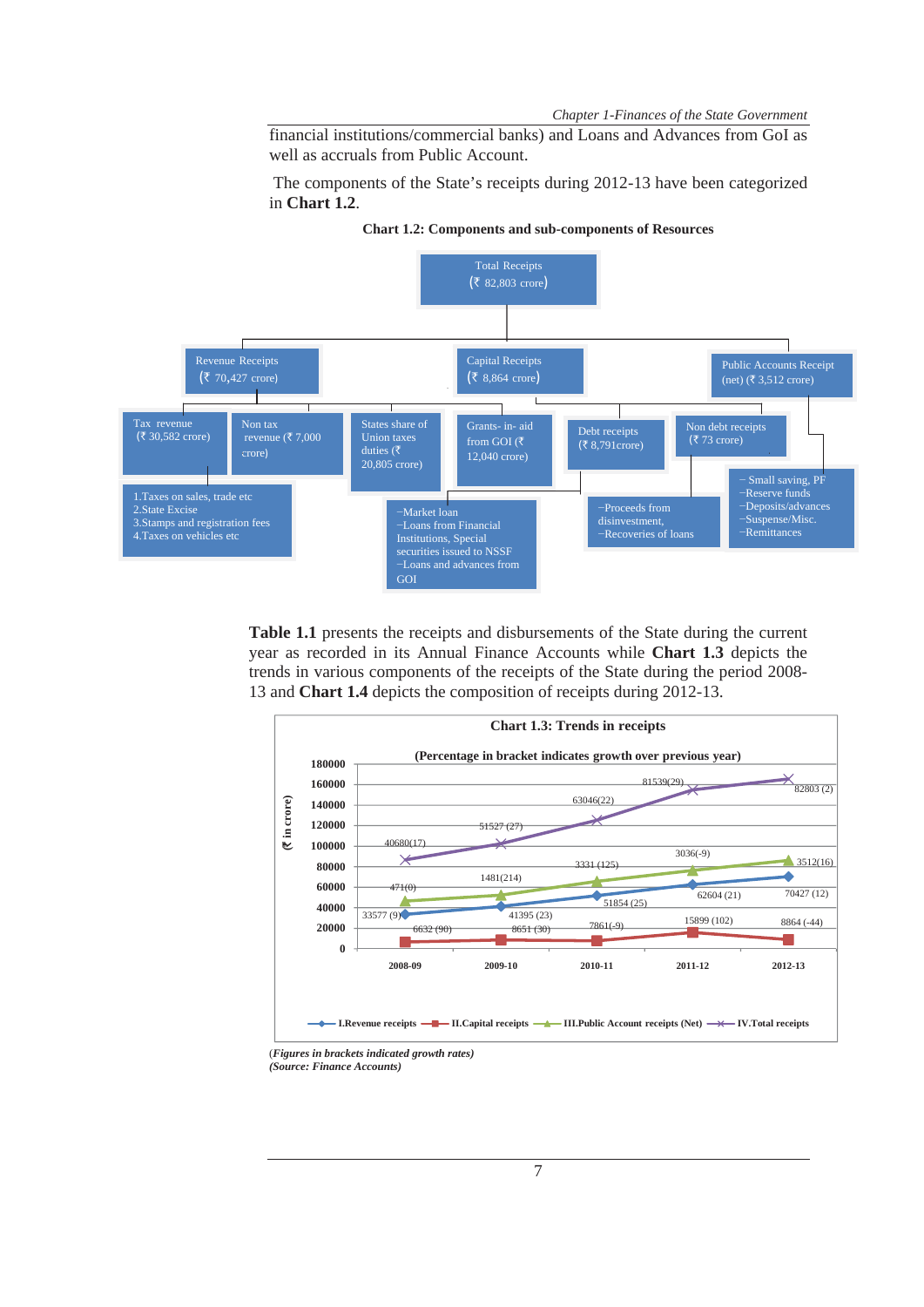

 *(Source: Finance Accounts)* 

- ¾ The Revenue, Capital and Public Account receipts (Net) constituted 85 *per cent*, 11 *per cent* and four *per cent* of the total receipts respectively during 2012-13. The total receipts (including net Public Accounts receipts) of the State increased by 104 *per cent* during the period 2008- 13. Revenue Receipts and Capital Receipts increased by 110 *per cent*  and 34 *per cent* respectively during the period. The net receipts under the Public Account significantly increased during the period 2008-13.
- ¾ Growth rate of the total receipts was only two *per cent* in 2012-13 over the year 2011-12. We observed that the relative share of Revenue Receipts in total receipts during the period 2008-13 ranged between 77 *per cent* and 85 *per cent*. The share of Capital Receipts in total receipts during 2008-13 ranged between 11 *per cent* and 19 *per cent*.
- ¾ The Public Debt Receipts increased from ` 6,750 crore (8.28 *per cent* of total receipts) in 2011-12 to  $\bar{\tau}$  8,791 crore (10.62 *per cent* of total receipts) in 2012-13 due to more borrowings under Special Securities issued to National Small Savings Fund of the Central Government, Loans from Central Government for State/Union Territory Plan Scheme and Market Loans.
- ¾ Total Capital Receipts decreased by ` 7,035 crore (44.25 *per cent*) mainly due to decrease in recovery of Loans and Advances (by  $\bar{\tau}$  9,090) crore) and increase in Public Debt receipts (by  $\bar{\tau}$  2,041 crore).

# *1.2.2 Funds transferred to State Implementing Agencies outside the State Budget*

The Central Government transfers a sizeable quantum of funds directly to the State implementing agencies for implementation of various schemes/ programmes in social and economic sectors, which are recognised as critical. In the present mechanism, these funds are not routed through the State Budget/State Treasury System and hence do not find mention in the Finance Accounts of the State. As such, the Annual Finance Accounts of the State does not provide a complete picture of the resources under the control of the State Government.

Details of funds transferred directly to State implementing agencies in respect of the Central Plan Schemes during 2012-13 and in 2011-12 are furnished in **Table 1.4**.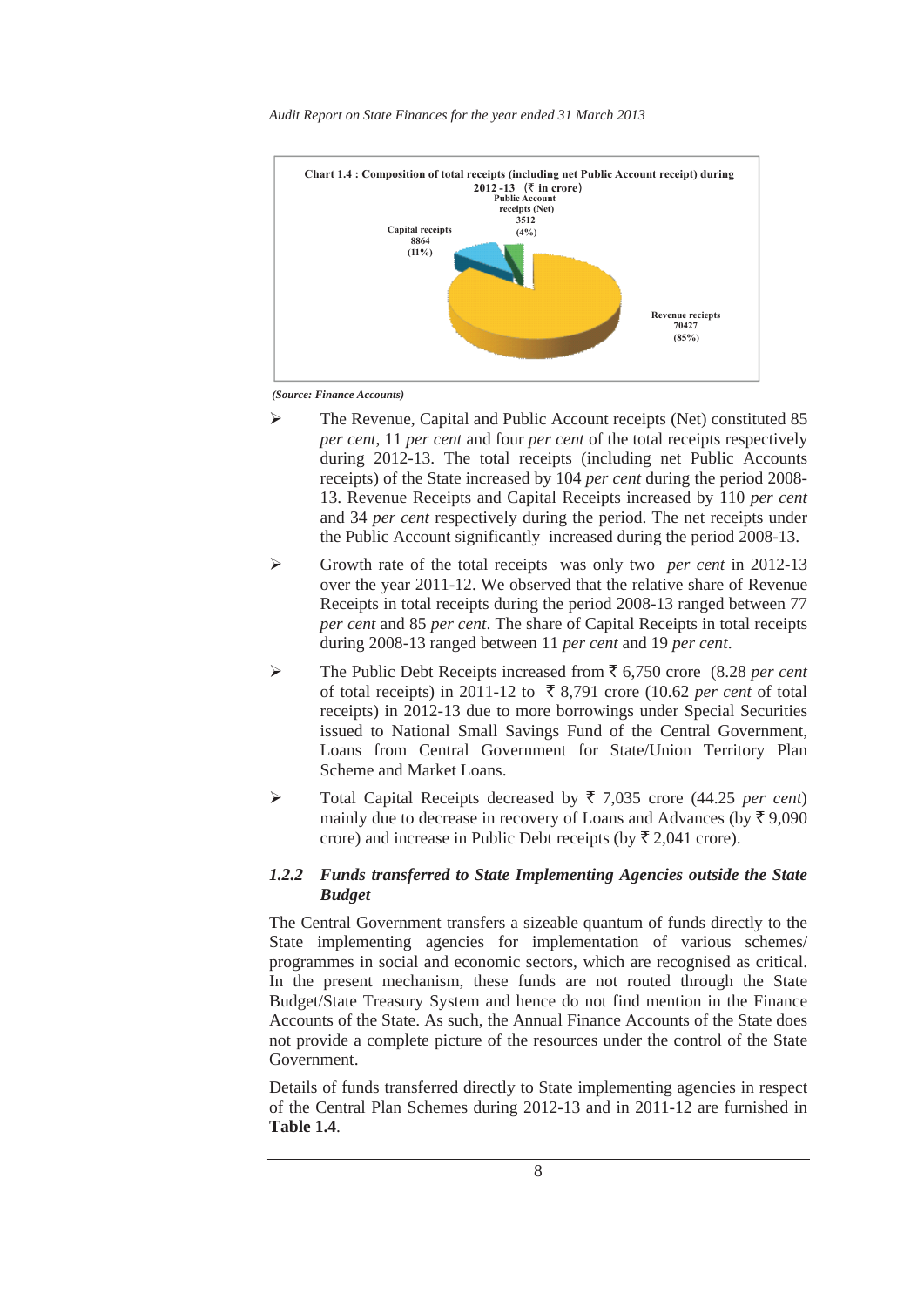|                |                                                   | $($ ₹in crore)                    |          |            |
|----------------|---------------------------------------------------|-----------------------------------|----------|------------|
| Sl. No         | <b>Name</b><br><sub>of</sub><br>Programme/<br>the | <b>Implementing</b>               | GOI      | <b>GOI</b> |
|                | <b>Scheme</b>                                     | <b>Agency/Department in the</b>   | releases | releases   |
|                |                                                   | <b>State</b>                      | 2011-12  | 2012-13    |
| 1              | Mahatma Gandhi National                           | Madhya Pradesh State              | 2,968.51 | 1,610.15   |
|                | <b>Rural Employment Guarantee</b>                 | Employment Guarantee,             |          |            |
|                | Scheme(90:10)                                     | Bhopal                            |          |            |
| $\overline{2}$ | Sarva Shiksha Abhiyan (SSA)                       | M.P. Sarva Shiksha                | 1,904.27 | 1,353.43   |
|                | (65:35)                                           | Abhiyan Mission                   |          |            |
| 3              | Pradhan Mantri Gram Sadak                         | Madhya Pradesh Rural              | 1,138.05 | 242.88     |
|                | Yojana (PMGSY)                                    | Road Development                  |          |            |
|                |                                                   | Authority, Bhopal                 |          |            |
| $\overline{4}$ | National Rural Health Mission                     | State Health Society,             | 600.84   | 14.96      |
|                | (NRHM) Centrally Sponsored                        | Madhya Pradesh                    |          |            |
|                | (85:15)                                           |                                   |          |            |
| 5              | Rural Housing-IAY (75:25)                         | <b>DRDA</b> (All Districts)       | 426.68   | 237.89     |
| $\overline{6}$ | National Rural Drinking Water                     | <b>State Water and Sanitation</b> | 140.09   | 550.37     |
|                | Programme                                         | Mission(SWSM), Madhya             |          |            |
|                |                                                   | Pradesh, Bhopal                   |          |            |
| $\tau$         | Rashtriya Madhyamik Shiksha                       | M.P. Madhyamik Shiksha            | 242.39   | 461.22     |
|                | Abhiyan (RMSA)                                    | Abhiyan Samiti                    |          |            |
| 8              | Scheme for setting up of 6000                     | M.P. Madhyamik Shiksha            | 202.74   | 22.93      |
|                | model schools at Block Level as                   | Abhiyan Samiti                    |          |            |
|                | <b>Bench Mark of Excellence</b>                   |                                   |          |            |
| 9              | <b>Central Rural Sanitation</b>                   | <b>State Water and Sanitation</b> | 150.76   | 257.80     |
|                | Programme                                         | Mission Madhya Pradesh            |          |            |
| 10             | National Food Security Mission                    | State Institute of                | 146.82   | 247.15     |
|                | (100)                                             | Agriculture Extension and         |          |            |
|                |                                                   | Training                          |          |            |
| 11             | Indian Institute of Science                       | Indian Institute of Science       | 142.00   | 167.36     |
|                | Education and Research,                           | <b>Education and Research</b>     |          |            |
| 12             | MPs Local Area Development                        | District Collector (All           | 132.10   | 223.00     |
|                | Scheme (MPLADS)                                   | Districts)                        |          |            |
| 13             | <b>Integrated Watershed</b>                       | DRDA (All Districts)              | 1.32     | 128.30     |
|                | Management Programme                              |                                   |          |            |
|                | (IWMP)                                            |                                   |          |            |
| 14             | Aajeevika                                         | DRDA (All Districts)              | 115.39   | 142.71     |
| 15             | National Mission on Micro                         | Director Horticulture,            | 109.64   | 63.84      |
|                | Irrigation                                        | Madhya Pradesh                    |          |            |
| 16             | Assistance to IHMS FCIS etc.                      | Indian Institute of tourism       | 12.54    | 16.92      |
|                |                                                   | and Travel Management             |          |            |
| 17             | Others                                            |                                   | 367.62   | 492.75     |
|                | <b>Total</b>                                      |                                   | 8,801.76 | 6,233.66   |

**Table 1.4: Funds transferred directly to State Implementing Agencies in the State** 

 *(Source: Finance Accounts)*

During 2012-13, the total receipts of the State ( $\bar{\tau}$  1,65,539 crore)<sup>8</sup> do not include the amount received on direct transfers ( $\bar{\epsilon}$  6,233.66 crore).

Direct transfers from the GoI to the State implementing agencies are required to be accompanied by adequate control mechanisms for effective oversight of utilisation of funds. However, there was no mechanism in the Government for monitoring the utilisation of such funds, which could inhibit the FRBM Act's requirement of transparency in fiscal operations and accountability.

## **1.3 Revenue Receipts**

Statement-11 of the Finance Accounts details the Revenue Receipts of the Government. The Revenue Receipts consist of own tax and non-tax revenues, Central tax transfers and grants-in-aid from GoI. The trends and composition

<u> Andreas Andreas Andreas Andreas Andreas Andreas Andreas Andreas Andreas Andreas Andreas Andreas Andreas Andreas</u>

*<sup>8</sup> Includes gross Public Accounts Receipts*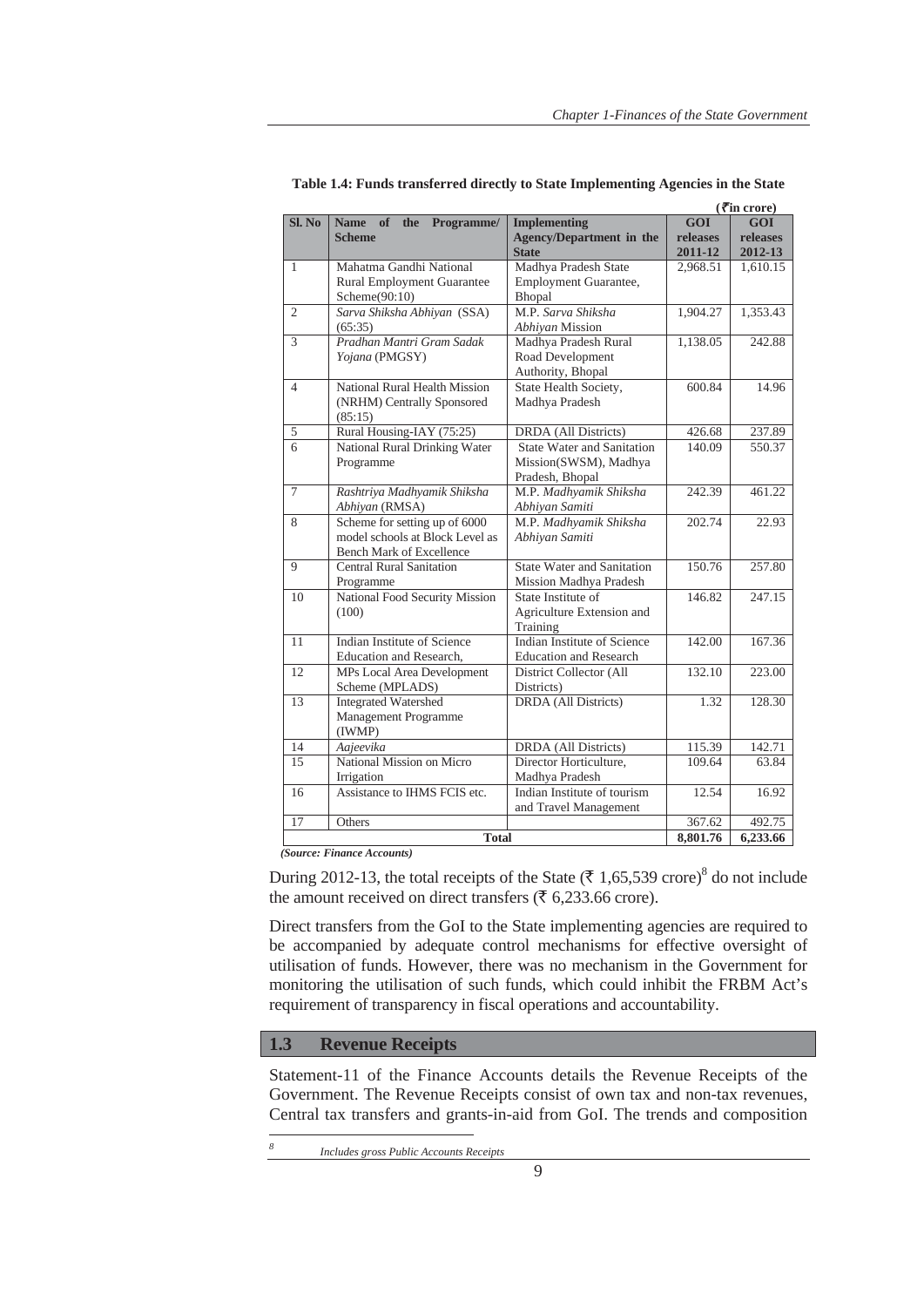*Audit Report on State Finances for the year ended 31 March 2013* 

of Revenue Receipts over the period 2008-13 are presented in **Appendix 1.4** and also depicted in **Charts 1.5** and **1.6** respectively.



*<sup>(</sup>Figures in bracket indicate growth rate) (Source: Finance Accounts)* 



*(Source: Finance Accounts)*

#### **General trends**

- ¾ The Revenue Receipts of the State increased by 110 *per cent* from ₹ 33,577 crore in 2008-09 to ₹ 70,427 crore in 2012-13. While 53 *per cent* of the Revenue Receipts during 2012-13 had come from the State's own resources comprising Tax Revenue (43 *per cent*) and Non-Tax Revenue (10 *per cent*), the balance 47 *per cent* was contributed by Central tax transfers and grants-in-aid together.
- ¾ The relative share of the State's own tax revenue in total revenue receipts ranged between 41 *per cent* and 43 *per cent* during the period 2008-13, while non-tax revenue exhibited fluctuating trend, which ranged between 10 *per cent* and 15 *per cent.* Relative share of Central tax transfers and grants-in-aid also showed increasing trend during 2008-13.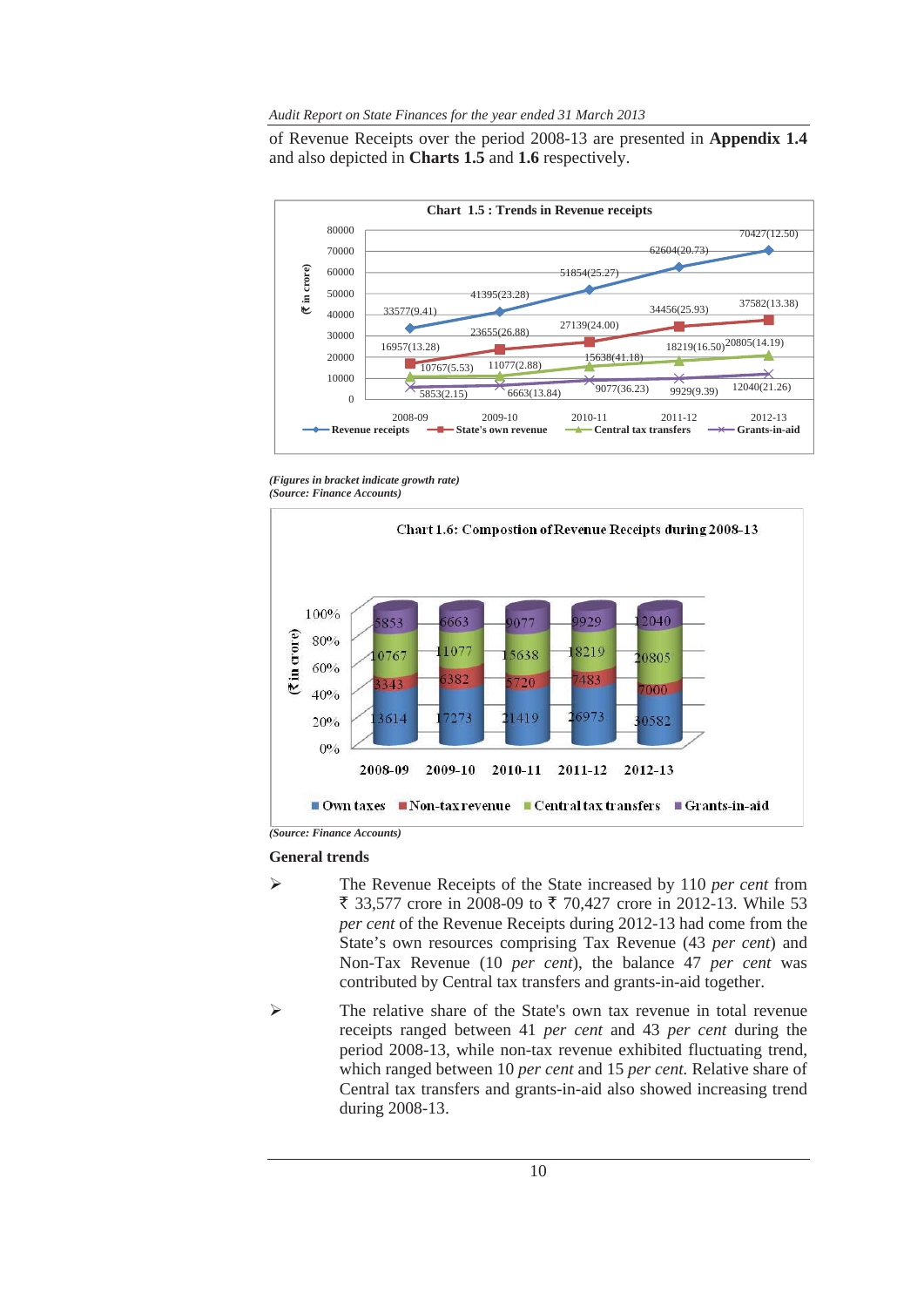- $\triangleright$  Of the total increase of  $\overline{z}$  7,823 crore in the Revenue Receipts of the State during 2012-13,  $\overline{\xi}$  4,697 crore (60 *per cent*) was contributed by Central transfers and the remaining  $\bar{\xi}$  3,126 crore (40 *per cent*) by the State's own resources.
- ¾ The trends of Revenue Receipts relative to GSDP are presented in **Table 1.5**.

|                                                     | 2008-09 | 2009-10 | 2010-11 | 2011-12 | 2012-13 |
|-----------------------------------------------------|---------|---------|---------|---------|---------|
| Revenue Receipts (RR) $(\overline{\zeta}$ in crore) | 33,577  | 41.395  | 51.854  | 62,604  | 70.427  |
| Rate of growth of RR (per cent)                     | 9.41    | 23.28   | 25.27   | 20.73   | 12.50   |
| Rate of growth of GSDP (per cent)                   | 22.17   | 15.57   | 14.13   | 19.02   | 16.85   |
| Rate of growth of Fiscal liabilities                | 9.26    | 12.28   | 11.28   | 8.28    | 10.29   |
| $(\text{per cent})$                                 |         |         |         |         |         |
| Rate of growth of State's own Taxes                 | 13.28   | 26.88   | 24.00   | 25.93   | 13.38   |
| $(\text{per cent})$                                 |         |         |         |         |         |
| R R/GSDP (per cent)                                 | 17.02   | 18.16   | 19.93   | 20.22   | 19.46   |
| <b>Buoyancy Ratios</b> <sup>9</sup>                 |         |         |         |         |         |
| Revenue Buoyancy w.r.t GSDP                         | 0.42    | 1.50    | 1.79    | 1.09    | 0.74    |
| State's Own Tax Buoyancy w.r.t                      | 0.60    | 1.73    | 1.70    | 1.36    | 0.79    |
| <b>GSDP</b>                                         |         |         |         |         |         |
| Revenue Buoyancy with reference to                  | 0.70    | 0.87    | 1.05    | 0.80    | 0.93    |
| State's own taxes                                   |         |         |         |         |         |
| Fiscal liabilities w.r.t GSDP                       | 0.42    | 0.79    | 0.80    | 0.44    | 0.61    |

**Table 1.5: Trends of Revenue Receipts relative to GSDP** 

*(Source: Finance Accounts and information furnished by Directorate of Economics and Statistics, Government of Madhya Pradesh)* 

Ideally, the growth rate of revenue receipts should be higher than GSDP growth rate so that over the time the budget can be better balanced. An analysis of the **Table 1.5** revealed the following:

- The Revenue Receipts relative to GSDP increased consistently from 17.02 *per cent* in 2008-09 to 20.22 *per cent* in 2011-12 but decreased marginally to 19.46 *per cent* in 2012-13.
- ¾ Growth of Revenue Receipts increased from 9.41 *per cent* in 2008-09 to 25.27 *per cent* in 2010-11, but decreased to 12.5 *per cent* in 2012- 13, mainly due to lesser growth in State's own Tax Revenue.
- ¾ The revenue buoyancy as well as State's Own Tax Buoyancy with reference to GSDP decreased in 2012-13 (0.74 and 0.79 respectively) as compared to the previous year (1.09 and 1.36 respectively), due to less growth of Revenue Receipts (20.73 *per cent* in 2011-12 to 12.50 *per cent* in 2012-13).

#### *1.3.1 State's Own Resources*

As the State's share in Central taxes and grants-in-aid from GoI are determined on the basis of recommendations of the Finance Commission, the State's performance in mobilisation of resources is assessed in terms of its own resources comprising own tax and non-tax sources.

The State's actual tax and non-tax receipts for the year 2012-13 *vis-a-vis* assessment made by XIII FC, in RE and in MTFPS are given in **Table 1.6**.

<sup>&</sup>lt;u> Andreas Andreas Andreas Andreas Andreas Andreas Andreas Andreas Andreas Andreas Andreas Andreas Andreas Andreas</u> *9*

*Buoyancy ratio indicates the elasticity or degree of responsiveness of a fiscal variable with respect to a given change in the base variable. For instance revenue buoyancy at 0.6 implies that revenue receipts tend to increase by 0.6 percentage points if the GSDP increases by one per cent.*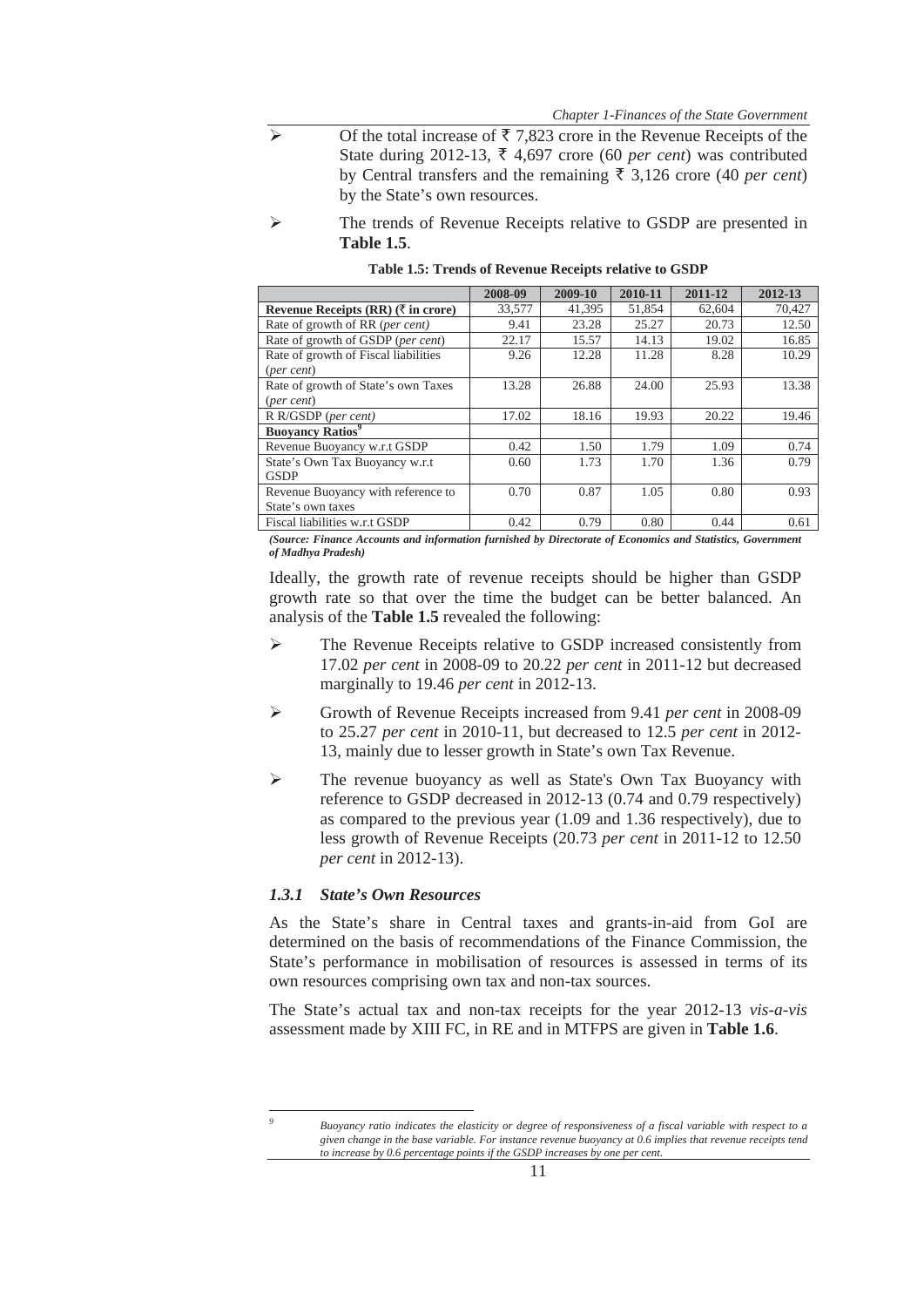|                 |             |                          |              | (₹in crore)   |
|-----------------|-------------|--------------------------|--------------|---------------|
|                 | XIII FC     | <b>Revised Budget</b>    | <b>MTFPS</b> | <b>Actual</b> |
|                 | projections | Estimates $(RE)$ 2012-13 | projection   |               |
| Tax Revenue     | 21.982      | 51.110                   | 28.312       | 30.582        |
| Non-Tax Revenue | 5.172       | 7.517                    | 7.327        | 7,000         |

#### **Table 1.6: Tax Revenue and Non-Tax Revenue**

*Source: Finance Accounts and Statement laid before the legislature under FRBM Act along with State Budgets 2012-13 and 2013-14 and the recommendations of XIII FC.* 

It would be seen that the actual realisation under Tax Revenue and Non-Tax Revenue was higher than the assessment made by the XIII FC (by 39.12 *per cent* and 35.34 *per cent* respectively). Actual realisation under Tax Revenue was higher compared to MTFPS projections (by eight *per cent*) but lower under Non-Tax Revenue (by four *per cent*).

#### *1.3.1.1 Tax Revenue*

The gross collection in respect of major taxes and duties are given in **Table 1.7**.

 **(**` **in crore)** 

| <b>Revenue Head</b>              | 2008-09 | 2009-10 | 2010-11 | 2011-12 | 2012-13  | $Increase(+)/$<br>decrease (-) over<br>previous year<br>(in per cent) |
|----------------------------------|---------|---------|---------|---------|----------|-----------------------------------------------------------------------|
| Taxes on Sales, Trades etc.      | 6.843   | 7.724   | 10.257  | 12,517  | 14.856   | (+) 18.69                                                             |
| <b>State Excise</b>              | 2,302   | 2,952   | 3,603   | 4,317   | 5,078    | $(+)$ 17.63                                                           |
| Taxes on Vehicles                | 773     | 919     | 1,198   | 1,357   | 1,531    | $(+)$ 12.82                                                           |
| Stamps and Registration<br>Fees  | 1.479   | 1.783   | 2.514   | 3.284   | 3.944    | $(+) 20.10$                                                           |
| <b>Land Revenue</b>              | 339     | 180     | 361     | 279     | 444      | $(+) 59.14$                                                           |
| Taxes on Goods and<br>Passengers | 1,333   | 1.333   | 1.746   | 2.047   | 2.395    | $(+)$ 17.00                                                           |
| Other Taxes*                     | 545     | 2,382   | 1,740   | 3,172   | $2,334*$ | $(-)26.42$                                                            |
| <b>Total Tax Revenue</b>         | 13,614  | 17,273  | 21.419  | 26,973  | 30,582   | $(+)$ 13.38                                                           |

*\* Other taxes include Taxes and Duties on Electricity (* ` *1,478 crore ), Taxes on Immovable Property other than Agricultural Land (*` *413 crore), Other Taxes on Income and Expenditure (*` *255 crore), Other Taxes and Duties on Commodities and Services (*` *188 crore).* 

*(Source: Finance Accounts)* 

- ¾ Taxes on Sales, Trades, etc. were the major contributors (49 *per cent*) of the State's own tax revenue followed by State Excise (17 *per cent*), Stamps and Registration Fees (13 *per cent*), Taxes on Goods and Passengers (eight *per cent*) and Taxes on Vehicles (five *per cent*) during 2012-13.
- $\triangleright$  The increase in receipts under Taxes on Sales, Trades etc. (by  $\bar{\tau}$  2,339) crore) was mainly due to enhancing registration fee and imposing five *per cent* VAT on clothes, sugar and electricity generation under State Sales Tax Act. The increase in State Excise receipts (by  $\bar{\tau}$  761 crore) was mainly under the head 102-Country fermented liquors and 104- Liquor. The increase under Stamps and Registration Fees (by  $\bar{\tau}$  660 crore) was mainly due to increase in receipt under Sale of Stamps.
- $\triangleright$  The decrease under Taxes on Immovable property other than Agricultural Land (by  $\bar{\tau}$  666 crore) was mainly due to less receipt of taxes under ordinary collection. The decrease under Taxes and duties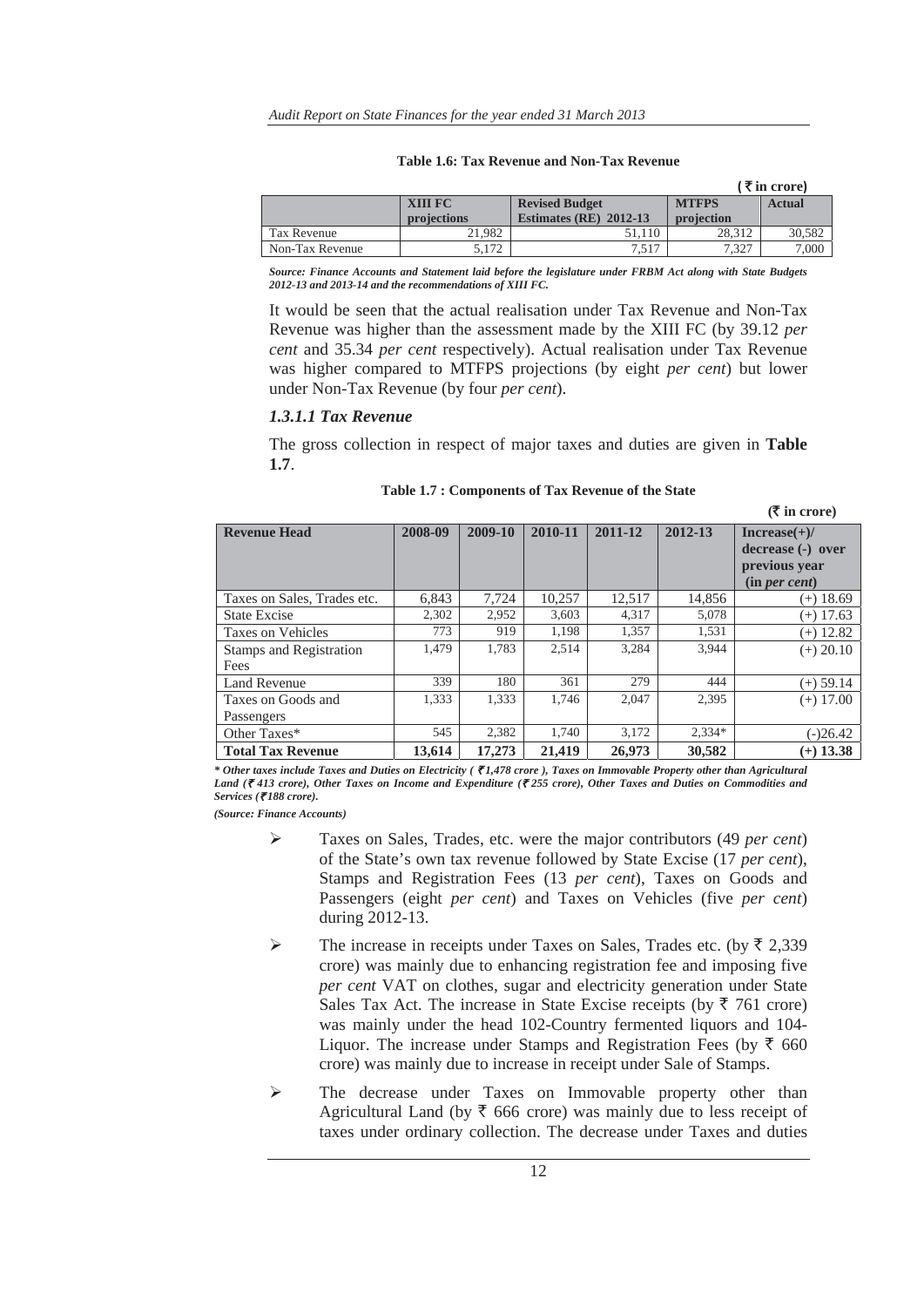on Electricity (by  $\overline{\xi}$  295 crore) was mainly due to less receipt of fees under Indian Electricity Rules and under Other receipts.

#### *Cost of collection of revenues*

The gross collection of Taxes on Vehicles, Taxes on Sales, Trade etc., Stamps and Registration Fees and State Excise, expenditure incurred on their collection and its percentage to gross collection during the years 2011-13 along with their All India average cost of collection for the respective previous years are indicated in **Table 1.8**.

| S.No             | <b>Head of</b><br>revenue          | Year        | <b>BE</b> (Budget<br><b>Estimates</b> )<br>$\sqrt{5}$ in crore) | <b>Actual</b><br>collection<br>$\sqrt{5}$ in crore)                                                                                           | <b>Expenditure</b><br>on collection<br>of revenue<br>$\overline{\mathbf{\mathsf{F}}}$ in crore) | Percentage<br>of<br>expenditure<br>on collection | <b>All-India</b><br>Average<br>(in)<br><i>per cent</i> ) |
|------------------|------------------------------------|-------------|-----------------------------------------------------------------|-----------------------------------------------------------------------------------------------------------------------------------------------|-------------------------------------------------------------------------------------------------|--------------------------------------------------|----------------------------------------------------------|
| 1.               | Taxes on                           | 2011-12     | 11,830.00                                                       | 12,516.73                                                                                                                                     | 111.36                                                                                          | 0.89                                             | 0.75                                                     |
|                  | Sales.<br>Trades, etc.             | 2012-13     | 14,000.00                                                       | 14,856.30                                                                                                                                     | 129.32                                                                                          | 0.87                                             | 0.83                                                     |
| $\mathfrak{D}$   | Taxes on<br>Vehicles               | $2011 - 12$ | 1.285.00                                                        | 1.357.12                                                                                                                                      | 40.40                                                                                           | 2.97                                             | 3.71                                                     |
|                  |                                    | 2012-13     | 1,400.00                                                        | 1.531.25                                                                                                                                      | 40.07                                                                                           | 2.62                                             | 2.96                                                     |
| 3.               | <b>State Excise</b>                | 2011-12     | 4,050.00                                                        | 4.316.49                                                                                                                                      | 973.88                                                                                          | 22.56                                            | 3.05                                                     |
|                  |                                    | 2012-13     | 4,800.00                                                        | 5,078.06                                                                                                                                      | 1,188.87                                                                                        | 23.41                                            | 2.98                                                     |
| $\overline{4}$ . | Stamps and<br>Registration<br>Fees | $2011 - 12$ | 2,000.00                                                        | 3.284.41                                                                                                                                      | 63.71                                                                                           | 1.94                                             | 1.60                                                     |
|                  |                                    | $2012 - 13$ | 3,200,00                                                        | 3.944.24<br>$(C_{\alpha\mu\nu\rho\sigma\sigma}, E_{\mu\nu\rho\sigma\sigma\sigma\sigma}$ A converte and information funnished by $AC/EPBCA$ MD | 79.00                                                                                           | 2.00                                             | 1.89                                                     |

**Table 1.8: Cost of collection of Revenue Receipts** 

rce: Finance Accounts and information furnished by AG (E&RSA), MP)

During 2012-13, the gross collection was more than the Budget Estimates in respect of Taxes on Sales, Trade etc., Taxes on Vehicles, State Excise and Stamps and Registration Fees. Percentage of expenditure on collection of Revenue Receipts under Taxes on Sales, Trades etc., State Excise and Stamps and Registration Fees was higher than the All-India Average, while it was lesser under Taxes on Vehicles.

#### *1.3.1.2 Non-Tax Revenue*

Non-Tax Revenue comprises receipts mainly from Interest, Non-Ferrous Mining and Metallurgical Industries, Forestry and Wildlife, Education, Sports, Art and Culture as indicated in **Table 1.9**.

|                                                       |         |         |         |         |         | $(5 \infty)$                                                          |
|-------------------------------------------------------|---------|---------|---------|---------|---------|-----------------------------------------------------------------------|
| <b>Revenue Head</b>                                   | 2008-09 | 2009-10 | 2010-11 | 2011-12 | 2012-13 | $Increase(+)/$<br>decrease (-) over<br>previous year<br>(in per cent) |
| Interest receipts                                     | 163     | 1,284   | 299     | 1,571   | 301     | $(-)80.84$                                                            |
| Non-Ferrous Mining<br>and Metallurgical<br>Industries | 1,361   | 1,590   | 2,121   | 2,038   | 2,443   | $(+)19.87$                                                            |
| Forestry and Wildlife                                 | 686     | 80      | 837     | 879     | 910     | $(+)3.53$                                                             |
| Education, Sports, Art<br>and Culture                 | 319     | 745     | 1.194   | 1,551   | 1,682   | $(+)8.45$                                                             |
| Dividends and Profits                                 | 69      | 50      | 32      | 38      | 18      | $(-)52.63$                                                            |
| Other non-tax receipts                                | 745     | 2,633   | 1,237   | 1,406   | 1.646   | $(+)17.07$                                                            |
| <b>Total</b>                                          | 3,343   | 6,382   | 5,720   | 7,483   | 7,000   | $(-)6.45$                                                             |

**Table 1.9 :Growth rate of Non-Tax Revenue** 

*(Source- Finance Accounts)*

 $\triangleright$  Non-tax revenue decreased by  $\bar{\tau}$  483 crore from  $\bar{\tau}$  7,483 crore in 2011-12 to  $\bar{\tau}$  7,000 crore in 2012-13, mainly due to decrease in receipts under Interest Receipts (by  $\bar{\tau}$  1,270 crore), offset by increase under Non-Ferrous Mining and Metallurgical Industries (by  $\bar{\tau}$  405 crore) and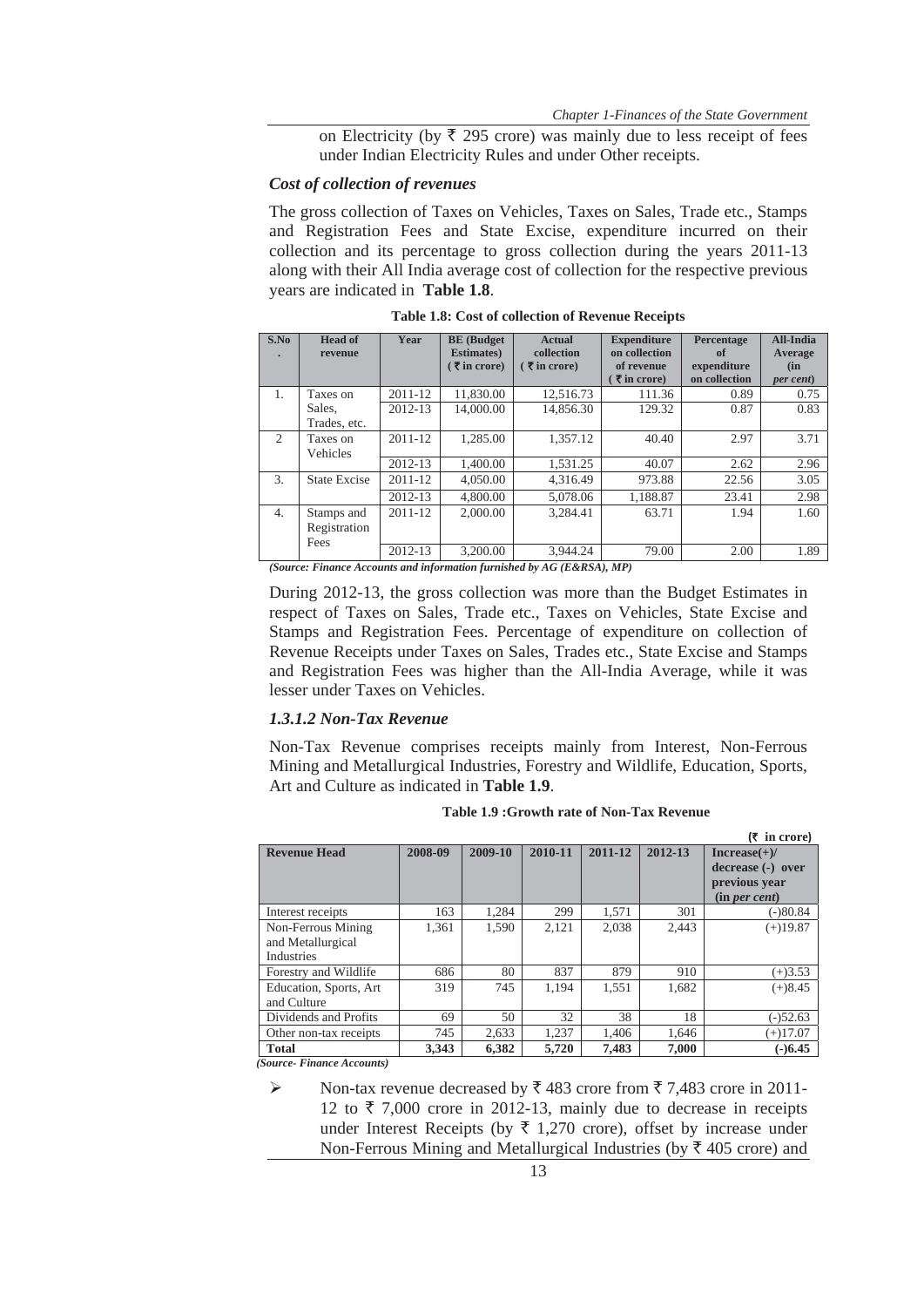Other Administrative services (by  $\overline{\xi}$  345 crore). The decrease in Interest receipts was mainly under interest from public sector and other undertakings (by  $\bar{\tau}$  1,172 crore).

- ¾ Major contributors of non-tax revenue during 2012-13 were Non-Ferrous Mining and Metallurgical Industries (35 *per cent*), Education, Sports, Art and Culture (24 *per cent*), Forestry and Wildlife (13 *per cent*).
- ¾ No debt waivers under Debt Consolidation and Relief Facilities (DCRF) schemes were received by the State Government.

#### *1.3.2 Grants-in-aid from GoI*

Grants-in-aid from GoI increased from  $\bar{\xi}$  5,853 crore in 2008-09 to  $\bar{\xi}$  12,040 crore in 2012-13 as shown in **Table 1.10**.

|                                        |         |         |         |         | $(\bar{\bar{\mathbf{x}}}$ in crore) |
|----------------------------------------|---------|---------|---------|---------|-------------------------------------|
| <b>Particulars</b>                     | 2008-09 | 2009-10 | 2010-11 | 2011-12 | 2012-13                             |
| Non-Plan Grants                        | 1.015   | 1.533   | 1,636   | 2,114   | 333                                 |
| Grants for State Plan Schemes          | 2,824   | 3.102   | 4,522   | 4,215   | 7,099                               |
| <b>Grants for Central Plan Schemes</b> | 201     | 393     | 649     | 364     | 500                                 |
| Grants for Centrally Sponsored         | 1,813   | 1,635   | 2,270   | 3,236   | 4,108                               |
| Schemes                                |         |         |         |         |                                     |
| Grants for Special Plan Schemes        | --      | --      | --      | --      |                                     |
| <b>Total</b>                           | 5,853   | 6,663   | 9,077   | 9,929   | 12,040                              |
| Percentage of increase over previous   | 2.15    | 13.84   | 36.23   | 9.39    | 21.26                               |
| year                                   |         |         |         |         |                                     |
| Total grants as a percentage of        | 17.44   | 16.10   | 17.50   | 15.86   | 17.10                               |
| Revenue Receipts                       |         |         |         |         |                                     |

**Table 1.10: Grants-in-Aid from GoI** 

*(Source: Finance Accounts)* 

The increase of  $\bar{\tau}$  2,111 crore under GoI grants during 2012-13 over the previous year was due to increase in State Plan Schemes (by  $\overline{\tau}$  2,884 crore), Centrally Sponsored Plan Schemes (by  $\bar{\tau}$  872 crore) and Central Plan schemes (by  $\bar{\tau}$  136 crore), offset by decrease in non-plan grants (by  $\bar{\tau}$  1,781 crore). Increase in grants for State Plan Schemes in 2012-13 was mainly under Block Grants (by  $\bar{\tau}$  696 crore) and Panchayati Raj (by  $\bar{\tau}$  1,819 crore). The increase of  $\bar{\xi}$  872 crore under grants for Centrally Sponsored schemes was mainly on account of increase under Welfare of Backward Classes-Education (by  $\bar{\tau}$  816) crore), Urban Family Welfare Services (by  $\bar{\tau}$  210 crore), Mid-day Meal Programme (by  $\bar{\tau}$  466 crore) and Agriculture Economics and Statistics (by  $\bar{\xi}$  452 crore) partly offset by decrease under Child Welfare (by  $\bar{\xi}$  988 crore). The increase in grants for Central plan schemes was mainly under Forest Conservation Development and Regeneration (by  $\bar{\tau}$  131 crore).

#### *1.3.3 Central Tax transfers*

The Central tax devolutions are determined by the Finance Commission award. The Central tax transfer of  $\bar{\tau}$  20,805 crore during 2012-13 was marginally less than the estimated amount of  $\bar{\tau}$  21,604 crore as given in Macro Economic Framework Statement. However, Central tax transfer increased from  $\bar{x}$  18,219 crore in 2011-12 to  $\bar{x}$  20,805 crore in 2012-13.

#### *1.3.4 Optimisation of the XIII FC grants*

During 2012-13, the XIII Commission had recommended  $\bar{\tau}$  2,853.95 crore as grant-in-aid including specific grants to the State. Against these, the State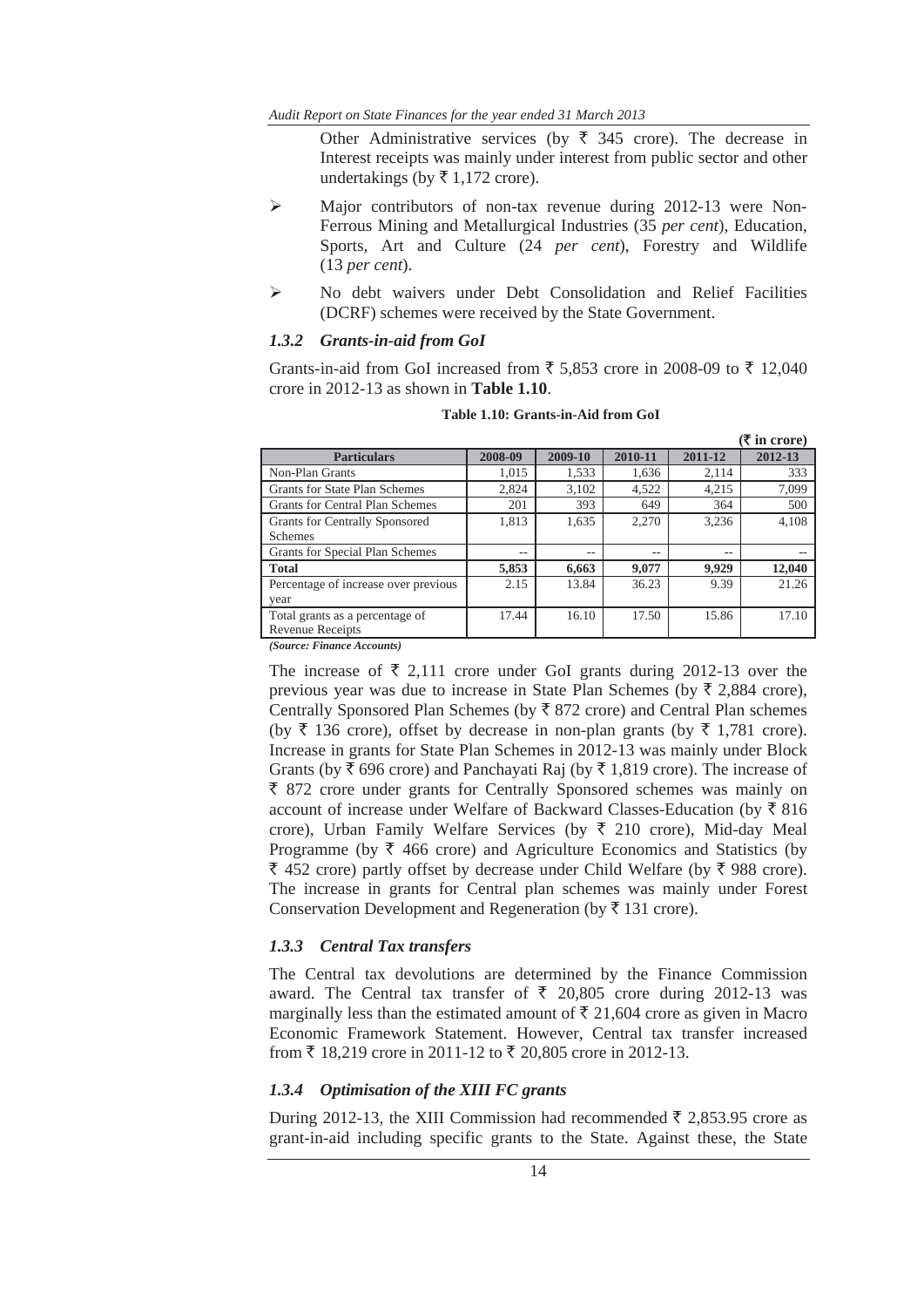Government received grants aggregating  $\bar{\tau}$  2,527.84 crore. Details are given in **Table 1.11**.

|                         |                                                                              |                       | $\sqrt{3}$ in crore) |
|-------------------------|------------------------------------------------------------------------------|-----------------------|----------------------|
| <b>SI</b>               | <b>Transfers</b>                                                             | <b>Recommendation</b> | <b>Actual</b>        |
| no.                     |                                                                              | of the XIII FC        | release              |
| 1.                      | <b>Local Bodies</b>                                                          | 1,246.44              | 1,170.41             |
|                         | <b>Grants to PRIs</b>                                                        | 920.61                | 964.43               |
|                         | <b>General Basic Grants</b>                                                  | 519.17                | 545.46               |
|                         | General performance grants to PRI                                            | 356.30                | 373.83               |
|                         | Special Area Basic Grant                                                     | 22.57                 | 22.57                |
|                         | Special Area Performance Grant                                               | 22.57                 | 22.57                |
|                         | <b>Grants to ULBs</b>                                                        | 325.83                | 202.98               |
|                         | <b>General Basic Grants</b>                                                  | 188.53                | 198.08               |
|                         | General performance grants to ULBs                                           | 129.40                | <b>Nil</b>           |
|                         | Special Area Basic Grant                                                     | 3.95                  | 3.95                 |
|                         | Special Area Performance Grant                                               | 3.95                  | 3.95                 |
| $\overline{2}$          | <b>Disaster Relief</b>                                                       | 324.76                | 324.76               |
| 3                       | <b>Improving outcome grants</b>                                              | 141.42                | 4.84                 |
|                         | (i)Reduction in Infant Mortality Rates                                       |                       | 4.84                 |
|                         | (ii) Improvement in Supply of Justice                                        | 81.48                 |                      |
|                         | (iii) Incentive for issuing UIDs                                             | 49.94                 |                      |
|                         | (iv)Improvement of Statistical Systems at<br><b>State and District Level</b> | 10.00                 |                      |
| $\overline{\mathbf{4}}$ | <b>Environment related grants</b>                                            | 159.58                | 122.58               |
|                         | (i)Protection of Forests                                                     | 122.58                | 122.58               |
|                         | (ii) Water Sector Management (WRD)                                           | 37.00                 |                      |
| 5                       | <b>Elementary education</b>                                                  | 452.00                | 452.00               |
| 6                       | <b>Roads and bridges</b>                                                     | 222.00                | 222.00               |
| 7                       | State specific grants                                                        | 307.75                | 231.25               |
|                         | (i) Anganwadi Centres                                                        | 100.00                | 100.00               |
|                         | (ii) Police Training                                                         | 45.00                 | 45.00                |
|                         | (iii)Development of Tourism                                                  | 45.00                 | 42.50                |
|                         | (iv) Health Infrastructure                                                   | 62.50                 |                      |
|                         | (v) Conservation of Heritage                                                 | 43.75                 | 43.75                |
|                         | (vi)Establishment of virology Laboratory<br>at Gandhi Medical College        | 6.00                  |                      |
|                         | (vii) Upgradation of MTH Hospital, Indore                                    | 5.50                  |                      |
|                         | <b>Total</b>                                                                 | 2,853.95              | 2,527.84             |

**Table 1.11: Transfers recommended and actual release of grants-in-aid** 

 *(Source: Information obtained from Finance Department, Madhya Pradesh)* 

During test check of records (June 2013) of three Departments we noticed submission of excess/inaccurate Utilisation Certificates (UCs), non-utilisation of XIII FC grant and parking of fund in Deposit Account.

## *Women and Child Development (W&CD) Department*

¾ Based on recommendation of the XIII FC, the GoI sanctioned (April 2011)  $\bar{\tau}$  400 crore for construction of Anganwadi Centres (AWCs) during the award period 2010-15. As per GoI orders (December 2012) the second instalment of the funds would be released after utilization of two-thirds of the amount released in first instalment. The GoI released (March 2012)  $\bar{\tau}$  100 crore under ICDS for the year 2011-12, against which expenditure of  $\bar{\tau}$  48.55 crore was incurred during the year. However, W&CD Department submitted (January 2013) through Finance Department inflated UCs to GoI for  $\bar{\tau}$  100 crore. We observed that GoI further released (March 2013)  $\bar{\tau}$  100 crore for 2012-13, which also remained unutilised (June 2013). Thus, XIII FC grant of ₹ 51.43 crore out of ₹ 100 crore released during 2011-12 remained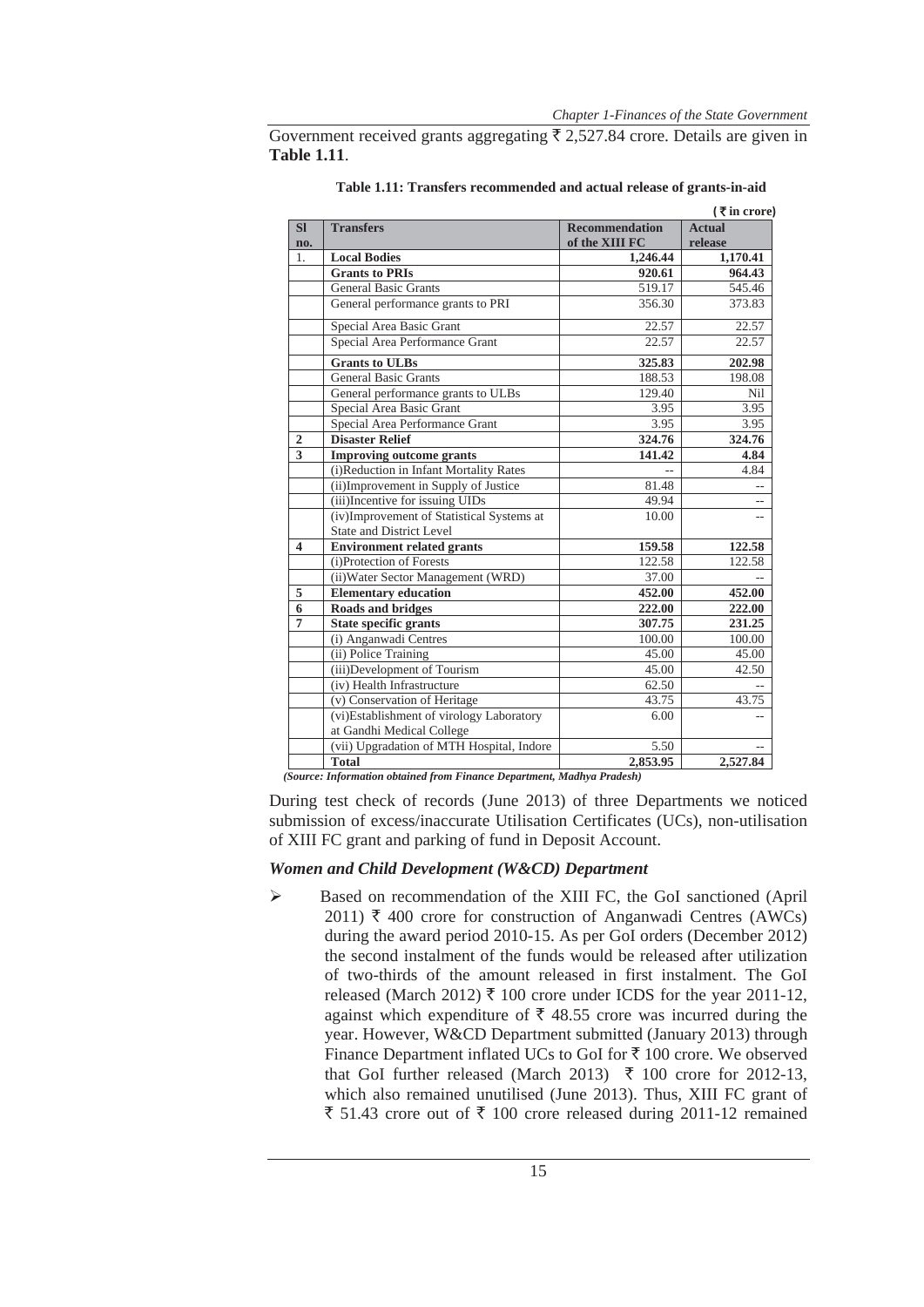unutilized. Besides, the next instalment of  $\bar{\tau}$  100 crore for 2012-13 also remained unutilised.

The Deputy Director (Works) of W&CD Departments stated (June 2013) that the grant of  $\bar{\tau}$  100 crore received for the year 2012-13 would be released to the DDOs after sanction of the works. He, however, did not give reply about unspent balance and submission of inflated UCs during 2011-12.

#### *Department of Culture*

 $\triangleright$  During 2011-12, XIII FC grant of  $\overline{\xi}$  34.87 crore was provided for development and maintenance of monuments/museums. As per orders of the Finance Department the Commissioner, Archaeological Archives and Museum (AA&M) (Directorate) deposited the amount under the head 8443-Civil Deposit on 31 March 2012. We observed that in January 2013, Directorate submitted UCs to GoI for  $\bar{\tau}$  26.04 crore. On being asked (June 2013) the Directorate stated that an amount of  $\bar{\tau}$  15.07 crore was utilised on development and conservation of 47 monuments as of June 2013. He also stated that permission for drawal of  $\bar{\tau}$  26.04 crore was received from Finance Department, based on which the UCs were sent to the GoI. However, the details of expenditure incurred could not be furnished by the Directorate. We also observed that, GOI released (12 March 2013)  $\bar{\tau}$  48.58 crore for the year 2012-13, which also remained unspent as of June 2013.

Commissioner, AA&M Bhopal stated (August 2013) that budget provision of  $\bar{\tau}$  48.58 crore was again made in financial year 2013-14, which will be utilised in the next financial year. Reply is not in order as XIII FC grant of  $\bar{\tau}$  68.38 crore remained unutilised as of June 2013 and inflated UC of  $\bar{\tau}$  26.04 crore was submitted to GoI against expenditure of  $\bar{\tau}$  15.07 crore.

#### *Forest Department*

During 2012-13, grants-in-aid of  $\bar{\tau}$  122.58 crore was released for 'Protection of Forests' of which 25 *per cent* was to be used for preservation and maintenance of Forests. Accordingly,  $\bar{\tau}$  30.65 crore was provided to Forest Department as approved by the High Level Monitoring Committee,  $(HLMC)^{10}$  headed by Chief Secretary. The following observations were made in audit:

#### ¾ *Satpura Tiger Reserve (STR)*

<u> Alexandria de la contrada de la contrada de la contrada de la contrada de la contrada de la contrada de la c</u>

The High Level Monitoring Committee (HLMC) approved (August 2012)  $\bar{\tau}$  3.30 crore on alternative source of energy including *unnat chulha* for the year 2012-13, with a view to reduce biotic pressure on forest resources in the villages of buffer zone of project tiger areas. The HLMC further directed to utilise the balance fund, if any, in the villages where work of rehabilitation of degraded forest is done.

We noticed (June 2013) during the scrutiny of records of Additional Principal Chief Conservator of Forest (APCCF)/Development that an amount of  $\bar{\tau}$  1.60 crore was allotted to the Field Director, Satpura Tiger Reserve (STR) on their proposal for utilising the amount on

*<sup>10</sup> Responsible for monitoring of both physical and financial targets ensuring adherence to the specific conditions in respect of the grant and approving working plan.*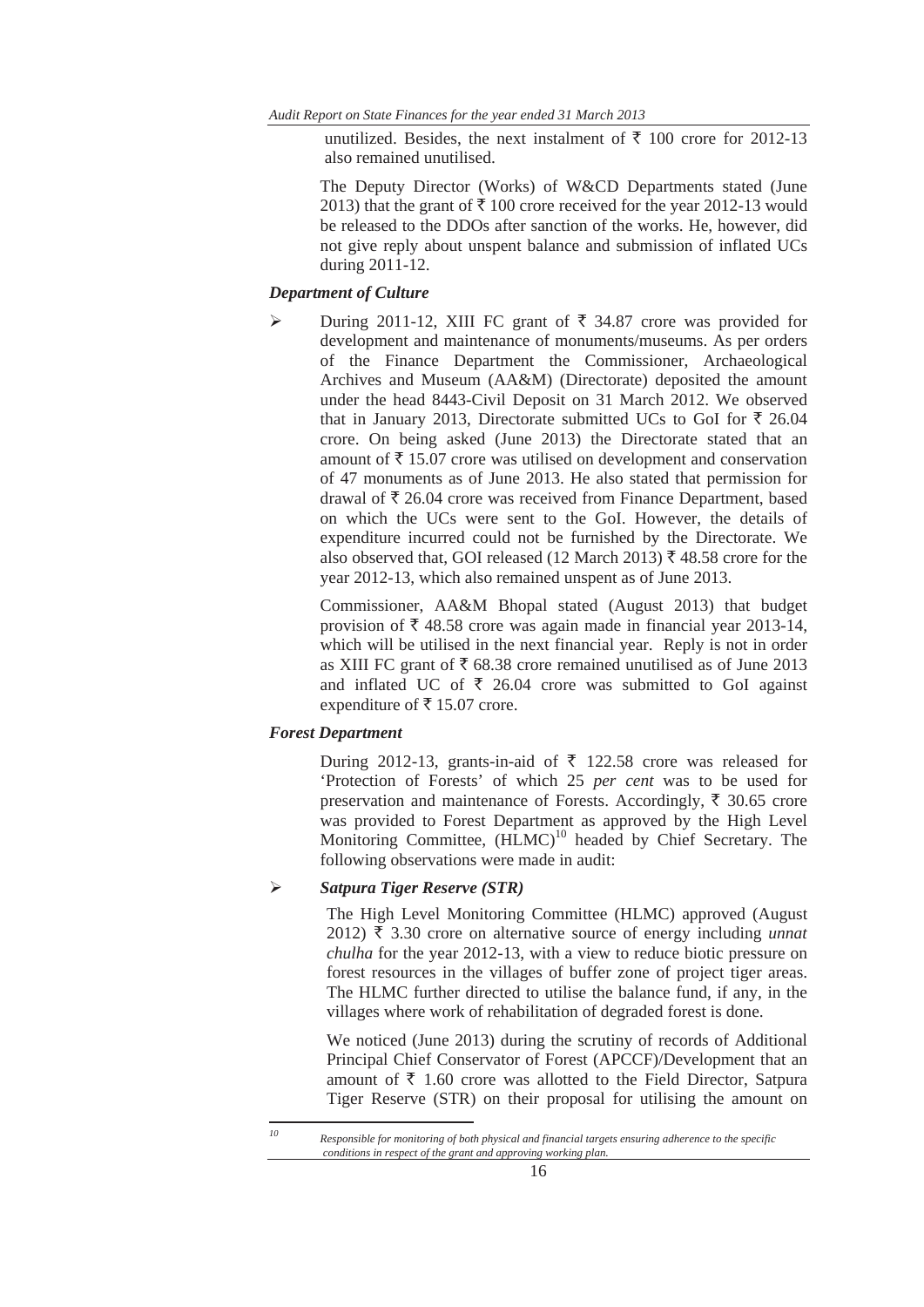providing alternative source of energy in office building, rest houses, line quarters and patrolling camps. As a result, the objective of providing alternative sources of energy in villages in buffer zone of STR remained unfulfilled and the allotment of  $\bar{\tau}$  1.60 crore was contrary to the directions of the HLMC.

On this being pointed out, Government stated (October 2013) that the HLMC approved the agenda proposed by Forest Department to take up the work of development of alternative source of energy in buffer areas of the National Park on priority basis but there was no restriction of other works.

The reply is not in order since incurring expenditure on Government buildings was in deviation from the objective for which the fund was provided, by the HLMC.

## ¾ *Human Resource Development activities-training of forest officials*

Out of  $\bar{\tau}$  30.65 crore provided to Forest Department, the HLMC approved (August 2012) the proposal of  $\bar{\tau}$  two crore for the year 2012-13 for Human Resource Development (HRD) activities, to be utilised on training of Rangers and Subordinate Staff of Forest Department. The amount was allotted to the APCCF (HRD) in August 2012. We noticed (June 2013) that the entire amount remained unutilised up to February 2013 due to lack of trainees and place for imparting training. Out of this unutilised amount, the Department provided (February 2013)  $\bar{\tau}$  1.35 crore to the Forest Development Committee (FDC) for maintenance and development of forest and  $\bar{\tau}$  65 lakh to Eco-tourism Board (Board) for providing alternative source of energy. Thus, the proposal of training was submitted to HLMC without proper planning resulting in non-utilisation of allotment and diversion of funds for other activities.

Government stated (October 2013) that the approved activities would be done in next financial years. Fact remains that the XIII FC grants were not utilized for the intended purpose during the year 2012-13.

## *1.3.5 Foregone revenue*

The details of evasion of revenue as on 31 March 2013 as reported by the Departments of Taxes on Sales, Trade etc., State Excise and Stamps and Registration are given in **Table 1.12**.

| Sl.<br>$\mathbf{N}\mathbf{0}$ | <b>Nature of</b><br>revenue        | No. of<br>cases<br>pending as<br>on 31<br><b>March</b><br>2012 | No. of<br>cases<br>detected<br>during<br>2012-13 | <b>Total</b><br>No. of<br>cases | No. of cases in which<br>assessments/investigations<br>completed and additional<br>demand including penalty<br>etc. raised<br>No. of cases<br><b>Amount</b> |                                              | No. of<br>pending<br>cases as<br>on 31<br><b>March</b><br>2013 |
|-------------------------------|------------------------------------|----------------------------------------------------------------|--------------------------------------------------|---------------------------------|-------------------------------------------------------------------------------------------------------------------------------------------------------------|----------------------------------------------|----------------------------------------------------------------|
|                               |                                    |                                                                |                                                  |                                 |                                                                                                                                                             | $(\overline{\mathbf{\mathcal{F}}}$ in crore) |                                                                |
| 1.                            | Taxes on                           | 253                                                            | 239                                              | 492                             | 220                                                                                                                                                         | 122.81                                       | $267^{11}$                                                     |
|                               | Sales, Trade etc.                  |                                                                |                                                  |                                 |                                                                                                                                                             |                                              |                                                                |
| 2.                            | <b>State Excise</b>                | 29                                                             | <b>NIL</b>                                       | 29                              | <b>NIL</b>                                                                                                                                                  | <b>NIL</b>                                   | 29                                                             |
| 3.                            | Stamps and                         | 13.685                                                         | 10.734                                           | 24.419                          | 8,025                                                                                                                                                       | 32.20                                        | 16.394                                                         |
|                               | Registration fees<br>_ _ _ _ _ _ _ |                                                                | - -                                              |                                 |                                                                                                                                                             |                                              |                                                                |

**Table: 1.12 Evasion of tax** 

*(Source: Information obtained from concerned departments)* 

<u> Andreas Andreas Andreas Andreas Andreas Andreas Andreas Andreas Andreas Andreas Andreas Andreas Andreas Andreas</u>

*<sup>11</sup> The Department did not furnish any reason for difference of five cases in closing balance.*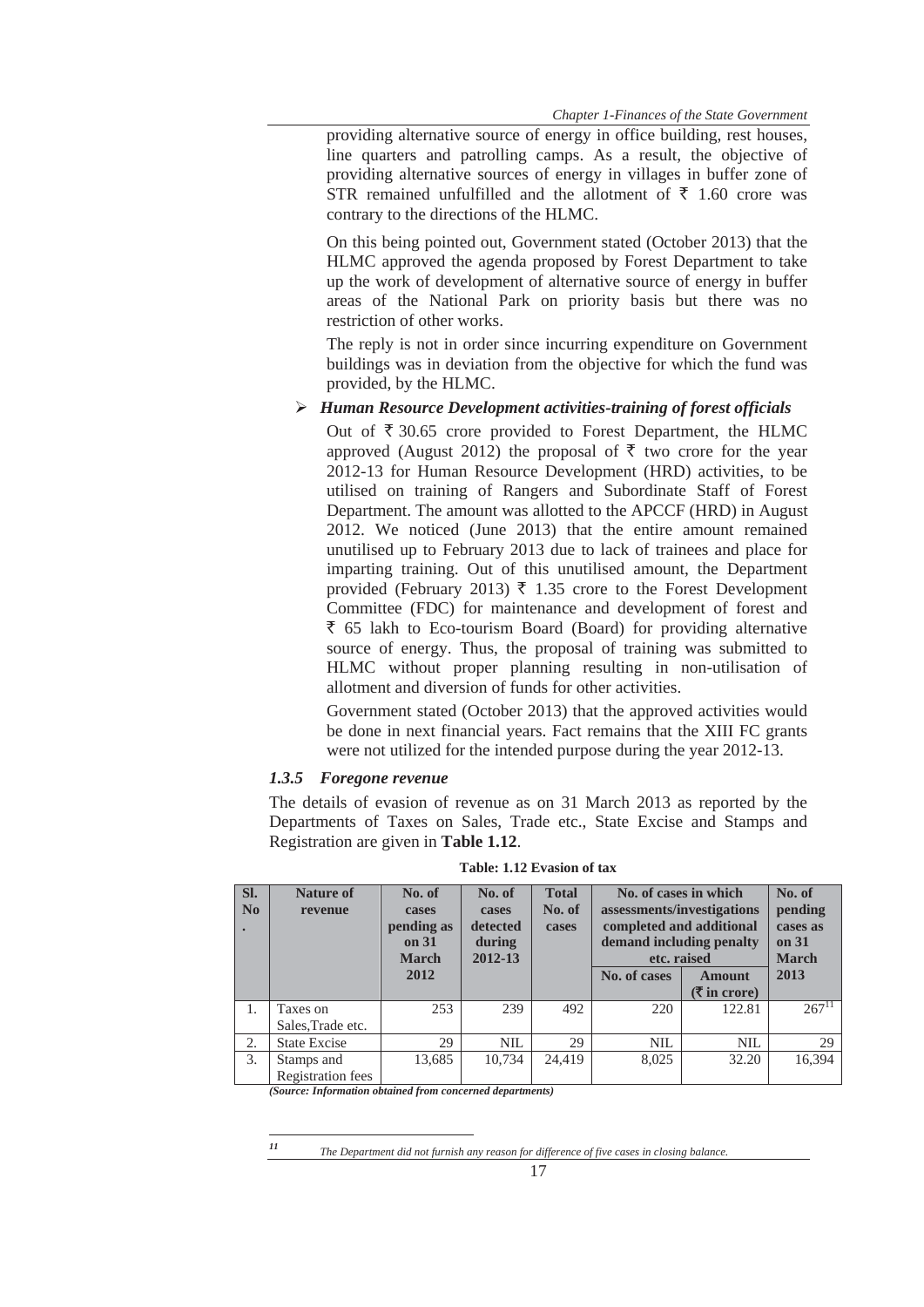#### *Audit Report on State Finances for the year ended 31 March 2013*

Thus, there was increase in the number of pending cases relating to taxes on sales, trade etc, and stamps and registration fees.

## **1.4 Capital Receipts**

The trends in growth and composition of Capital Receipts are presented in **Table 1.13**.

|                                                           |          |          |                |          | $($ ₹ in crore) |
|-----------------------------------------------------------|----------|----------|----------------|----------|-----------------|
| <b>Sources of State's Receipts</b>                        | 2008-09  | 2009-10  | 2010-11        | 2011-12  | 2012-13         |
| Capital Receipts (CR)                                     | 6,632    | 8,651    | 7.861          | 15,899   | 8,864           |
| Miscellaneous Capital Receipts                            | 24       | 22       | 367            | 23       | 31              |
| <b>Inter-State Settlement</b>                             |          | 3        | $\mathfrak{D}$ | 3        | 9               |
| Recovery of Loans and Advances                            | 54       | 23       | 34             | 9123     | 33              |
| <b>Public Debt Receipts</b>                               | 6,553    | 8.603    | 7,458          | 6.750    | 8.791           |
| Rate of growth of debt capital receipts<br>(per cent)     | 94.39    | 31.28    | $-13.31$       | $-9.49$  | 30.24           |
| Rate of growth of non-debt capital<br>receipts (per cent) | $-33.05$ | $-39.24$ | 739.58         | 2.170.22 | $-99.20$        |
| Rate of growth of GSDP (per cent)                         | 22.17    | 15.57    | 14.13          | 19.02    | 16.85           |
| Rate of growth of CR (per cent)                           | 90.08    | 30.44    | $-9.13$        | 102.25   | $-44.25$        |

**Table 1.13: Trends in growth and composition of receipts** 

*(Source: Finance Accounts)* 

## *1.4.1 Proceeds from disinvestment*

As per Finance Account 2012-13, disinvestment of Co-operative Societies/ Banks under Miscellaneous Capital Receipts marginally decreased from  $\bar{\xi}$  22.62 crore in 2011-12 to  $\bar{\xi}$  21.45 crore in 2012-13.

## *1.4.2 Recoveries of loans and advances*

The recovery of Loans and Advances of  $\bar{\xi}$  32.53 crore during the year was lower than the Budget Estimates ( $\bar{\xi}$  99.48 crore). The significant decrease of  $\bar{\tau}$  9,090 crore in actual recovery over the previous year was mainly under loans for power projects. Recovery of loans was abnormally high in 2011-12 mainly due to recovery of loans from Electricity Distribution Company for Working Capital ( $\bar{\tau}$  7,351 crore), short term loans to MPSEB for working capital  $(\bar{\mathbf{\xi}})$  4.94 crore) and strengthening of sub-transmission and distribution system  $(\overline{\mathfrak{F}} 6.42$  crore).

# *1.4.3 Public Debt Receipts*

Public Debt Receipts consisted of Internal Debts and Loans from GoI. During 2012-13, Public Debt Receipts were increased mainly under Internal Debt.

## x *Debt receipts from internal sources*

Internal Debt receipts increased by  $\bar{\tau}$  1,516 crore from  $\bar{\tau}$  5,718 crore in 2011-12 to  $\bar{\tau}$  7,234 crore in 2012-13, mainly due to increase under Market Loans and special securities issued to NSSF of Central Government.

# x *Loans and Advances from GoI*

Loans and Advances from GoI increased by  $\bar{\tau}$  524.71 crore from  $\bar{\tau}$  1,032.60 crore in 2011-12 to  $\bar{\tau}$  1,557.31 crore in 2012-13, entirely under Loans for State Plan Scheme.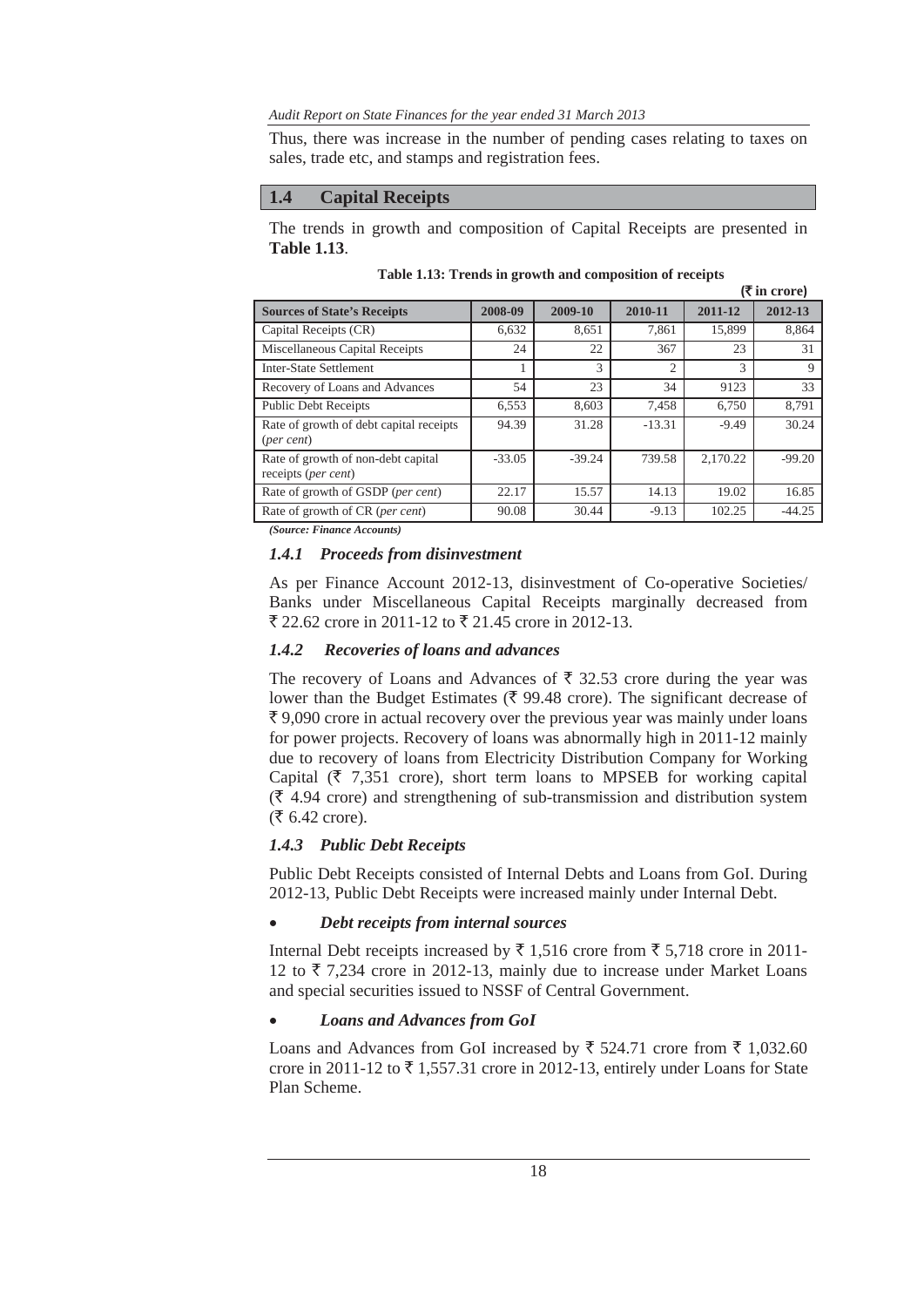## **1.5 Public Accounts Receipts**

Receipts and disbursements in respect of certain transactions such as small savings, provident funds, reserve funds, deposits, suspense, remittances etc. which do not form part of the Consolidated Fund, are kept in the Public Account set up under Article 266(2) of the Constitution and are not subject to vote by the State legislature. Here the Government acts as a banker. The balance after disbursements is the fund available with the government for use.

The trends in respect of Public Account Receipts during 2008-13 are presented in **Table 1.14**.

|                                       |         |         |         |         | $\mathcal{R}$ in crore) |
|---------------------------------------|---------|---------|---------|---------|-------------------------|
| <b>Resources under various heads</b>  | 2008-09 | 2009-10 | 2010-11 | 2011-12 | 2012-13                 |
| <b>Public Account Receipts</b>        | 46,460  | 52,353  | 65,675  | 76,315  | 86,248                  |
| a. Small Savings, Provident Fund etc. | 1,387   | 1.512   | 1,737   | 2,033   | 2,319                   |
| b. Reserve Fund                       | 599     | 764     | 1.191   | 1.534   | 2,441                   |
| c. Deposits and Advances              | 7.911   | 9.334   | 9.724   | 9.872   | 6,502                   |
| d. Suspense and Miscellaneous         | 27,446  | 31.457  | 41,810  | 50.620  | 59,819                  |
| e. Remittances                        | 9.117   | 9.286   | 11.213  | 12.256  | 15,167                  |

| <b>Table 1.14: Trends in Public Account Receipts</b> |  |  |  |  |
|------------------------------------------------------|--|--|--|--|
|------------------------------------------------------|--|--|--|--|

*(Source: Finance Accounts)* 

Public Account Receipts increased by  $\bar{\tau}$  9,933 crore (13 *per cent*) from ₹ 76,315 crore in 2011-12 to ₹ 86,248 crore in 2012-13. The increase was mainly under Suspense and Miscellaneous (by 18 *per cent*) and Remittances (by 24 *per cent*) partly offset by decrease under Deposits and Advances (by 34 *per cent*).

#### **1.6 Application of Resources**

Analysis of the allocation of expenditure at the State Government level assumes significance since major expenditure responsibilities are entrusted with them. Within the framework of fiscal responsibility legislations, there are budgetary constraints in raising public expenditure financed by deficit or borrowings. It is, however, important to ensure that the ongoing fiscal correction and consolidation process at the State level is not at the cost of the expenditure directed towards development of social sector.

## *1.6.1 Growth and composition of Expenditure*

**Chart 1.7** presents the trends in total expenditure (excluding Public Debt repayments) over a period of the last five years (2008-13). Expenditure under various components is depicted in **Chart 1.8** and the trend of expenditure by activities/services is shown in **Chart 1.9.**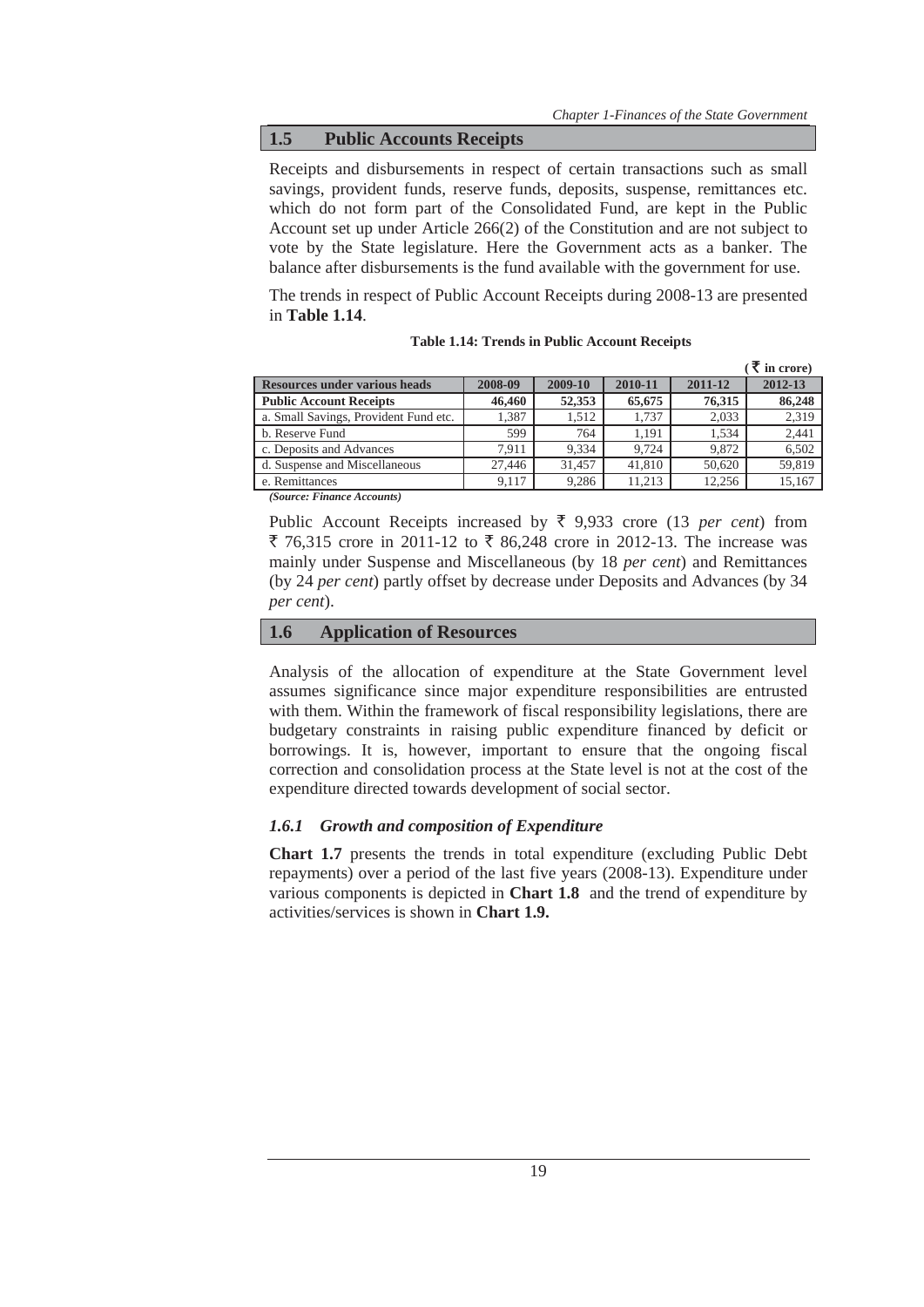

*Audit Report on State Finances for the year ended 31 March 2013* 

The total expenditure of the State increased by  $\bar{\tau}$  41,831 crore (110 *per cent*) during 2008-13. The Capital Expenditure and Revenue Expenditure increased by  $\bar{\xi}$  4,854 crore (72 *per cent)* and  $\bar{\xi}$  33,454 crore (113 *per cent)* respectively during the same period.

The share of Revenue Expenditure in Total Expenditure increased from 77 *per cent* in 2008-09 to 79 *per cent* in 2012-13 with inter-year variations. The share of Capital expenditure in total expenditure decreased from 18 *per cent* in 2008-09 to 12 *per cent* in 2011-12 and then increased to 14 *per cent* in 2012- 13. During 2012-13, the Non-Plan Revenue Expenditure increased by  $\overline{\tau}$  7,942 crore over the previous year. The total Plan expenditure<sup>12</sup> during 2012-13 increased by  $\bar{\xi}$  5,310 crore and the total Non-Plan expenditure<sup>13</sup> decreased by  $\bar{\xi}$  2,906 crore over the previous year. The Plan expenditure and Non-Plan expenditure during 2012-13 consisted 39 *per cent* and 61 *per cent* respectively of Total Expenditure.

The increase of  $\bar{\tau}$  2,407 crore in total expenditure (by three *per cent*) during 2012-13 over 2011-12 was mainly due to increase of  $\bar{\tau}$  10,274 crore (19 *per cent*) in Revenue Expenditure and  $\bar{\tau}$  2,512 crore (28 *per cent*) in Capital Expenditure, partly offset by decrease of  $\bar{\tau}$  10,382 crore (66 *per cent*) under Loans and Advances.

The increase in Capital Expenditure was mainly due to increase in Irrigation and Flood Control (by  $\bar{\tau}$  951 crore), Rural Development (by  $\bar{\tau}$  477 crore), Transport (by  $\bar{\tau}$  387 crore), Agriculture and Allied Activities (by  $\bar{\tau}$  218 crore),

<u> Alexandria de la contrada de la contrada de la contrada de la contrada de la contrada de la contrada de la c</u>

*<sup>(</sup>Source : Finance Accounts)* 

*<sup>12</sup> Includes Plan Expenditure under Revenue, Capital and Loans & Advances* 

*<sup>13</sup> Includes Non-Plan Expenditure under Revenue, Capital and Loans & Advances*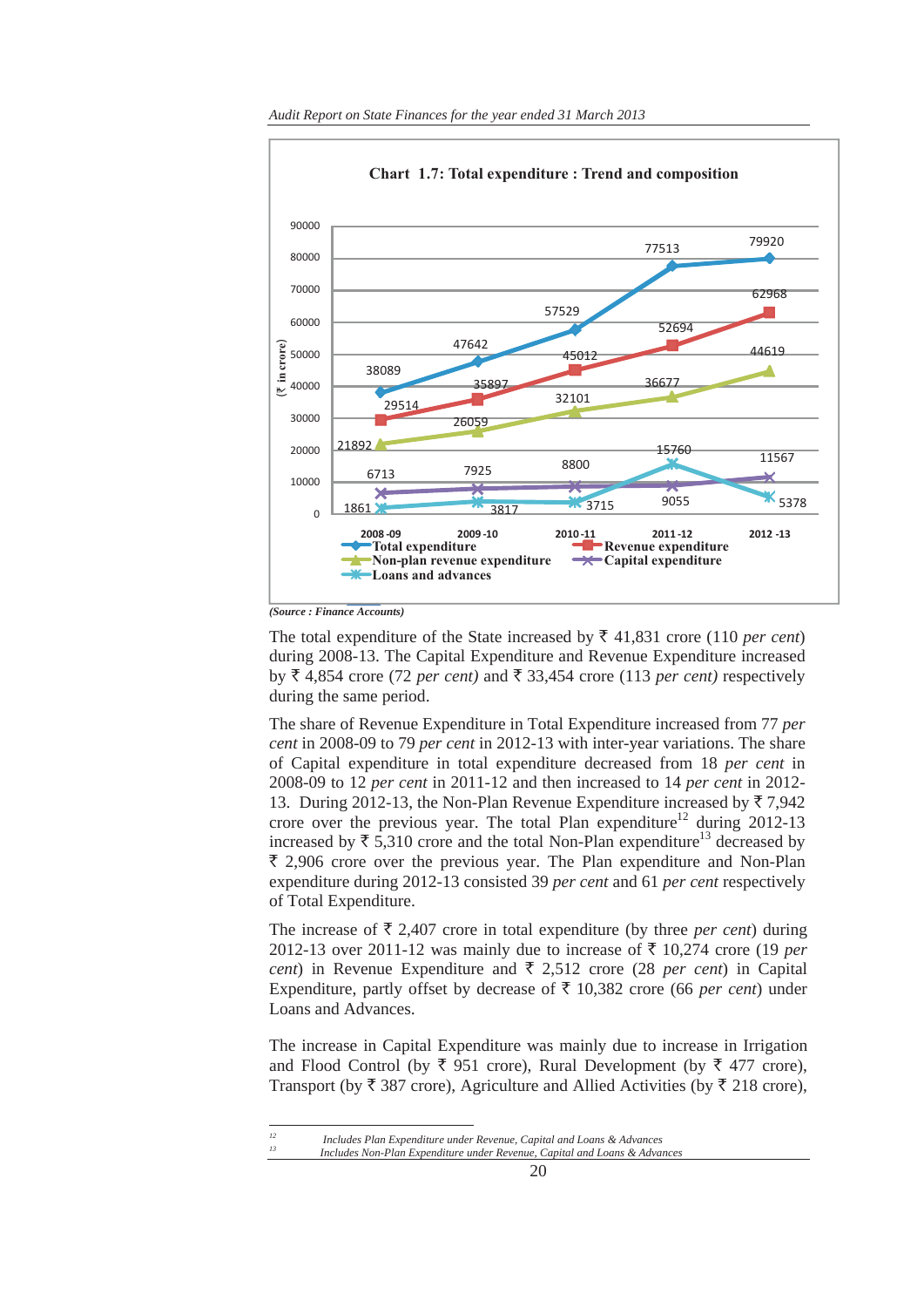Capital Outlay on Energy (by  $\bar{\tau}$  201 crore), Industry and Minerals (by  $\bar{\tau}$  174 crore) partly offset by decrease in Social Welfare and Nutrition (by  $\bar{\tau}$  99 crore) and Education, Sports, Art & Culture (by  $\overline{\xi}$  25 crore).

In 2012-13, 88 *per cent* of the Total Expenditure ( $\bar{\tau}$  79,920 crore) could be met out of Revenue Receipts ( $\bar{\xi}$  70,427 crore).



 *(Source: Finance Accounts)* 



*(Source: Finance Accounts)*

- ¾ The share of expenditure under General Services (including Interest Payments), considered as non-developmental expenditure, to total expenditure declined from 27.01 *per cent* in 2008-09 to 22.41 *per cent*  in 2012-13, while the share of expenditure under Social Services increased from 30.04 *per cent* in 2008-09 to 32.53 *per cent* in 2012-13 with inter-year variations. The share of Economic Services indicated a decreasing trend from 33.41 *per cent* in 2008-09 to 26.13 *per cent* in 2011-12 and then increased to 33.24 *per cent* in 2012-13. The development expenditure comprising Social and Economic Services together increased from 63.45 *per cent* in 2008-09 to 65.77 *per cent* in 2012-13.
- ¾ The share of Grants-in-aid increased from 4.13 *per cent* in 2011-12 to 5.09 *per cent* in 2012-13.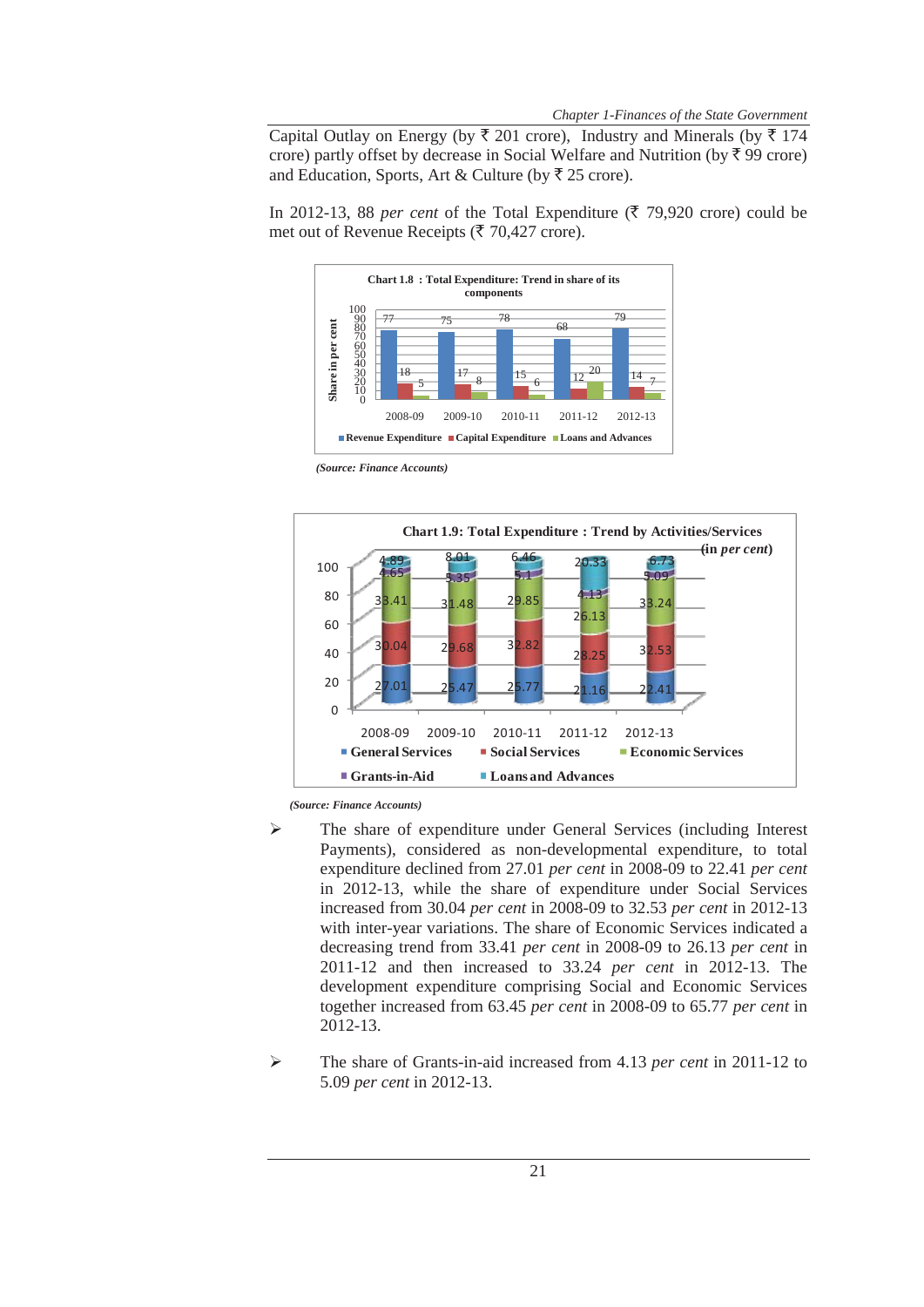*Audit Report on State Finances for the year ended 31 March 2013* 

¾ The share of Loans and Advances in Total Expenditure ranged between 4.89 *per cent* and 20.33 *per cent* during 2008-13. During 2012-13, it was 6.73 *per cent* of total expenditure.

# *1.6.2 Capital Expenditure*

 $\triangleright$  Capital Expenditure increased from  $\bar{\tau}$  6,713 crore in 2008-09 to  $\bar{\tau}$  11,567 crore in 2012-13 indicating average annual growth rate of 14.5 *per cent* over the period. During 2012-13 increase was  $\bar{\xi}$  2.512 crore (by 28 *per cent*) over the previous year. During 2012-13, 99.79 *per cent* of the total Capital Expenditure was Plan Capital Expenditure  $(\bar{\mathfrak{F}} 11,543$  crore) which increased by  $\bar{\mathfrak{F}} 2,520$  crore from the level of  $\bar{\tau}$  9,023 crore in 2011-12. The increase in Plan Capital expenditure was mainly under Economic services in Rural Development (by  $\bar{\tau}$  477 crore), Irrigation and flood control (by  $\bar{\xi}$  951 crore), Energy (by  $\bar{\xi}$  201 crore) and Transport (by  $\bar{\tau}$  387 crore).

## *1.6.3 Trends in growth of Revenue Expenditure*

- $\triangleright$  The Revenue Expenditure of the State increased from  $\bar{\tau}$  29,514 crore in 2008-09 to  $\bar{\tau}$  62,968 crore in 2012-13, showing an average annual growth of 22.6 *per cent* over the period. Total increase of Revenue Expenditure during 2012-13 was  $\bar{\tau}$  10,274 crore (19.50 *per cent*) over the previous year. Of these, increase under Non-Plan Revenue Expenditure (NPRE) amounted to  $\bar{\tau}$  7,942 crore (77 *per cent*) while increase under Plan Revenue Expenditure amounted to  $\bar{\tau}$  2,332 crore (23 *per cent*).
- ¾ The actual NPRE was much higher (by 39.83 *per cent*) than the assessment made by the XIII FC, but it was almost equal to the assessment made by State Government in MTFPS, as shown **in Table 1.15**.

|                                                                                             |                                |                                                                | $(\xi$ in crore)   |  |  |  |
|---------------------------------------------------------------------------------------------|--------------------------------|----------------------------------------------------------------|--------------------|--|--|--|
| Year                                                                                        | Assessments made by<br>XIII FC | <b>Assessments made by State</b><br><b>Government in MTFPS</b> | <b>Actual NPRE</b> |  |  |  |
| 2012-13                                                                                     | 31.909                         | 44.597                                                         | 44.619             |  |  |  |
| Source :Finance Accounts and XIII FC Recommendations and Statement laid under F.R.B.M. Act) |                                |                                                                |                    |  |  |  |

## **Table 1.15: Trends in the growth of Non-Plan Revenue Expenditure**

▶ NPRE increased from ₹ 21,892 crore in 2008-09 to ₹ 44,619 crore in 2012-13 showing an average annual growth of 20.80 *per cent* over the period. NPRE increased (by 21.65 *per cent)* over the previous year. Presently, NPRE constitutes 71 *per cent* of total Revenue Expenditure.

 $\triangleright$  The increase in NPRE (by  $\overline{\tau}$  7,942 crore) during 2012-13 was mainly due to increase in expenditure on General Education (by  $\bar{\tau}$  1,252 crore), Power (by  $\bar{\tau}$  1,096 crore), Agriculture and Allied Activities (by  $\bar{\tau}$  877 crore), Non-ferrous Mining and Metallurgical Industries (by  $\bar{\tau}$  815 crore), Compensation and assignment to Local Bodies and Panchayati Raj Institutions (by  $\bar{\tau}$  673 crore), Pension and other retirement benefits (by  $\overline{\zeta}$  558 crore) and Water supply, Sanitation, Housing & Urban Development (by  $\bar{\xi}$  517 crore).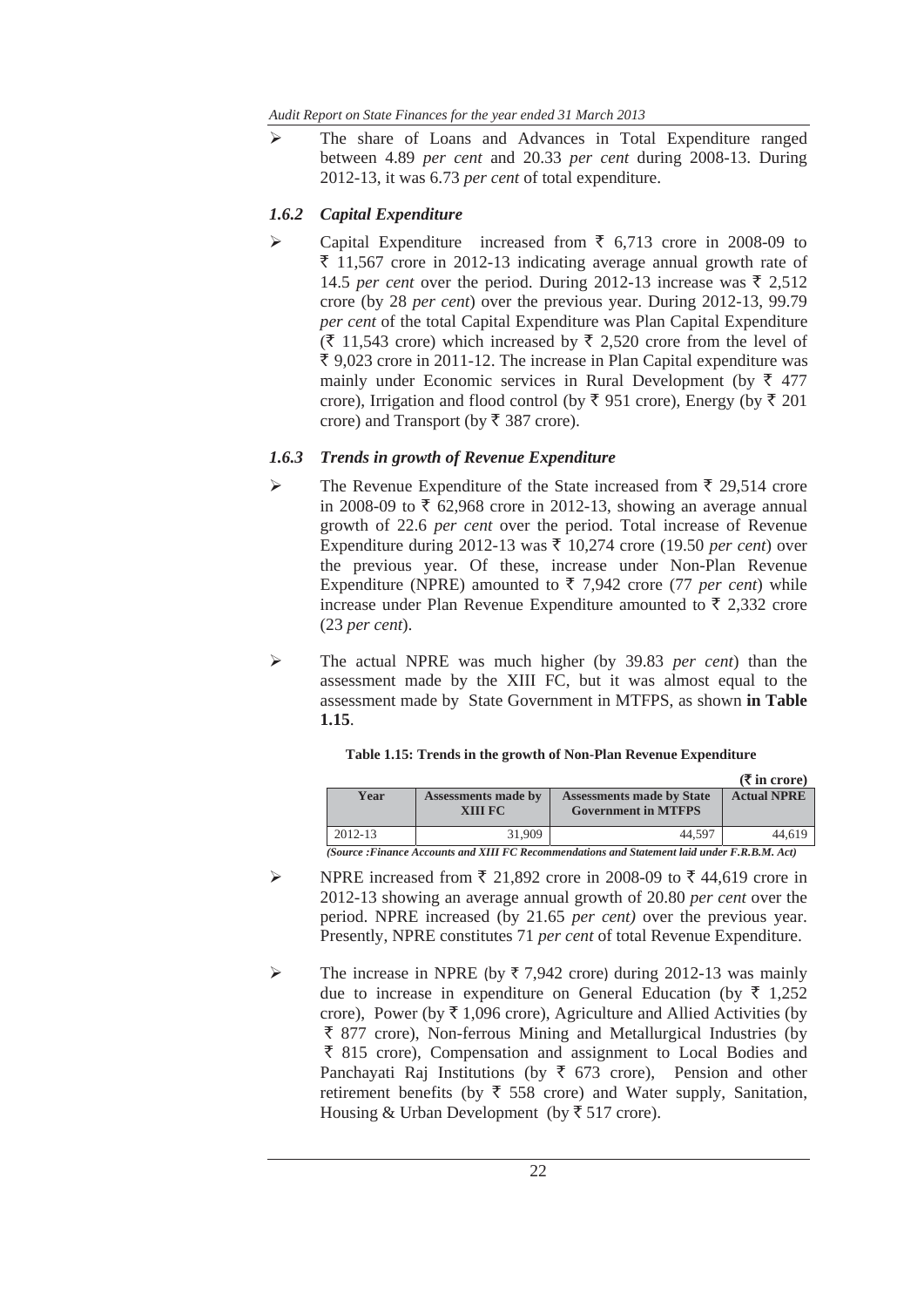$\triangleright$  The Plan Revenue Expenditure (PRE), which consistently increased during the period 2008-13, increased by  $\bar{\tau}$  2,332 crore (14.56 *per cent)* during 2012-13 over previous year. The increase in PRE over 2011-12 was mainly under Water supply, Sanitation, Housing and Urban Development (by  $\bar{\tau}$  685 crore), Social Welfare and Nutrition (by  $\bar{\tau}$ 568 crore), Welfare of SC, ST and OBC (by  $\bar{\tau}$  430 crore), Rural Development (by  $\bar{\tau}$  529), Health and Family Welfare (by  $\bar{\tau}$  413 crore) partly offset by decrease under Education, Sports, Art and Culture (by ₹ 247 crore).

## *1.6.4 Committed Expenditure*

The committed expenditure of the State Government on revenue account mainly consists of interest payments, expenditure on salaries and wages, pensions and subsidies. **Table 1.16** and **Chart 1.10** present the trends of expenditure on these components during the period 2008-13.

|                          |         |         |         |         |           | $(3 \nvert \cdot \vec{r}$ are $\vec{r}$ |
|--------------------------|---------|---------|---------|---------|-----------|-----------------------------------------|
| <b>Components of</b>     |         |         |         |         | 2012-13   |                                         |
| <b>Committed</b>         | 2008-09 | 2009-10 | 2010-11 | 2011-12 | <b>BE</b> | <b>Actuals</b>                          |
| <b>Expenditure</b>       |         |         |         |         |           |                                         |
| Salaries and Wages, Of   | 8,547   | 10,678  | 13,100  | 14,113  | 19,901    | 16,026                                  |
| which                    | (25.45) | (25.80) | (25.26) | (22.54) |           | (22.76)                                 |
| Non-Plan Head            | 7,660   | 9.406   | 11.490  | 12,274  | $- - -$   | 14,133                                  |
| Plan Head**              | 887     | 1,272   | 1.610   | 1,839   |           | 1,893                                   |
|                          | 4,192   | 4.454   | 5,049   | 5,300   | 6,275     | 5,574                                   |
| <b>Interest Payments</b> | (12.48) | (10.76) | (9.74)  | (8.47)  |           | (7.91)                                  |
| Pension Payments         | 2,433   | 3,077   | 3,767   | 4,389   | 5,826     | 4,947                                   |
|                          | (7)     | (7)     | (7.26)  | (7.01)  |           | (7.02)                                  |
| <b>Subsidies</b>         | 132     | 2,033   | 1,810   | 2,926   | 22,768    | 5,697                                   |
|                          | (0.39)  | (4.91)  | (3.49)  | (4.67)  |           | (8.09)                                  |
| <b>Total</b>             | 15,304  | 20,242  | 23,726  | 26,728  | 54,770    | 32,244                                  |
|                          | (46)    | (49)    | (46)    | (43)    | (78)      | (46)                                    |

#### **Table 1.16: Components of Committed Expenditure**

*Note: Figures in parentheses indicate percentage of Revenue Receipts* 

*\*\* Plan Head also includes the salaries and wages paid under Centrally Sponsored Schemes.* 

*(Source: Finance Accounts and VLC data)*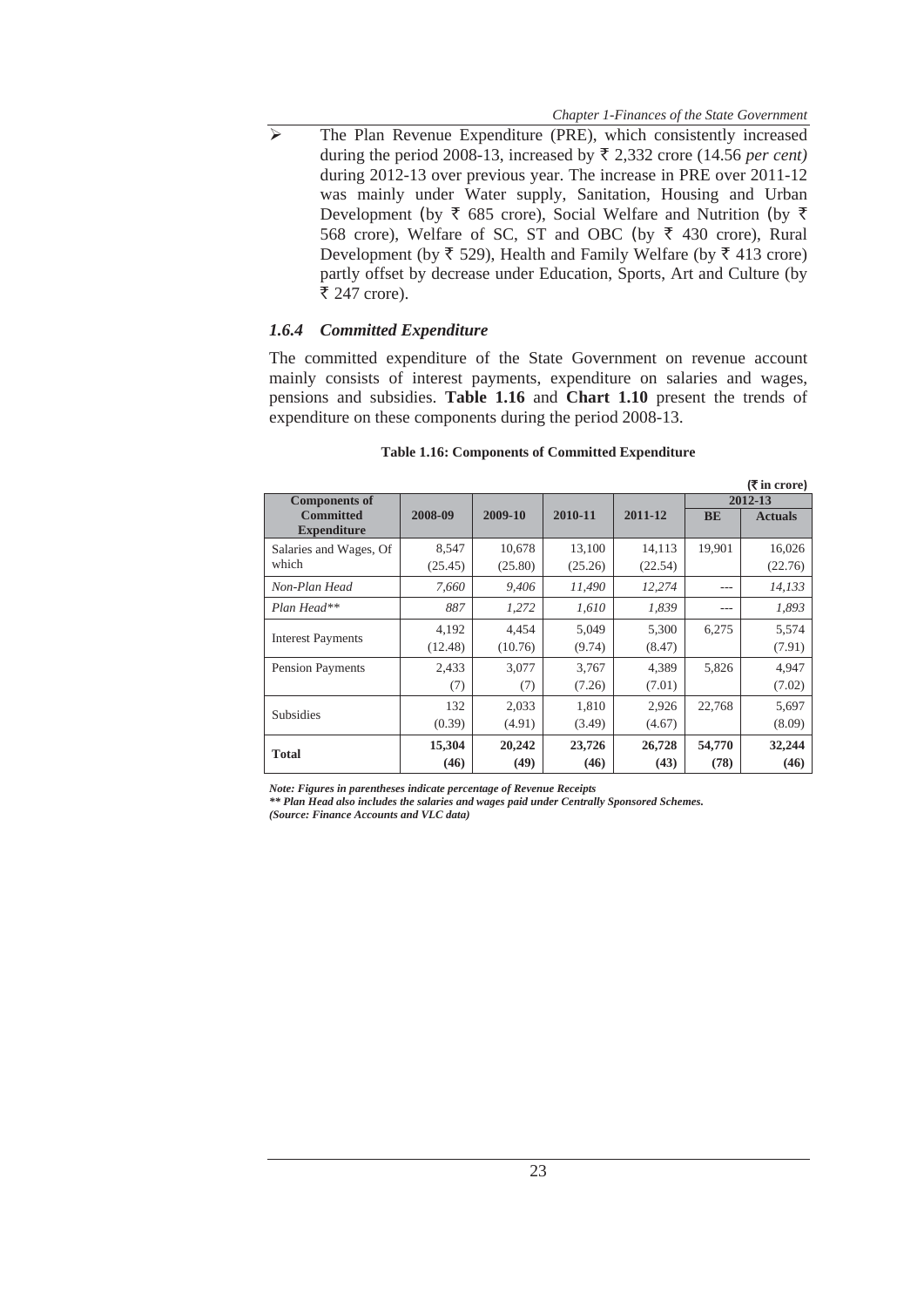

*Audit Report on State Finances for the year ended 31 March 2013* 

*(Source: Finance Accounts, data compiled by AG (A&E) Madhya Pradesh and Budget documents)*

During 2012-13, total expenditure on Salaries and Wages, Pension Payments, Interest Payments and Subsidies ( $\overline{\tau}$  32,244 crore) was 51 *per cent* of Revenue expenditure and 72 *per cent* of NPRE. The overall expenditure on Salaries and Wages, Pension Payments, Interest Payments and Subsidies increased by 111 *per cent* during the period 2008-13, at an average annual growth of 22.2 *per cent.* The increase was 20.64 *per cent* during 2012-13 as compared to 12.65 *per cent* during 2011-12. As a percentage of Revenue Receipts, it ranged between 43 and 49 *per cent* during the period 2008-13. During 2012-13, it constituted 46 *per cent* of the Revenue Receipts and was less than the Budget estimates. The component-wise analysis is given as under:

## *Salaries and Wages*

- ¾ The expenditure on salaries and wages increased by 87 *per cent* from ₹ 8,547 crore in 2008-09 to ₹ 16,026 crore in 2012-13. Expenditure on salaries and wages as a percentage of Revenue Receipts ranged between 22.54 *per cent* and 25.80 *per cent* during the period 2008-13.
- ¾ There was an increase of 15 *per cent* in expenditure on salaries and wages under the Non-Plan head during 2012-13 over the previous year. Actual expenditure on salaries and wages of  $\bar{\tau}$  16,026 crore in 2012-13 was less than the projections in the BE ( $\bar{\tau}$  19,901 crore).

# *Pension Payments*

Expenditure on Pension payments increased from  $\bar{\tau}$  2,433 crore in 2008-09 to  $\bar{\tau}$  4,947 crore in 2012-13. The increase during 2012-13 over the previous year was  $\bar{\tau}$  558 crore (by 13 *per cent*) mainly on account of increase under superannuation and retirement allowances (by  $\bar{\tau}$  270 crore), gratuities (by  $\bar{\tau}$  135 crore), Family Pensions (by  $\bar{\tau}$  58 crore) and Government Contribution for defined Contribution Pension Scheme (by  $\overline{\xi}$  32 crore).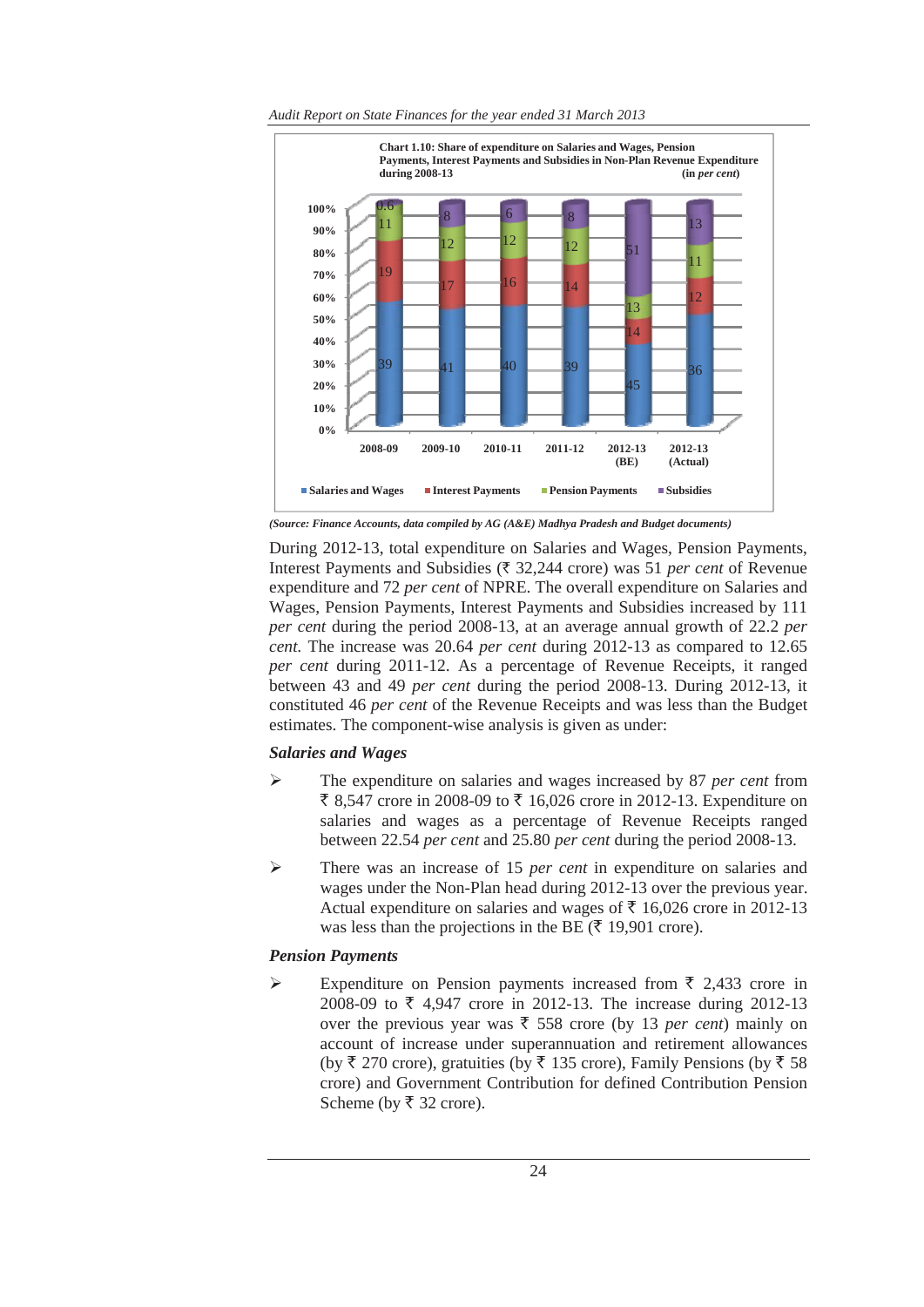Actual pension payment at  $\overline{\xi}$  4,947 crore in 2012-13 was 15.09 *per cent* less than the BE of  $\overline{\xi}$  5,826 crore and 39.39 *per cent* more than  $\bar{\tau}$  3,549 crore as projected by the XIII FC.

#### *Interest payments*

¾ Interest payment during the period 2008-09 to 2012-13 is given in **Table 1.17.**

|          | $(\overline{\mathbf{\mathsf{F}}}$ in crore) |         |         |         |         |
|----------|---------------------------------------------|---------|---------|---------|---------|
|          | 2008-09                                     | 2009-10 | 2010-11 | 2011-12 | 2012-13 |
| Interest | 4.192                                       | 4.454   | 5,049   | 5,300   | 5,574   |
| payment  |                                             |         |         |         |         |

- ightharpoonup interest payments of  $\bar{\tau}$  5,574 crore during 2012-13 accounted for 7.91 *per cent* of the revenue receipts and constituted 8.85 *per cent* of revenue expenditure. Interest payments were mainly on Special Securities issued to National Small Saving Fund (NSSF) of the Central Government ( $\bar{\tau}$  1,770 crore), market loans ( $\bar{\tau}$  1,694 crore), loans borrowed from the Central Government ( $\bar{\tau}$  662 crore), State Provident Fund ( $\bar{\xi}$  947 crore) and other internal debt ( $\bar{\xi}$  395 crore).
- $\triangleright$  The increase of  $\bar{\tau}$  274 crore in interest payment during 2012-13 over the previous year was the result of increase under interest on special securities issued to NSSF of Central Government (by  $\bar{\tau}$  295 crore), interest on other obligations (by  $\bar{\tau}$  84 crore), interest on market loans (by  $\bar{\tau}$  34 crore), partly offset by decrease mainly under interest on State provident funds (by  $\bar{\tau}$  103 crore) and interest on other internal debts (by ₹ 31 crore).
- External Interest payments of  $\overline{\xi}$  5,574 crore during the year were less than both the BE of  $\bar{\tau}$  6,275 crore and the projection ( $\bar{\tau}$  6,366 crore) made by the XIII FC for 2012-13.

#### *Subsidies*

- $\triangleright$  Subsidy payment of  $\bar{\tau}$  5,697 crore (Non-plan:  $\bar{\tau}$  4,148 crore and Plan: ` 1,549 crore) accounted for 8.09 *per cent* of the Revenue Receipts and constituted 9.05 *per cent* of the Revenue Expenditure during 2012-13. The details of subsidies in Non- plan and Plan Revenue Expenditure are presented in **Appendix-1.7**.
- → During 2012-13, out of the total subsidies of  $\bar{\tau}$  5,697 crore,  $\bar{\tau}$  2,673 crore (47 *per cent*) was mainly under the Energy Department.
- $\triangleright$  The increase in the amount of subsidy (by  $\bar{\tau}$  2,771 crore) in 2012-13 over the previous year was mainly due to increase in subsidy of Food and Civil supply (by  $\overline{\zeta}$  1,453 crore), Rural Development (by  $\overline{3}$  71 crore), Public Relation (by  $\overline{3}$  100 crore).

## *1.6.5 Financial Assistance by State Government to Local Bodies and other institutions*

The quantum of assistance provided by way of Grants and Loans to Local Bodies and other institutions during three years period 2010-13 is presented in **Table 1.18**.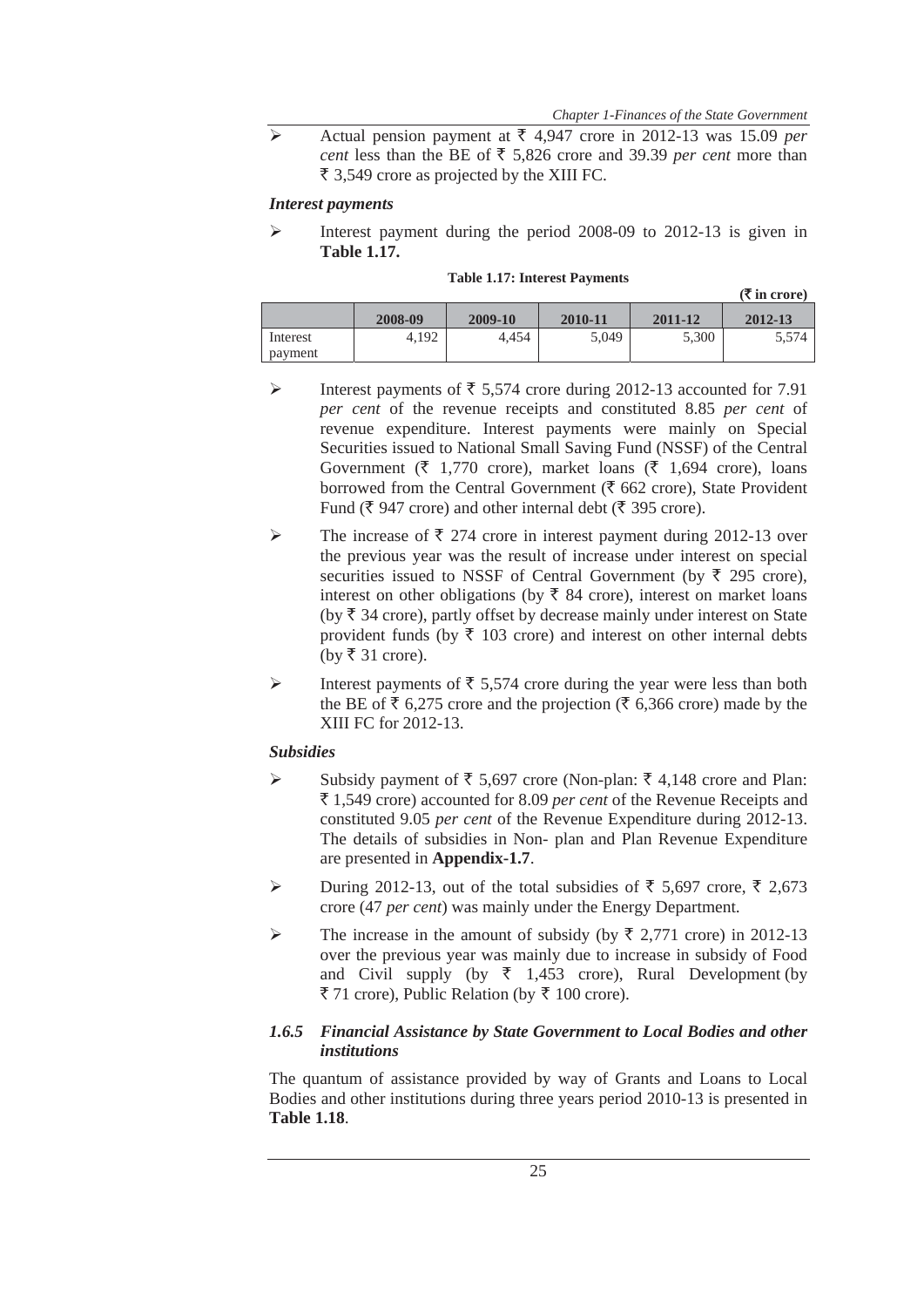|                                                                    |          | (₹in crore) |           |  |  |
|--------------------------------------------------------------------|----------|-------------|-----------|--|--|
| <b>Financial assistance to institutions</b>                        | 2010-11  | 2011-12     | 2012-13   |  |  |
| <b>Educational Institutions</b>                                    | 1,481.13 | 2,107.33    | 2,520.24  |  |  |
| Medical Health and Public Health                                   | 623.35   | 753.28      | 564.11    |  |  |
| Housing                                                            | 156.36   | 201.04      | 267.98    |  |  |
| <b>Urban Development</b>                                           | 579.60   | 778.14      | 1,008.92  |  |  |
| Welfare of SC/ST/OBC                                               | 277.68   | 353.58      | 404.78    |  |  |
| Social Security and Welfare                                        | 644.37   | 671.01      | 880.75    |  |  |
| Rural Development                                                  | 768.21   | 711.40      | 464.38    |  |  |
| <b>Rural Employment</b>                                            | 227.99   | 336.50      | 282.00    |  |  |
| Panchayati Raj                                                     | 3.966.17 | 4.446.96    | 2,258.54  |  |  |
| Water Supply and Sanitation                                        | 160.08   | 111.04      | 178.57    |  |  |
| Other Institutions                                                 | 232.12   | 360.02      | 4,656.77  |  |  |
| <b>Total</b>                                                       | 9,117.06 | 10,830.30   | 13,487.04 |  |  |
| <b>Assistance as a percentage of Revenue</b><br><b>Expenditure</b> | 20.25    | 20.55       | 21.42     |  |  |

*Audit Report on State Finances for the year ended 31 March 2013*  **Table 1.18: Financial Assistance to Local Bodies and other institutions** 

*(Source: VLC data of Accountant General (A&E), Madhya Pradesh)* 

- ¾ Financial assistance to Local Bodies and other institutions increased by  $\bar{\xi}$  2,656.74 crore from  $\bar{\xi}$  10,830.30 crore in 2011-12 to  $\bar{\xi}$  13,487.04 crore in 2012-13. The increase was mainly on account of financial assistance to Educational Institutions (by  $\bar{\tau}$  412.91 crore: 20 *per cent*) and Urban Development (by  $\bar{\tau}$  230.78 crore: 30 *per cent*).
- ¾ The assistance as a percentage of Revenue Expenditure marginally increased from 20.55 *per cent* in 2011-12 to 21.42 *per cent in* 2012-13.

## *1.6.5.1 Devolution of Funds and Auditing Arrangements of Local Bodies*

## *(a) Urban Local Bodies*

After the  $74<sup>th</sup>$  Constitution Amendment Act, 1992, the Urban Local Bodies (ULBs) were made full fledged and vibrant institutions of Local Self Government by vesting them with clearly defined functions and responsibilities. Accordingly, the State Government organised these institutions into three types of ULBs namely Municipal Corporations for larger urban areas, Municipal Councils for smaller urban areas and Nagar Parishads for a transitional areas.

There are 377 ULBs (14 Municipal Corporations, 100 Municipal Councils and 263 Nagar Parishads) in the State which are governed by elected bodies.

#### *Transfer of Funds, Functions and Functionaries*

- $\triangleright$  Article 243W of 74<sup>th</sup> Constitutional Amendment Act, 1992 envisages that the powers authority and responsibilities of Municipalities subject to the provisions of this Constitution, the Legislature of State may, by law, endow- the Municipalities with such powers and authority as may be necessary to enable them to function as institutions of self government and such law may contain provision for devolution of powers and responsibilities upon Municipalities, subject to such conditions as may be specified therein. According to  $74<sup>th</sup>$ amendment, 18 functions were to be devolved to ULBs.
- ¾ The State Government devolved all 18 functions (enshrined in Twelfth schedule of the Constitution) to ULBs as detailed in **Appendix-1.8** and these functions are managed by ULBs concerned. However, no separate funds and functionaries have been transferred (July 2013).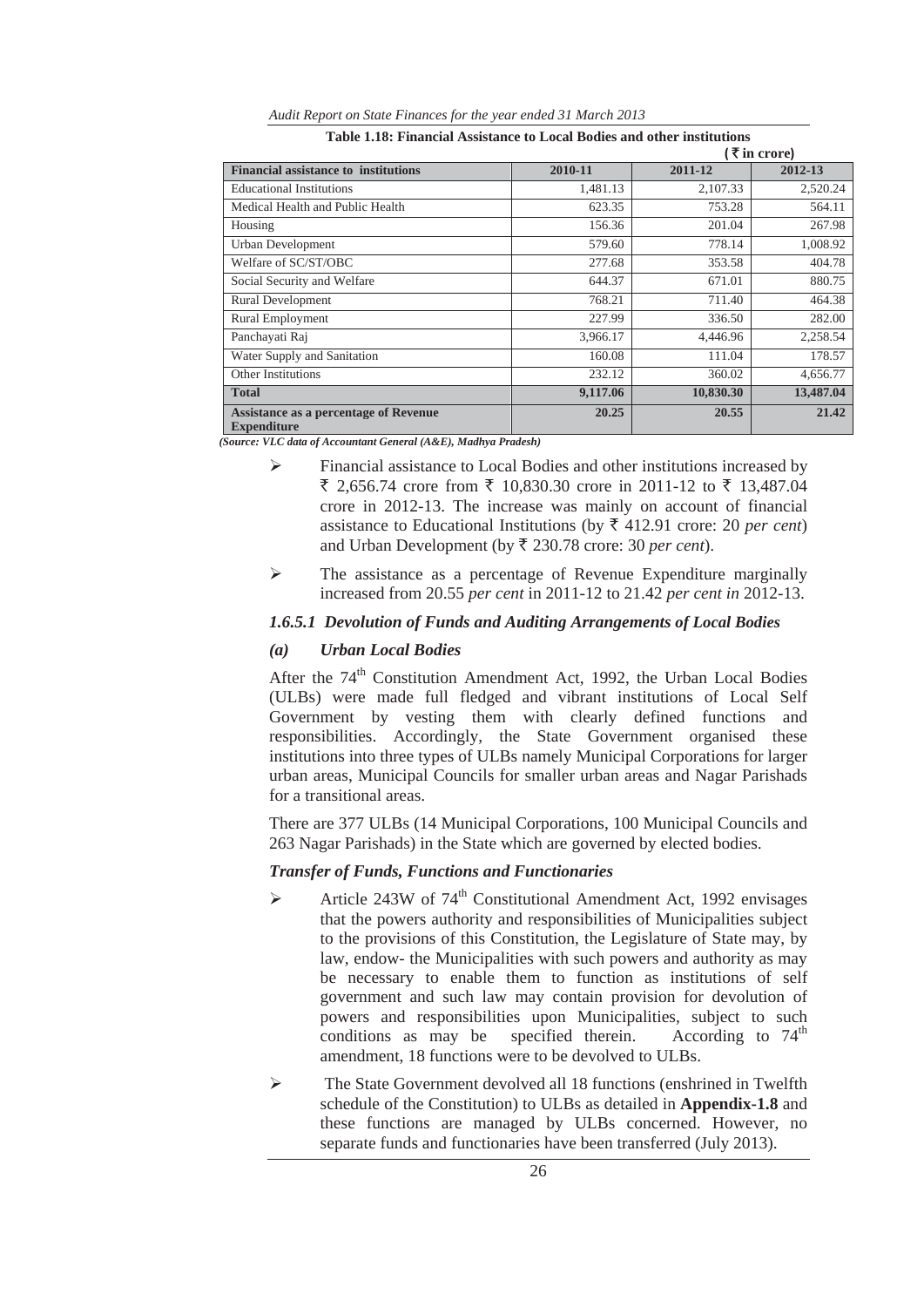## *Devolution of Grants to ULBs*

- ¾ The Third State Finance Commission (SFC) recommended (accepted by State Government in February 2010) that one *per cent* of divisible fund<sup>14</sup> of the State Government should be devolved to ULBs.
- $\triangleright$  During the year 2012-13, the devolution of SFC grants, as shown in **Table 1.19** was made by Finance Department of Madhya Pradesh to ULBs.

#### **Table 1.19: Devolution of grants**

|             |                         |                        | $(\bar{\bar{\mathbf{x}}}$ in crore) |
|-------------|-------------------------|------------------------|-------------------------------------|
| Year        | Divisible fund of       | <b>Grant was to be</b> | <b>Grant actually</b>               |
|             | <b>State Government</b> | devolved to ULBs       | devolved to ULBs                    |
| $2012 - 13$ | 20,240.70               | 202.41                 | 202.41                              |

Thus, no less devolution was made during the year 2012-13.

#### *Revenue generated from Own resources*

¾ Details of receipts and expenditure of ULBs from their own sources were sought from Urban Administration and Development Department (UADD) in July 2013. The Commissioner (UADD) stated (July 2013) that the same would be collected and furnished to Audit, but information is still awaited (October 2013).

## *Audit arrangements*

<u> Alexandria de la contrada de la contrada de la contrada de la contrada de la contrada de la contrada de la c</u>

- $\triangleright$  As per recommendations of the Eleventh Finance Commission (EFC), audit by Director Local Fund Audit (DLFA) has been brought (November 2001) under the Technical Guidance and Supervision (TGS) of the Comptroller and Auditor General of India (C&AG). According to TGS arrangement, the DLFA would pursue the compliance of paragraphs in the inspection reports of the Accountant General (Audit) in the same manner as if these are his own reports.
- ¾ The records of 57 ULBs including nine Municipal Corporations were test checked by the Principal Accountant General during 2012-13 and inspection reports were sent to DLFA for technical guidance. 5606 observations (including 603 observations issued during 2012-13) were outstanding at the end of 2012-13.
- $\triangleright$  Para 10.121 of the recommendations of the XIII FC envisages that the State Government must put in place an audit system for all Local Bodies and the C&AG be entrusted with the TGS of all Local Bodies in the State. Further, the Annual Technical Inspection Report (ATIR) of C&AG as well as the Annual Report of the Director of Local Fund Audit (DLFA) should be placed before the State Legislature. Accordingly, the State Government amended the Madhya Pradesh Municipal Corporation Act, 1956 and Madhya Pradesh Municipalities Act, 1961 in January 2012 comprising the provisions for audit by DLFA at the State level to whom the C&AG shall give technical guidance and supervision over the audit of Municipal Corporations and Municipal Councils, and, laying of Annual Report of DLFA in the State Legislature. The status of Annual Report of DLFA was sought in September 2013 and was awaited (October 2013).

<sup>14</sup> *Divisible Fund means total tax revenue of previous year minus ten percent of expenditure for collection of taxes and deduction of assigned revenue to PRIs and ULBs.*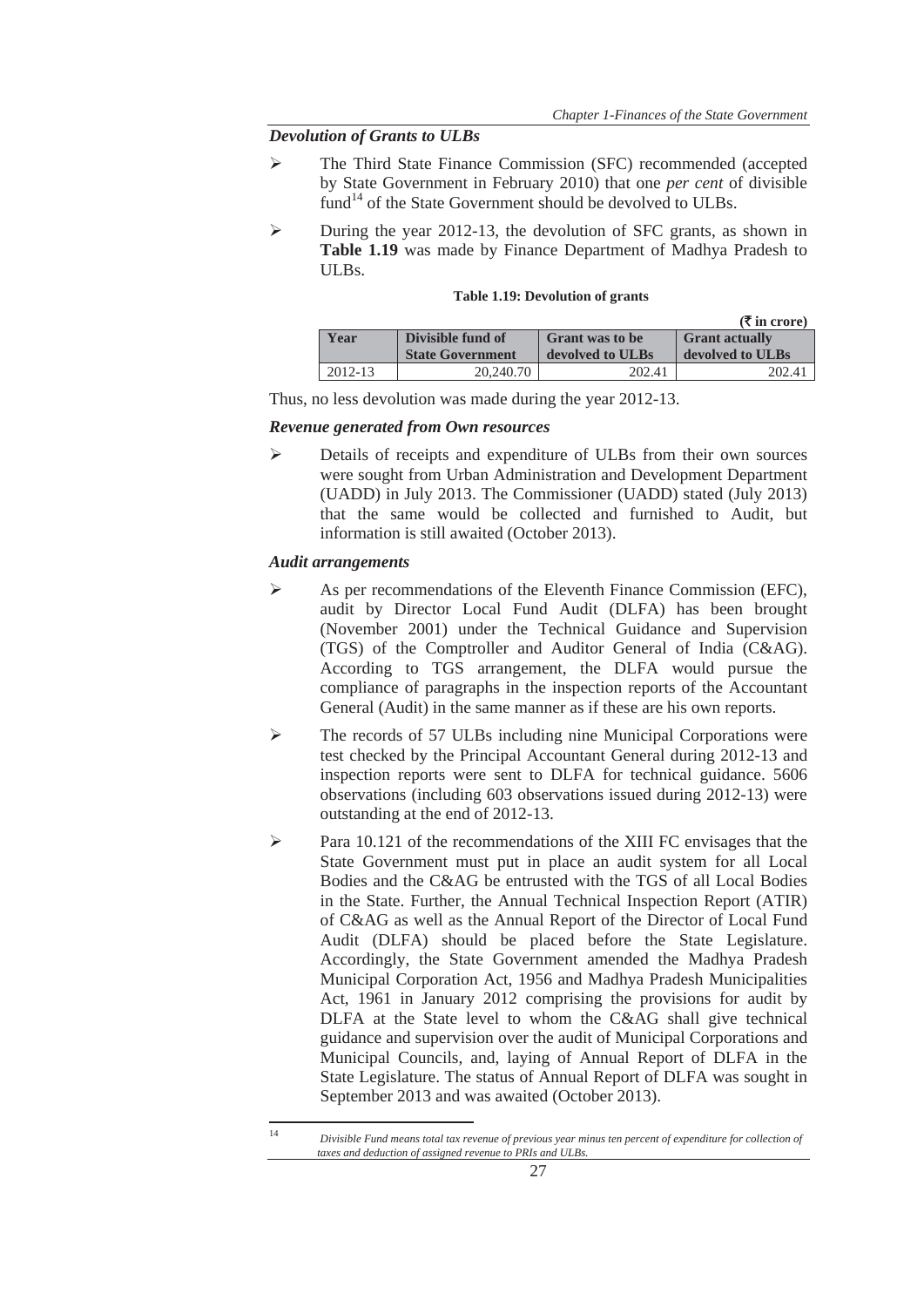#### *(b) Panchayati Raj Institutions*

To promote greater autonomy at the grass root level and to involve people in identification and implementation of development programmes involving Gram Sabhas, the 73<sup>rd</sup> Constitutional Amendment Act, 1992 was promulgated. According to the provisions of Article 243 G of the Constitution, a State Legislature may, by law, endow the Panchayats with such powers and authority as may be necessary to enable them to function as institutions of self-government and such law may contain provision for the devolution of powers and responsibility upon the Panchayat at the appropriate level.

Consequently, a three-tier system of Panchayati Raj Institutions (PRIs)<sup>15</sup> was established in the State. There are 50 Zilla Parishads (ZPs), 313 Janpad Panchayats (JPs) and 23006 Gram Panchayats (GPs) in the State.

## *Transfer of Funds, Functions and Functionaries*

 $\geq$  Article 243G of 73<sup>rd</sup> Constitutional Amendment Act, 1992 envisages that the powers, authority and responsibilities of Panchayats subject to the provisions of this Constitution, the Legislature of State may, by law, endow- the Panchayats with such powers and authority as may be necessary to enable them to function as institutions of self government and such law may contain provision for devolution of powers and responsibilities upon Panchayats, subject to such conditions as may be specified therein. According to  $73<sup>rd</sup>$  amendment, 29 functions (enshrined in Eleventh schedule of the Constitution) were to be devolved to PRIs. None of the functions have been devolved by State Government to PRIs.

## *Devolution of Grants to PRIs*

- ¾ The Third State Finance Commission (SFC) recommended (accepted by State Government in February 2010) that four *per cent* of divisible fund<sup>16</sup> of the State Government should be devolved to PRIs.
- $\triangleright$  During the year 2012-13, the devolution of SFC grants made by the Finance Department to PRIs is shown in **Table 1.20**.

|         |            |          | $(1)$ in crore)                                                     |
|---------|------------|----------|---------------------------------------------------------------------|
| Year    |            |          | Divisible fund of State   Grant was to be   Grant actually devolved |
|         | Government | devolved |                                                                     |
| 2012-13 | 20,240.70  | 809.62   | 809.62                                                              |

**(**` **in crore)** 

## **Table 1.20: Devolution of grants to PRIs**

#### *Audit arrangements*

 $\triangleright$  As per recommendations of the Eleventh Finance Commission (EFC), audit by DLFA has been brought (November 2001) under the TG&S of the C&AG. According to TGS arrangement, the DLFA would pursue the compliance of paragraphs in the inspection reports of the Accountant General (Audit) in the same manner as if these are his own reports. The records of 604 PRIs (ZPs: 33, JPs:117 and GPs: 454) were test checked by the Principal Accountant General during 2012-13 and inspection reports were sent to DLFA for technical guidance. A total of 20933 observations (including 3674 observations issued during 2012-13) were outstanding at the end of 2012-13.

<sup>&</sup>lt;u> Alexandria de la contrada de la contrada de la contrada de la contrada de la contrada de la contrada de la c</u> *15 Zila Panchayat for a district, Janpad Panchayat for a block and Gram Panchayat for a village* 

*<sup>16</sup> Divisible Fund means total tax revenue of previous year minus ten percent of expenditure for collection of taxes and deduction of assigned revenue to PRIs and ULBs.*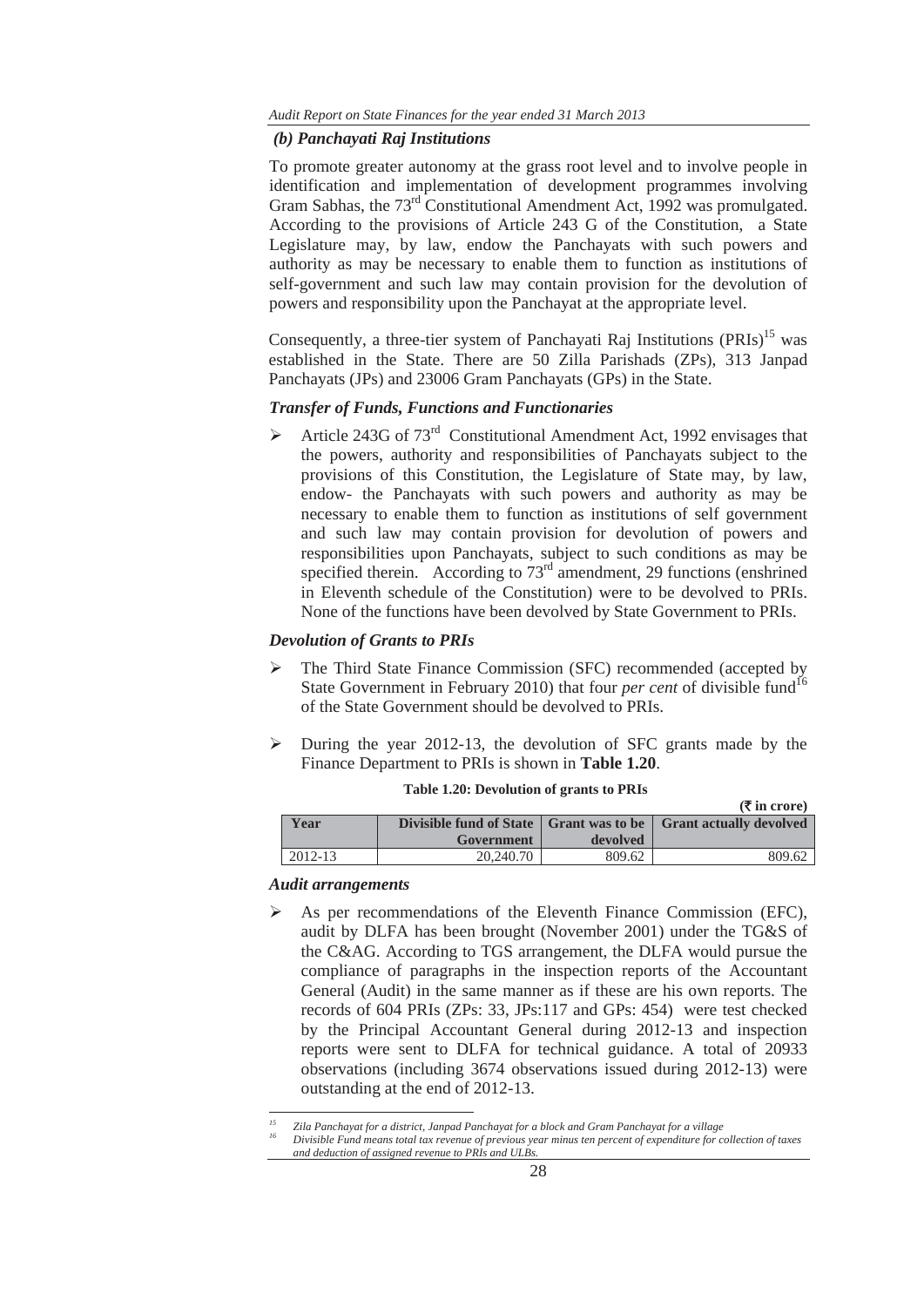$\triangleright$  Para 10.121 of the recommendations of XIII FC envisage that State Government must put in place an audit system for all local bodies (all tiers of PRIs). The C&AG must be given TG&S for all the local bodies in a State at every tier and his Annual Technical Inspection Report as well as the Annual Report of Director/Commissioner of Local Fund Audit (DLFA) must be placed before the State Legislature. Accordingly, the MP *Panchayat Raj Avam Gram Swaraj Adhiniyam,* 1993 was amended in July 2011 comprising the provisions for audit by DLFA at the State level to whom the C&AG shall give technical guidance and supervision over the audit of Panchayats, and, laying of Annual Report of DLFA in the State Legislature. The status of first Annual Report of DLFA was sought (September 2013). Reply was awaited (November 2013).

## **1.7 Quality of Expenditure**

The availability of better social and physical infrastructure in the State generally reflects the quality of its expenditure. The improvement in the quality of expenditure basically involves three aspects *viz*., adequacy of expenditure (i.e. adequate provisions for providing public services), efficiency of expenditure use and its effectiveness (assessment of outlay-outcome relationships for selected services).

#### *1.7.1 Adequacy of Public Expenditure*

The expenditure responsibilities relating to the social and economic infrastructure assigned to the State Government are largely State subjects. Enhancing human development levels require the States to step up their expenditure on key social services like, education, health, etc. Low fiscal priority (ratio of expenditure category to aggregate expenditure) can be stated to have been attached to a particular sector if the priority given to that particular head of expenditure is below the General Category States' average for that year.

**Table 1.21** analyses the fiscal priority of the State Government with regard to development expenditure, social expenditure and capital expenditure relative to General Category States' average in 2009-10 and the current year 2012-13.

| <b>Fiscal Priority by the State</b>       | <b>AE/GSDP</b> | $DE^{\#}/AE$ | <b>SSE/</b> | CE/AE | <b>Expenditure</b> | <b>Expenditure</b> |
|-------------------------------------------|----------------|--------------|-------------|-------|--------------------|--------------------|
|                                           |                |              | <b>AE</b>   |       | on Education/      | on Health/AE       |
|                                           |                |              |             |       | <b>AE</b>          |                    |
| <i>*General Category</i><br><b>States</b> | 17.06          | 66.05        | 35.73       | 14.96 | 16.19              | 4.24               |
| Average (Ratio) 2009-10                   |                |              |             |       |                    |                    |
| Madhya Pradesh's Average                  | 24.50          | 69.08        | 30.10       | 16.63 | 13.65              | 3.49               |
| (Ratio) 2009-10                           |                |              |             |       |                    |                    |
| <i>*General Category</i><br><b>States</b> | 15.93          | 65.79        | 32.77       | 13.23 | 17.23              | 4.47               |
| Average (Ratio) 2012-13                   |                |              |             |       |                    |                    |
| Madhya Pradesh's Average                  | 22.09          | 72.44        | 32.69       | 14.47 | 13.82              | 4.14               |
| (Ratio) 2012-13                           |                |              |             |       |                    |                    |

**Table 1.21: Fiscal priority of the State in 2009-10 and 2012-13 (in** *per cent***)**

**\* General Category States excluding Delhi, Goa and Puducherry** 

**AE: Aggregate Expenditure, DE: Development Expenditure, SSE: Social Sector Expenditure ,CE: Capital Expenditure**

**# Development Expenditure includes Development Revenue Expenditure, Development Capital Expenditure and Loans and Advances disbursed.** 

**Source: For GSDP, the information was collected from the State's Directorate of Economics and Statistics.**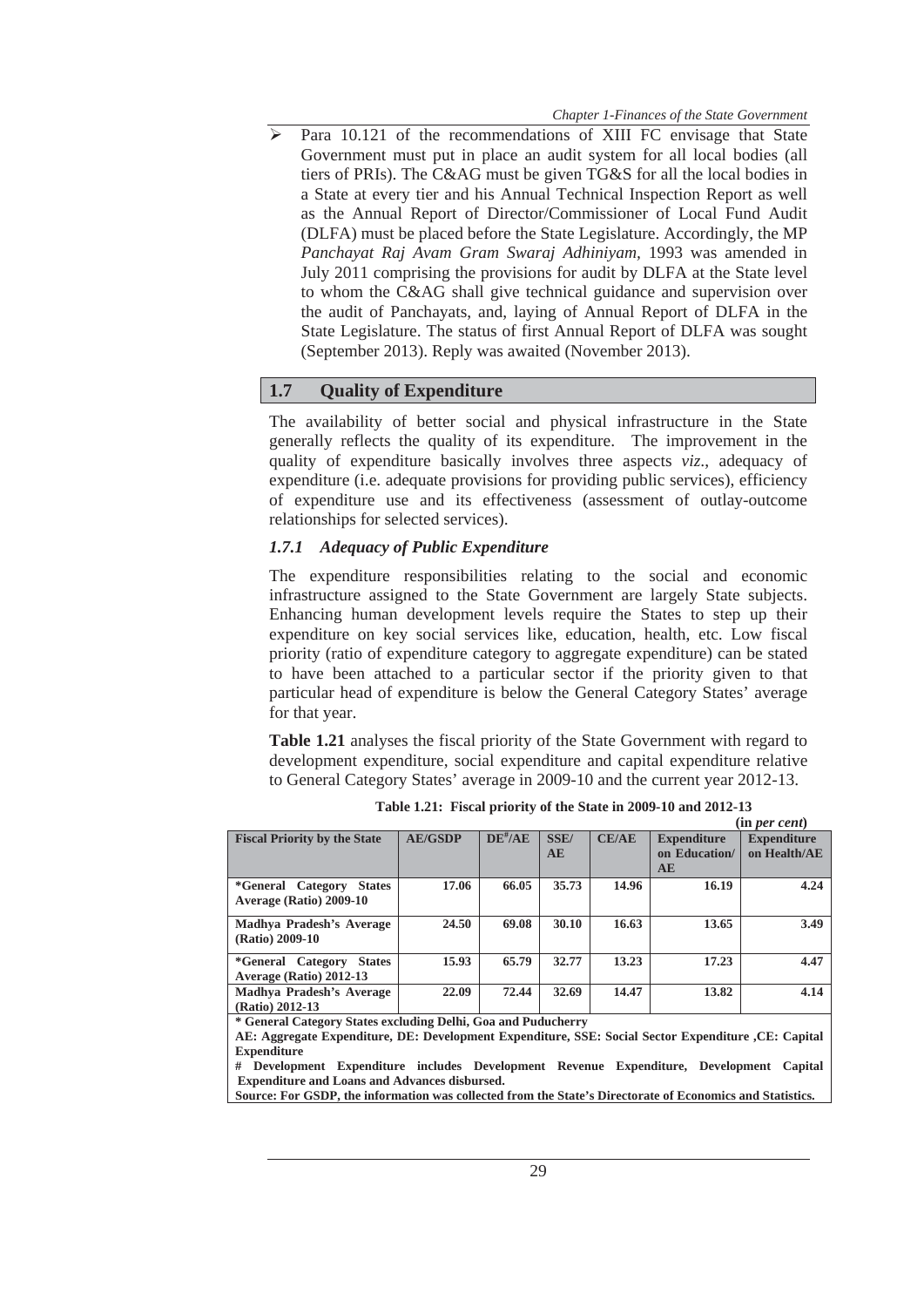Comparative analysis revealed the following:

- ¾ Madhya Pradesh spent a higher proportion of its GSDP on Aggregate Expenditure during 2009-10 and 2012-13 as compared to General Category States.
- Development Expenditure as a proportion of Aggregate Expenditure in Madhya Pradesh during 2009-10 and 2012-13 has also been higher than the General Category States Average.
- ¾ Development Expenditure consists of both Economic Services Expenditure and Social Sector Expenditure. However, Social Sector Expenditure (as a proportion of Aggregate Expenditure) in Madhya Pradesh during 2009-10 and 2012-13 and also has been lower than that of the average of General Category States. Further, during both the years priority given to Health as well as to Education sectors was not adequate, since smaller proportion of expenditure was incurred on these two sectors as compared to General Category States' Average.
- ¾ It was observed that Capital Expenditure as a percentage of Aggregate Expenditure in Madhya Pradesh was higher than that of General Category States' Average during the years 2009-10 and 2012-13.

#### *1.7.2 Efficiency of expenditure use*

<u> Alexandria de la contrada de la contrada de la contrada de la contrada de la contrada de la contrada de la c</u>

In view of the importance of public expenditure on development heads from the point of view of Social and Economic Development, it is important for the State Governments to take appropriate expenditure rationalisation measures and lay emphasis on provision of Core Public and Merit goods**<sup>17</sup>**. Apart from improving the allocation towards Development Expenditure<sup>18</sup>, particularly in view of the fiscal space being created on account of the decline in debt servicing in the recent years, the efficiency of expenditure use is also reflected by the ratio of Capital Expenditure to Total Expenditure (and/or GSDP) and the proportion of Revenue Expenditure being spent on Operation and Maintenance of the existing Social and Economic Services. The higher the ratio of these components to the Total Expenditure (and/or GSDP), the better would be the quality of expenditure.

**Table 1.22** provides the details of Capital Expenditure and the components of Revenue Expenditure incurred on maintenance of selected Social and Economic Services.

*<sup>17</sup> Core public goods are goods which all citizens enjoy in common, in the sense that each individual's consumption of such goods leads to no subtractions from any other individual's consumption of those goods, e.g. enforcement of law and order, security and protection of our rights; pollution free air and other environmental goods and road infrastructure etc.* 

*Merit goods are commodities that the public sector provides free or at subsidised rates because an individual or society should have them on the basis of some concept of need, rather than the ability and willingness to pay the*  Government and therefore, wishes to encourage their consumption. Examples of such goods include the *provision of free or subsidised food for the poor to support nutrition, delivery of health services to improve quality of life and reduce morbidity, providing basic education to all, drinking water and sanitation etc.*

*<sup>18</sup> The analysis of expenditure data is disaggregated into development and non-development expenditure. All expenditure relating to Revenue Account, Capital Outlay and Loans and Advances is categorized into Social Services, Economic Services and General Services. Broadly, the Social and Economic Services constitute development expenditure, while expenditure on General Services is treated as non-development expenditure.*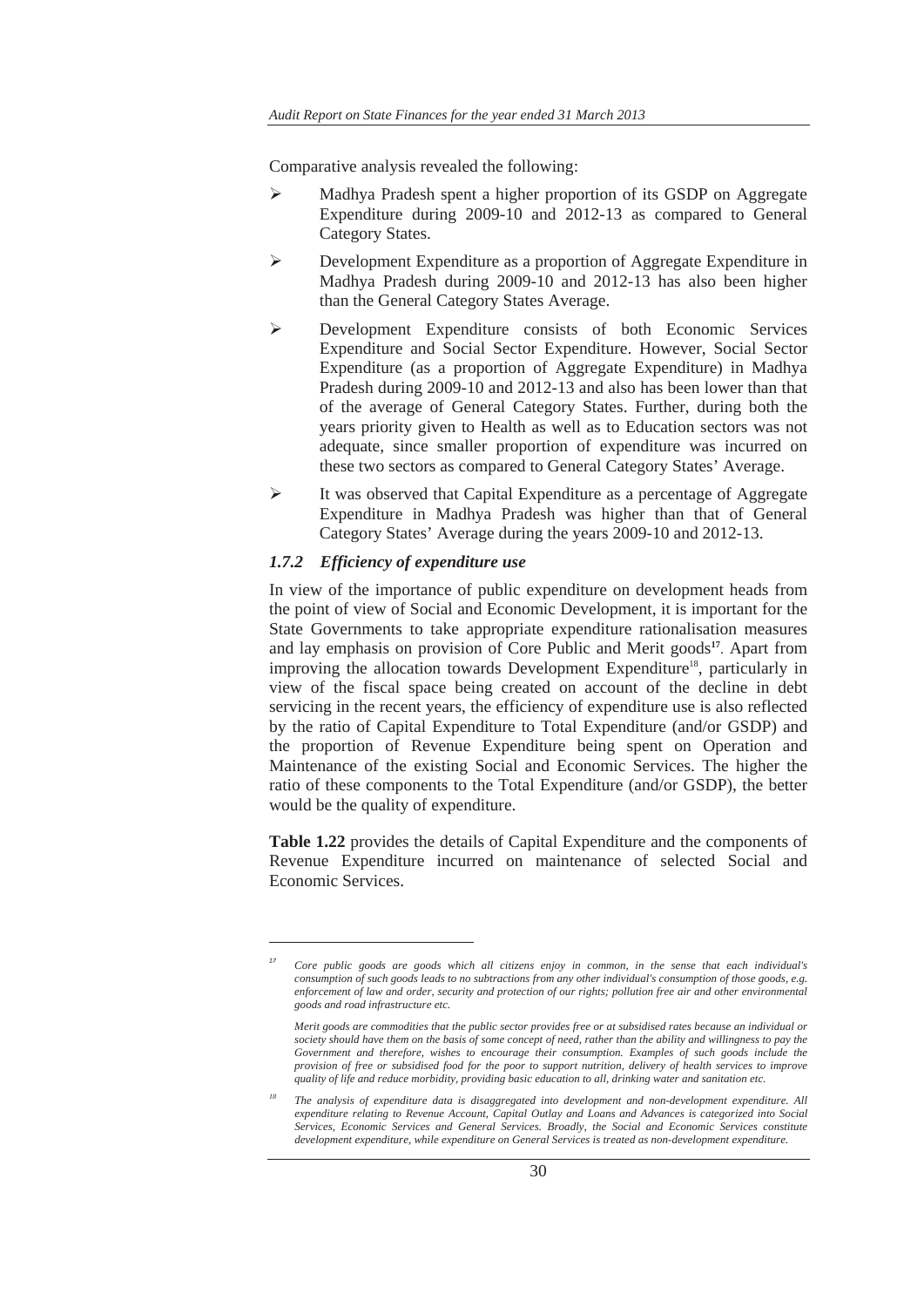*Chapter 1-Finances of the State Government* 

|                                       |                      |         |                     |                      | (in per cent)       |       |  |  |
|---------------------------------------|----------------------|---------|---------------------|----------------------|---------------------|-------|--|--|
| <b>Social/Economic</b>                |                      | 2011-12 |                     |                      | 2012-13             |       |  |  |
| <b>Infrastructure</b>                 | Share of             |         | In concerned sector | Share of             | In concerned sector |       |  |  |
|                                       | $CE$ to<br><b>TE</b> |         | of RE, the share of | $CE$ to<br><b>TE</b> | of RE, the share of |       |  |  |
|                                       |                      | S &W    | $0\&M$              |                      | S &W                | 0&M   |  |  |
| <b>Social Services (SS)</b>           |                      |         |                     |                      |                     |       |  |  |
| Education, Sports, Art and<br>Culture | 1.72                 | 53.39   | 0.08                | 1.33                 | 53.57               | 0.16  |  |  |
| Health and Family Welfare             | 5.50                 | 65.09   | 0.19                | 5.36                 | 57.02               | 0.22  |  |  |
| Water Supply, Sanitation,             | 27.71                | 11.97   | 9.38                | 22.44                | 8.76                | 6.37  |  |  |
| Housing and Urban                     |                      |         |                     |                      |                     |       |  |  |
| Development                           |                      |         |                     |                      |                     |       |  |  |
| Other Social Services                 | 7.98                 | 10.02   | 0.06                | 5.81                 | 9.29                | 0.08  |  |  |
| <b>Total (SS)</b>                     | 7.26                 | 37.75   | 0.92                | 6.20                 | 35.15               | 0.84  |  |  |
| <b>Economic Services (ES)</b>         |                      |         |                     |                      |                     |       |  |  |
| Agriculture and Allied<br>Activities  | 2.31                 | 34.21   | 0.19                | 5.18                 | 30.50               | 0.17  |  |  |
| Irrigation and Flood<br>Control       | 83.53                | 67.61   | 5.76                | 85.57                | 68.19               | 4.79  |  |  |
| Power and Energy                      | 5.64                 | 0.01    | 0.79                | 14.29                | 0.01                | 0.28  |  |  |
| Transport                             | 65.96                | 7.43    | 59.11               | 62.35                | 5.95                | 69.42 |  |  |
| Other Economic Services               | 19.60                | 9.88    | 1.41                | 12.61                | 3.96                | 1.39  |  |  |
| Total (ES)                            | 20.32                | 20.48   | 5.03                | 30.66                | 17.12               | 6.58  |  |  |
| Total (SS+ES)                         | 15.35                | 31.02   | 2.52                | 19.63                | 27.79               | 2.19  |  |  |

*TE: Total Expenditure; CE: Capital Expenditure; RE: Revenue Expenditure; S&W: Salaries and Wages; O&M: Operations and Maintenance* 

*(Source: Finance Accounts and information furnished by A G (A&E), Madhya Pradesh)*

**Table 1.22** reveals that under Social Services, share of Capital Expenditure to Total Expenditure decreased from 7.26 *per cent* in 2011-12 to 6.20 *per cent* in 2012-13. However, under Economic Services, the share increased from 20.32 *per cent* in 2011-12 to 30.66 *per cent* in 2012-13.

- ¾ The decrease in share of Capital Expenditure under Social Services was mainly under the sector Water supply, Sanitation, Housing and Urban Development while the increase in the share of Capital Expenditure under Economic Services was mainly under the sectors Energy and Agriculture and Allied Activities. This indicated that priority for Capital Expenditure under social sector needs to be improved.
- In Revenue Expenditure, the share of salaries and wages under Social and Economic Services togather decreased from 31.02 *per cent* in 2011-12 to 27.79 *per cent* in 2012-13. In case of O&M also, expenditure decreased from 2.52 *per cent* in 2011-12 to 2.19 *per cent* in 2012-13, mainly under Water Supply, Sanitation, Housing & Urban Development and Irrigation and Flood Control. This indicated improvement in fiscal situation.
- $\triangleright$  We observed that during the decade 2003-04 to 2011-12, the Compound Annual Growth Rate (CAGR) of revenue expenditure on Health sector in case of Madhya Pradesh was less than that of other General Category States, while on Education it was higher than that of General Category States. This indicated that the expenditure on Health sector needed to be increased **(Appendix 1.1)**.

## **1.8 Financial analysis of Government Expenditure and Investments**

In the post-FRBM framework, the Government is expected to keep its fiscal deficit (borrowing) not only at low levels but also meet its capital expenditure/investment (including loans and advances) requirements. In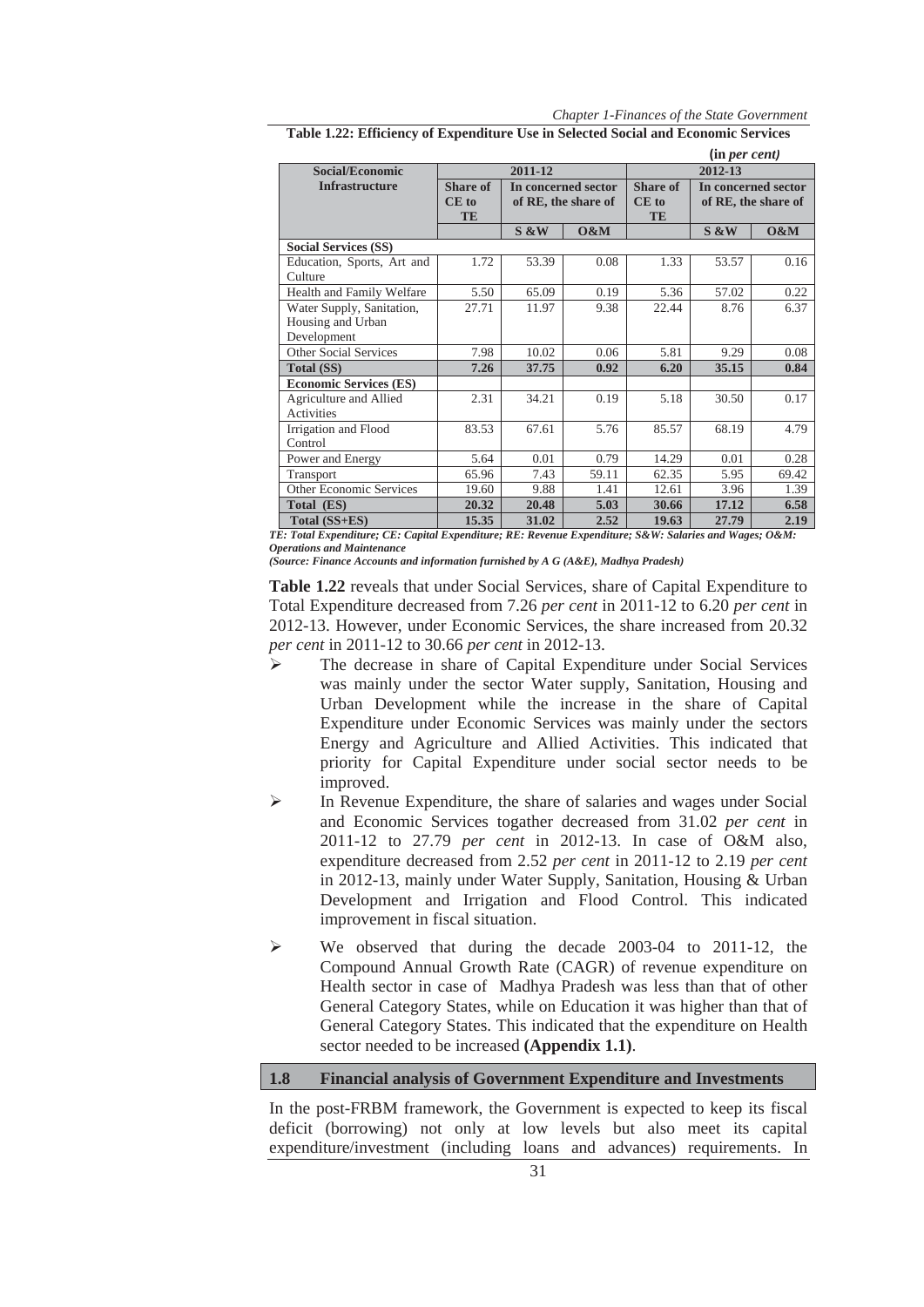## *Audit Report on State Finances for the year ended 31 March 2013*

addition, the State Government needs to initiate measures to earn adequate return on its investments and recover cost of borrowed funds rather than bearing the same in its budget in the form of implicit subsidy and take requisite steps to infuse transparency in financial operations. This section presents the broad financial analysis of investments and other capital expenditure undertaken by the Government during the 2012-13 *vis-à-vis* previous years.

## *1.8.1 Incomplete projects*

We observed that no information in respect of incomplete projects was received from the State Government for incorporation in the Finance Accounts for the years 2008-09 to 2012-13. However, based on the information collected from the Department of Water Resources (WR), the position of some incomplete projects, as on 31 March 2013, each costing above  $\bar{\tau}$  one crore is given in **Table 1.23**.

|                                            |            |                |                |                   | $\lambda$ in croic) |
|--------------------------------------------|------------|----------------|----------------|-------------------|---------------------|
| <b>Particulars</b>                         | Number of  | <b>Initial</b> | <b>Revised</b> | <b>Cumulative</b> | Cost                |
|                                            | incomplete | budgeted       | total cost     | actual            | overrun             |
|                                            | projects   | cost           | of projects    | expenditure       |                     |
| Water Resources Department, Madhya Pradesh |            |                |                |                   |                     |
| Incomplete projects in which initial       | 24         | 1,164.02       | 3,231.94       | 1,787.73          | 2,067.92            |
| budgeted cost revised                      |            |                |                |                   |                     |
| Incomplete projects in which initial       | 25         | 821.20         | 821.20         | 595.08            |                     |
| budgeted cost have not been revised        |            |                |                |                   |                     |
| Incomplete projects in which initial       | 06         | 19.51          | 19.51          | 29.72             | 10.21               |
| budgeted cost have not been revised        |            |                |                |                   |                     |
| but actual expenditure exceeded            |            |                |                |                   |                     |
| initial budgeted cost                      |            |                |                |                   |                     |
| <b>Total</b>                               | 55         | 2,004.73       | 4072.65        | 2,412.53          | 2,078.13            |

| Table 1.23: Position of Incomplete Projects as on 31 March 2013 |  |
|-----------------------------------------------------------------|--|
|-----------------------------------------------------------------|--|

**(** ` **in crore)** 

*(Source: Information obtained from the concerned department)* 

The above categories of projects are listed in **Appendix 1.9(A) to 1.9 (C)**.

The reasons for non-completion of these projects of Water Resources Department are delay in land acquisition, revision of schedule of rates, work not being done by contractors, delay in rehabilitation and resettlement and slow progress by agency etc.

#### *1.8.2 Investment and returns*

The Government invested  $\bar{\tau}$  14,656.50 crore in Statutory Corporations (26), Government Companies (34), Joint Stock Companies and Partnerships (23), Banks (one) and Co-operative, Societies (130) etc. as of 31 March 2013 **(Table 1.24)**. The average return on these investments was 0.37 *per cent* during the period 2008-13 while the Government paid an average rate of interest (6.89 *per cent*) on the borrowings during the same period.

#### **Table 1.24: Return on Investments**

|                                        |          |           |           |           | $(\overline{\mathbf{\mathsf{F}}}$ in crore) |
|----------------------------------------|----------|-----------|-----------|-----------|---------------------------------------------|
| Investment/return/cost of borrowings   | 2008-09  | 2009-10   | 2010-11   | 2011-12   | 2012-13                                     |
| Investment at the end of the year      | 9,643.35 | 11,686.28 | 12,216.04 | 13,183.59 | 14,656.50                                   |
| $(\bar{\bar{\mathcal{F}}}$ in crore)   |          |           |           |           |                                             |
| Return $(\bar{\tau}$ in crore)         | 69.05    | 49.75     | 32.20     | 37.98     | 18.38                                       |
| Return ( <i>per cent</i> )             | 0.72     | 0.43      | 0.26      | 0.29      | 0.13                                        |
| Average rate of interest on Government | 7.24     | 6.94      | 7.04      | 6.74      | 6.48                                        |
| borrowings (per cent)                  |          |           |           |           |                                             |
| Difference between interest rate and   | 6.52     | 6.51      | 6.78      | 6.45      | 6.35                                        |
| return ( <i>per cent</i> )             |          |           |           |           |                                             |
| (Source: Finance Accounts)             |          |           |           |           |                                             |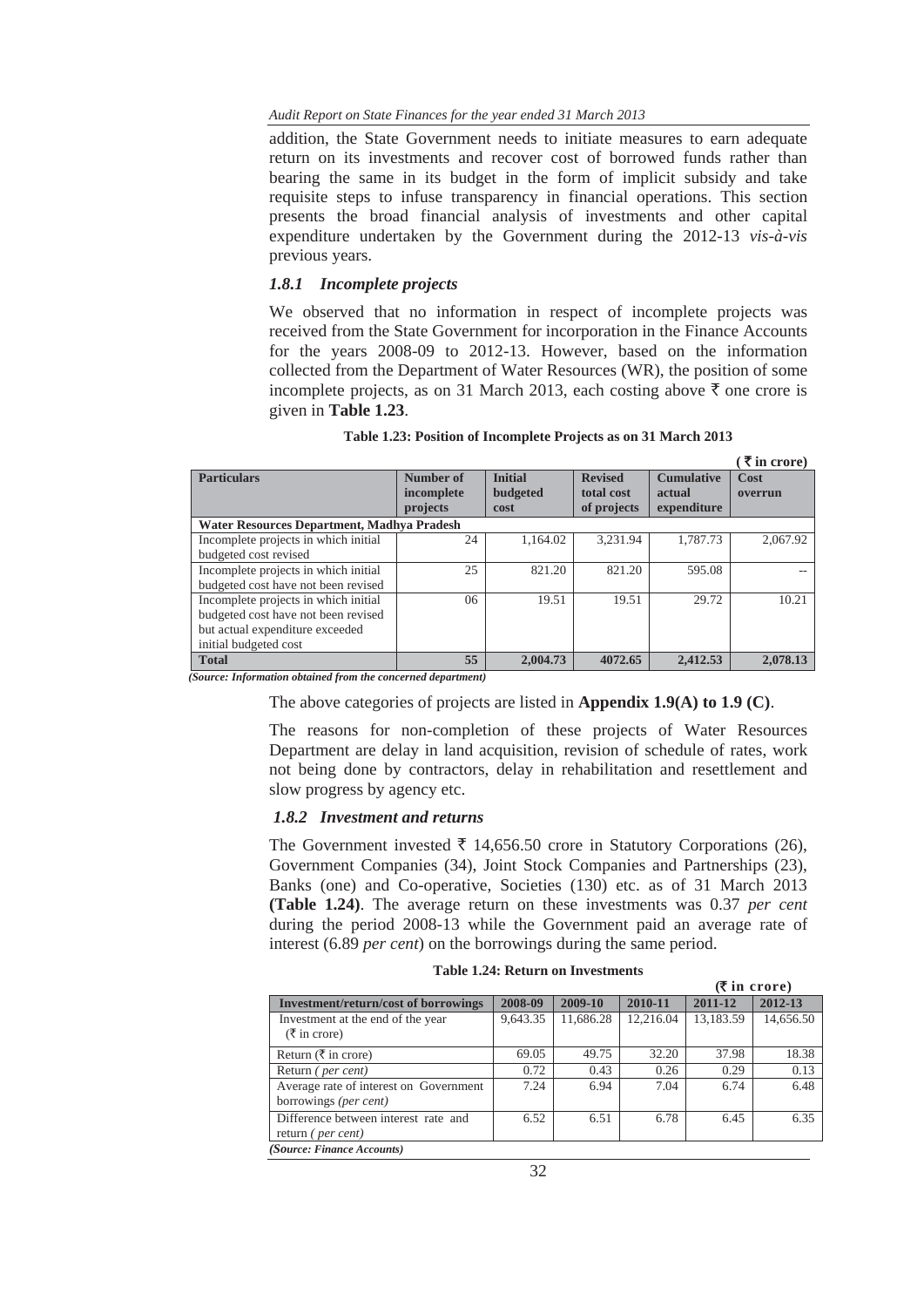- $\triangleright$  Out of the total investment of  $\bar{\tau}$  14,656.50 crore at the end of March 2013,  $\bar{\tau}$  1,076.04 crore pertained to the composite State of Madhya Pradesh and was pending allocation between Madhya Pradesh and Chhattisgarh (Statutory Corporations:  $\bar{\tau}$  411 crore; Government Companies:  $\bar{\tau}$  180.49 crore; Co-operative Banks and Societies: ₹ 483.01 crore and Joint-Stock Companies and Partnerships: ₹ 1.54 crore).
- ¾ The return on these investments was 0.13 *per cent* in 2012-13, while the Government paid interest at the average rate of 6.48 *per cent* on its borrowings during 2012-13. Thus, return on Government investments was meagre as compared to cost of its borrowing.

## *1.8.3 Public Private Partnership (PPP) Projects*

Recourse to the PPP mode for project financing is encouraged because it provides valuable fiscal space for the provision of public goods in areas where such financing may not be forthcoming. PPP projects in sectors that come under the purview of Government of Madhya Pradesh are Road, Energy, Water Supply, Other Urban Infrastructure, Tourism, Transport, Education, Warehousing and Logistics, Sports, Health Services, Information Technology and Dairy.

We observed that out of 209 PPP projects (involving  $\bar{\tau}$  25,726.22 crore) initiated under various sectors as of September 2013, only 40 projects (19 *per cent*) costing  $\bar{\tau}$  5,341.51 crore were completed. While 115 projects costing  $\bar{\xi}$  13,709.74 crore were in progress, 54 others (cost:  $\bar{\xi}$  6,674.97 crore) were not taken up. The details are given in **Appendix 1.10**.

## *1.8.4 Loans and advances by the State Government*

In addition to investments in Co-operative societies, Corporations and Companies, the Government has also provided loans and advances to many of these institutions/organisations. **Table 1.25** presents the outstanding loans and advances as on 31 March 2013, interest receipts *vis-à-vis* interest payments during the last three years**.**

|                                                              |         |         |           | $(\overline{\mathbf{\mathsf{L}}})$ in crore) |
|--------------------------------------------------------------|---------|---------|-----------|----------------------------------------------|
|                                                              | 2010-11 | 2011-12 |           | 2012-13                                      |
| <b>Ouantum of loans/interest receipts/cost of borrowings</b> |         |         | <b>BE</b> | <b>Actual</b>                                |
| Opening Balance of loans given                               | 11,424  | 15.105  | --        | 21,742                                       |
| Amount advanced during the year                              | 3.715   | 15.760  | 5.667     | 5,378                                        |
| Amount repaid during the year                                | 34      | 9,123   | 99        | 32                                           |
| Closing Balance                                              | 15.105  | 21,742  | --        | 27,088                                       |
| Net addition                                                 | 3,681   | 6,637   | 5,568     | 5,346                                        |
| Interest received                                            | 21      | 1.200   | 202       | 42                                           |
| Interest receipts as percentage of outstanding Loans and     | 0.16    | 6.51    | --        | 0.17                                         |
| Advances                                                     |         |         |           |                                              |
| Interest payments as percentage of outstanding fiscal        | 7.04    | 6.74    | --        | 6.48                                         |
| liabilities of the State Government.                         |         |         |           |                                              |
| Difference between interest payments and interest receipts   | 6.88    | 0.23    | --        | 6.31                                         |
| $(\text{per cent})$                                          |         |         |           |                                              |

**Table-1.25: Average interest received on Loans and Advances given by the State Government** 

*(Source: Finance Accounts and Budget Estimate 2012-13))* 

¾ The total outstanding loans and advances as on 31 March 2013 was  $\bar{\tau}$  27,088 crore. The interest received against these loans was  $\bar{\tau}$  42 crore. Loans advanced to various State Government institutions were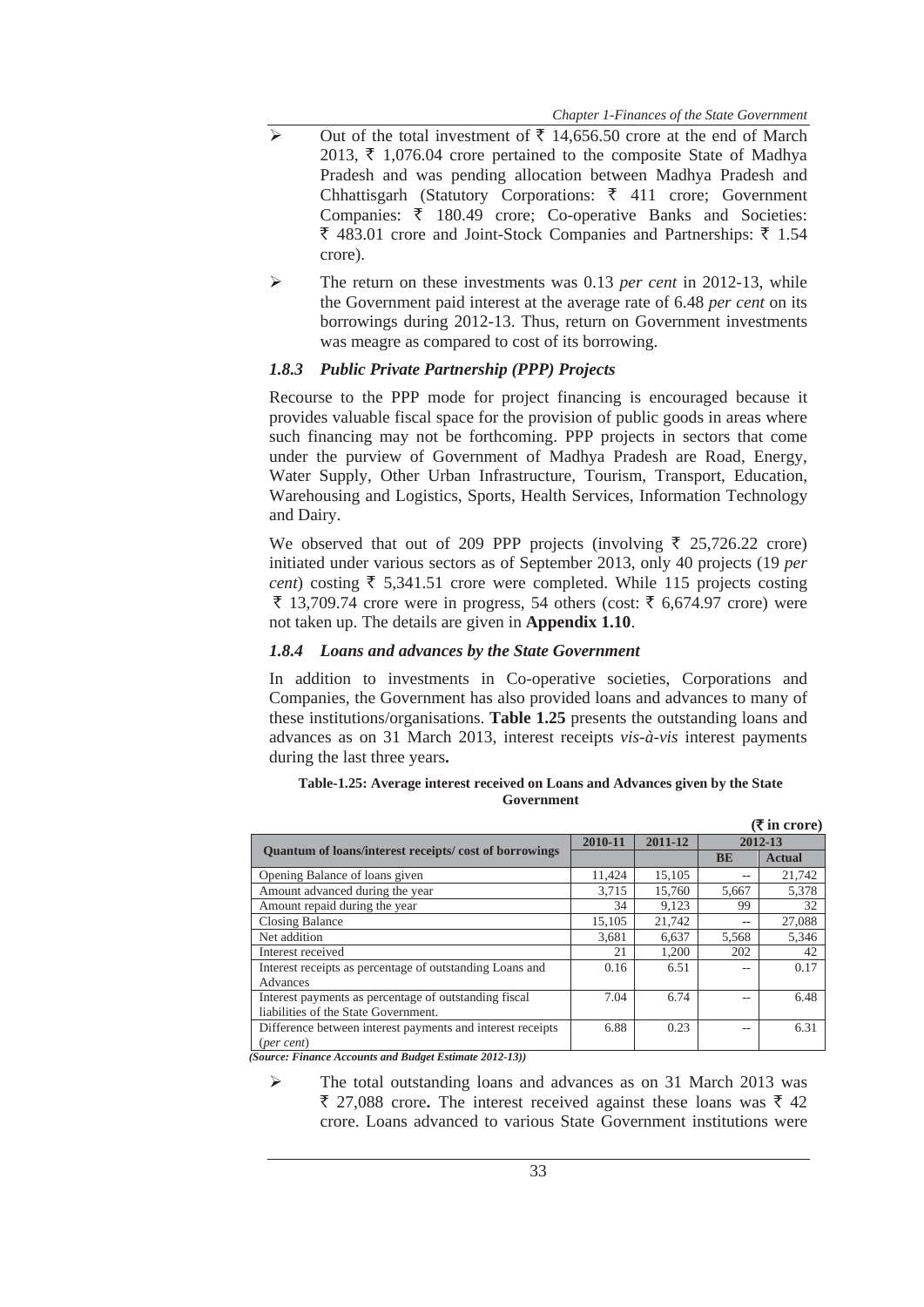higher than the amount of loans recovered resulting in an increase in outstanding loans and advances.

- $\triangleright$  It was observed that 81 *per cent* ( $\overline{\xi}$  21,917 crore) of outstanding Loans and Advances as on 31 March 2013, pertained to Madhya Pradesh State Electricity Board (MPSEB) and its successor companies and another eight *per cent* was to be recovered from units engaged in Water Supply, Sanitation, Housing and Urban Development ( $\bar{\tau}$  2.259) crore), four *per cent* from those under Miscellaneous General Services  $(\bar{\tau})$  1,034 crore) and three *per cent* from those in Agriculture and allied activities ( $\bar{\tau}$  719 crore).
- $\triangleright$  Considering the average interest paid on borrowings at the rate of 6.48 *per cent* during 2012-13, the rate of interest received was very low at 0.17 *per cent* on Loans and Advances given by the Government.
- ¾ The significant decrease in disbursement of Loans and Advances was mainly in respect of loans to Public Sector and other undertakings  $(\text{ by } \bar{\tau} 10,772 \text{ core}).$
- $\triangleright$  During 2012-13, the significant decrease by  $\bar{\tau}$  9,091 crore in actual recoveries over the previous year was mainly under loans for power projects.
- $\triangleright$  During 2012-13, interest received ( $\bar{\tau}$  42 crore) was less than the BE for 2012-13 ( $\bar{\tau}$  202 crore) and actuals for 2011-12 ( $\bar{\tau}$  1,200 crore), mainly due to non-receipt of interest from power projects.

## *1.8.5 Cash balances and Investment of Cash balances*

**Table 1.26** depicts the Cash Balances and Investments made by the State Government out of the Cash Balances during the year.

|                                                                                                 |                                              |                                               | ( ₹ in correct)                          |
|-------------------------------------------------------------------------------------------------|----------------------------------------------|-----------------------------------------------|------------------------------------------|
|                                                                                                 | Opening<br>balance on 1<br><b>April 2012</b> | <b>Closing balance</b><br>on 31 March<br>2013 | <b>Increase</b><br>$(+)/$<br>Decrease(-) |
| 1(a) General Cash Balance                                                                       | 7,375.29                                     | 6,543.70                                      | $(-)831.59$                              |
| $[(i) \text{ to } (iv)+2]$                                                                      |                                              |                                               |                                          |
| (i)Cash in Treasuries                                                                           |                                              | --                                            | --                                       |
| (ii) Deposits with Reserve Bank                                                                 | 692.55                                       | $(-)262.75$                                   | $(-)955.30$                              |
| (iii)Deposits with other Banks                                                                  |                                              |                                               |                                          |
| (iv)Remittances in transit - Local                                                              | 2.61                                         | $-$                                           | $(-) 2.61$                               |
| Total (i) to (iv)                                                                               | 695.16                                       | $(-)262.75$                                   | $(-)$ 957.91                             |
| 2. Investments held in Cash Balance                                                             | 6,680.13                                     | 6,806.45                                      | $(+)$ 126.32                             |
| investment account                                                                              |                                              |                                               |                                          |
| <b>Other</b><br><b>Balances</b><br>and<br>3(b)<br>Cash<br><b>Investments</b> $[(i)$ to $(iii)]$ | 400.59                                       | 531.11                                        | $(+)$ 130.52                             |
| (i)Departmental cash balances                                                                   | 2.48                                         | 132.24                                        | $(+)$ 129.76                             |
| (ii) Permanent Imprest                                                                          | 0.81                                         | 0.81                                          |                                          |
| (iii)Investment out of earmarked funds                                                          | 397.30                                       | 398.06                                        | $(+)$ 0.76                               |
| Overall Cash position<br>$1(a) + 3(b)$                                                          | 7.775.88                                     | 7.074.81                                      | $(-) 701.07$                             |

*(Source: Finance Accounts***)**

- ¾ The Cash Balances of the Government at the end of the year 2012-13 decreased by  $\bar{\tau}$  701.07 crore from the level of  $\bar{\tau}$  7.775.88 crore in the previous year.
- $\triangleright$  As per Finance Accounts 2012-13,  $\overline{\xi}$  6,806.45 crore was invested in Government of India Treasury Bills, which earned an interest of  $\bar{\tau}$  248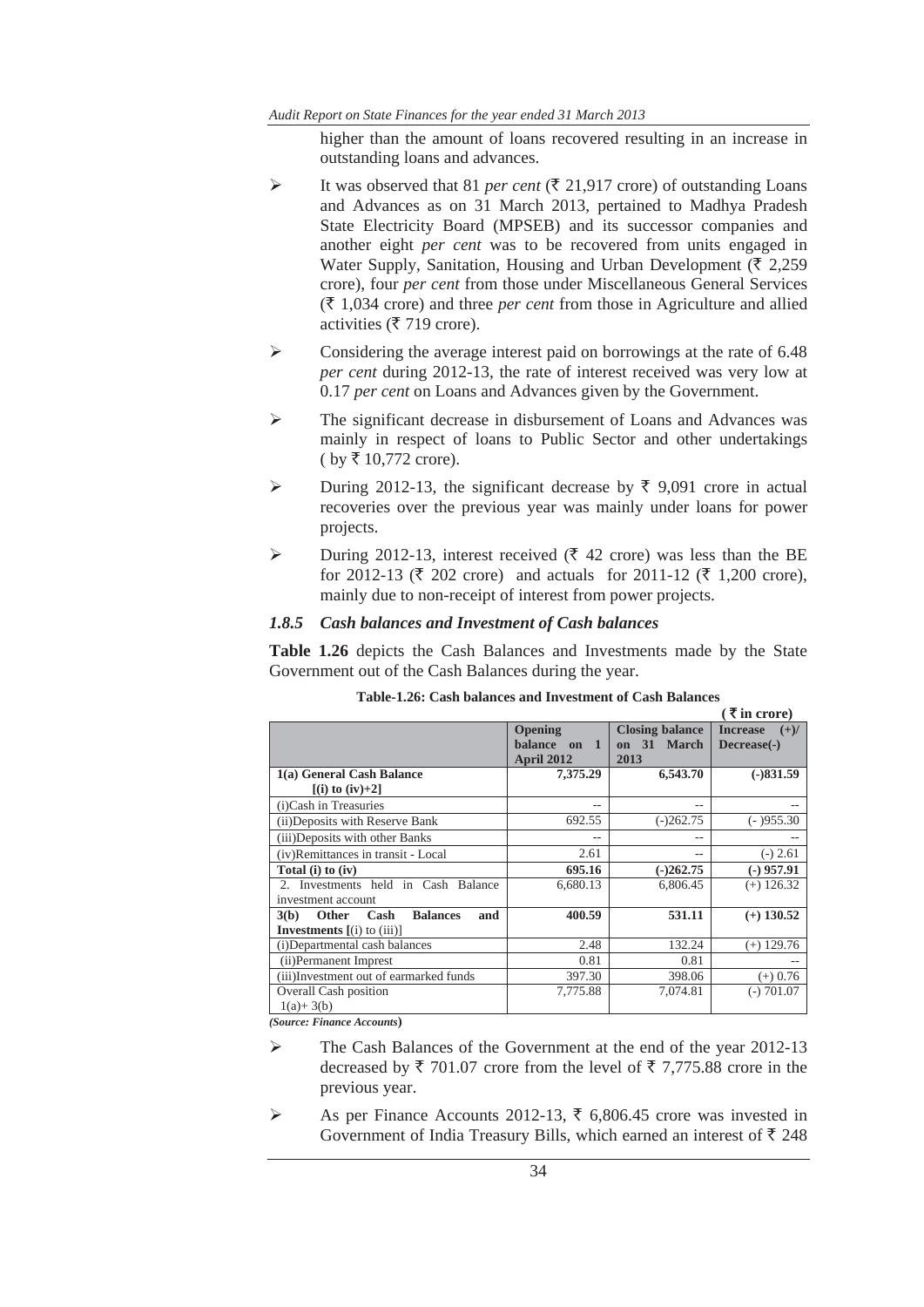crore during the year. Maintaining large cash balances is not advisable as these are invested in low interest-bearing 14 days Treasury Bills.

¾ Under an agreement with the Reserve Bank of India (RBI), the Government of Madhya Pradesh has to maintain with the RBI a minimum Cash Balance of  $\bar{\tau}$  1.96 crore. If this balance falls below the agreed minimum on any day, the deficiency is made good by taking Ordinary and Special Ways and Means Advances/Overdrafts from time to time. No Ways and Means Advance (Normal/Special) was taken by the State during the years 2011-12 and 2012-13.

## *Outstanding balances under the head 'Cheques and Bills'*

The head 'Cheques and Bills' is a intermediary account head for initial record of transactions which are to be cleared eventually. Outstanding balances under the major head 8670-Cheques and Bills represents the amount of unencashed cheques. As per Finance Account 2012-13, outstanding balance at the end of the year under this Head was  $\bar{\tau}$  27.27 crore in 2012-13 as compared to  $\bar{\tau}$  75.57 crore in 2011-12. The cash balances were overstated to the extent of outstanding cheques.

The Finance Department stated (August 2013) that the decline was due to implementation of e-payment procedure. Outstanding balances are related to the treasury cheques which were issued but not encashed at the end of financial year.

## **1.9 Assets and Liabilities**

## *1.9.1 Growth and composition of Assets and Liabilities*

In the existing Government accounting system, comprehensive accounting of fixed assets like land and building owned by the Government is not done. However, the Government accounts do capture the financial liabilities of the Government and the assets created out of the expenditure incurred.

**Appendix 1.5 Part B** gives an abstract of such liabilities and assets as on 31 March 2013 compared with the corresponding position as on 31 March 2012.

Total liabilities, as defined in the FRBM Act, 2005 are the liabilities under the Consolidated fund and the Public Account of the State. Consolidated Fund liabilities consist of Internal Debt and Loans and Advances from GoI.

Further, the internal debt includes market loans, special securities issued to NSSF of Central Government, Compensation and other Bonds and Loans from Financial Institutions. The Constitution of India provides that States may borrow within the territory of India upon the security of their Consolidated Funds, within such limits, as may from time to time be fixed by an Act of the Legislature and give guarantees within such limits as may be fixed. The public Accounts liability includes small savings, provident fund, etc., reserve funds and other deposits.

Assets comprise assets under Consolidated Fund and cash. The assets under Consolidated Fund consist of capital outlay on fixed assets- investments in shares of companies and corporations and loans and advances, which in turn consist of loans for power projects and other development loans.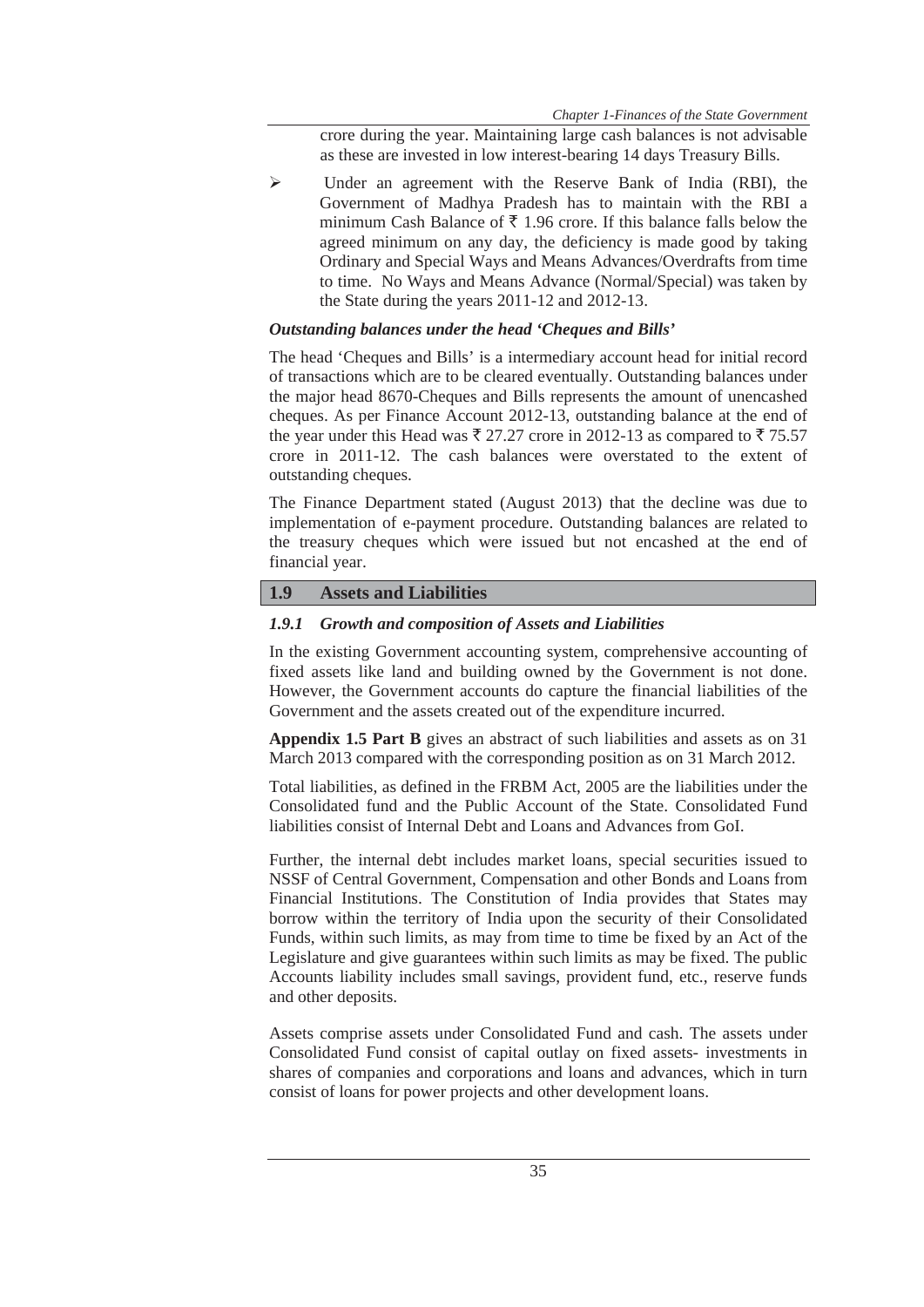#### *1.9.2 Fiscal liabilities*

The trends in outstanding fiscal liabilities of the State are presented in **Appendix 1.4.** The composition of fiscal liabilities during the year 2012-13 *vis-a -vis* the previous year is presented in **Charts 1.11** and **1.12**.



The overall Fiscal Liabilities of the State increased from  $\bar{\tau}$  60,432 crore in 2008-09 to  $\bar{\tau}$  90,168 crore in 2012-13. These liabilities increased by 10.29 *per cent* during 2012-13 as against 8.28 *per cent* in 2011-12. The increase in Fiscal Liabilities during 2012-13 over the previous year was mainly under Market Loans ( $\bar{\xi}$  3,363 crore), Loans from NABARD ( $\bar{\xi}$  1,168 crore), Loans and Advances from Government of India ( $\bar{\tau}$  909 crore) and Special Securities issued to National Small Saving Fund (NSSF) ( $\overline{\tau}$  725 crore).

**Table 1.27** depicts the details of Fiscal Liabilities of the State during 2011-12 and 2012-13.

| Table-1.27: Components of Fiscal Liabilities of the State |  |  |  |  |  |
|-----------------------------------------------------------|--|--|--|--|--|
|-----------------------------------------------------------|--|--|--|--|--|

|       |                                                    |         | $(\overline{\mathbf{\mathsf{F}}}$ in crore) |
|-------|----------------------------------------------------|---------|---------------------------------------------|
| S.No. | <b>Name</b>                                        | 2011-12 | 2012-13                                     |
| 1.    | <b>Consolidated Fund Liabilities (Public Debt)</b> | 61,370  | 66,577                                      |
| (i)   | Market loans                                       | 28,044  | 31,407                                      |
| (ii)  | Special Securities issued to NSSF                  | 16,081  | 16,806                                      |
| (iii) | Compensation and issue of other bonds              | 1,773   | 1,413                                       |
| (iv)  | Loans from NABARD                                  | 3,516   | 4,684                                       |
| (v)   | Loans and Advances from GoI                        | 11,359  | 12,268                                      |
| (vi)  | Other Loans                                        | 597     | 511                                         |
| 2.    | <b>Public Account liabilities</b>                  | 20,387  | 23,591                                      |
| (i)   | Small Savings, Provident Funds etc.                | 9.916   | 10,752                                      |
| (ii)  | Interest bearing obligations                       | 295     | 490                                         |
| (iii) | Non-interest bearing obligations                   | 10,176  | 12,349                                      |

*(Source: Finance Accounts)* 

Fiscal liabilities at the end of 2012-13 were 24.92 *per cent* of GSDP, 1.28 times the Revenue Receipts and 2.40 times the State's own resources. The buoyancy of these liabilities with respect to GSDP increased from 0.44 in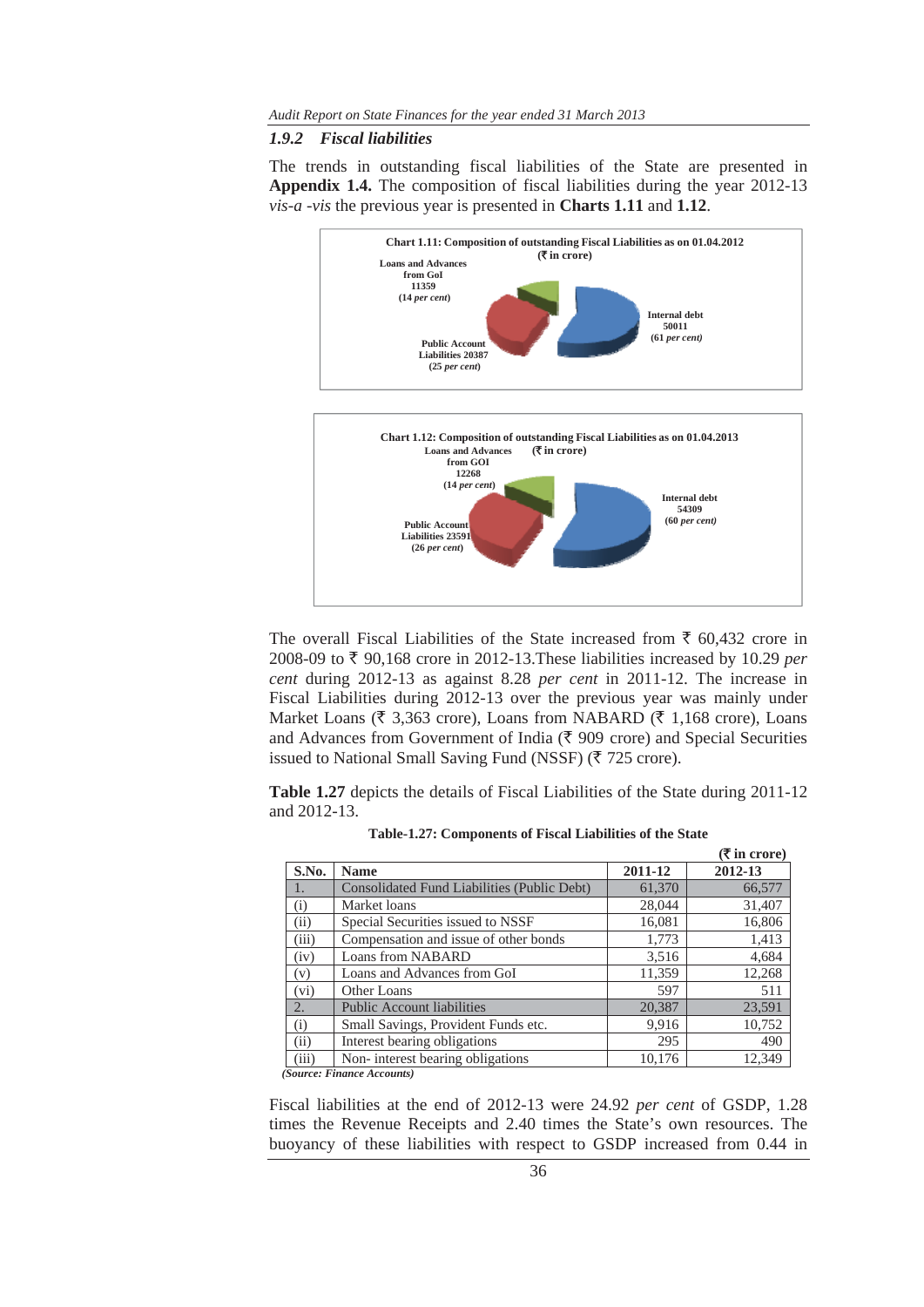2011-12 to 0.61 during the year mainly due to increase in the growth rate of these liabilities and decrease in growth rate of GSDP **(Table 1.5)**.

#### *1.9.3 Setting-up of Sinking Fund for amortization of all loans*

As per Para No.12.59 of the Twelfth Finance Commission Report (2005-10), all States should set-up Sinking Fund for amortization of all loans including loans from bank, liabilities on account of NSSF etc. The Fund should be maintained outside the Consolidated Fund of the State and should not be used for any other purpose, except for redemption of loans. We observed that the Sinking Fund was not set-up in the State as of September 2013.

Finance Department accepted the fact and stated (September 2013) that action is being taken to set-up Sinking Fund of the State.

#### *1.9.4 Status of Guarantees – Contingent Liabilities*

Guarantees are liabilities contingent on the Consolidated Fund of the State in cases of default by the borrowers for whom the guarantee are extended.

Madhya Pradesh State Government Guarantee Rules (MPSGGR) 2009 (amended) came into force from 20 November 2009 and apply in all cases where State Government stands guarantee for repayment of loans and interest thereon under article 293 of the Constitution of India. Sanction orders of the guarantees are issued by the Finance Department.

Clause 9(2)(d) of the MPFRBM Act, 2005 prescribes the fiscal target of limiting annual incremental guarantees so as to ensure that the total guarantees do not exceed 80 *per cent* of the total Revenue Receipts in the year preceding the current year. During the years 2010-11 to 2012-13 the annual incremental guarantees were within the ceiling limit fixed under the MPFRBM Act.

As per Statement 9 of the Finance Accounts, the maximum amount for which guarantees were given by the State and outstanding guarantees for the last three years are given in **Table 1.28**.

|                                                                                                                 |           |           | $(\bar{\mathbf{\mathsf{t}}}$ in crore) |
|-----------------------------------------------------------------------------------------------------------------|-----------|-----------|----------------------------------------|
| <b>Particulars of Guarantees</b>                                                                                | 2010-11   | 2011-12   | 2012-13                                |
| Maximum amount guaranteed                                                                                       | 8,438.50  | 11,107.51 | 14,751.71                              |
| Outstanding amount of guarantees                                                                                | 5,110.54  | 5,605.03  | 7,719.54                               |
| Percentage of maximum amount of guarantee to total<br>revenue receipt                                           | 16.27     | 17.74     | 20.95                                  |
| Percentage of outstanding guarantee to total revenue<br>receipts of preceding year                              | 12.35     | 10.81     | 12.33                                  |
| 80 per cent of the total revenue receipts in the year<br>preceding the current year (criterion as per FRBM Act) | 33,116.00 | 41,483.20 | 50,083.20                              |
| Guarantee or fee receivable                                                                                     | Awaited   | Awaited   | Awaited                                |
| Guarantee or fee received                                                                                       | 0.78      | 0.44      | 4.81                                   |

#### **Table 1.28: Guarantees given by the Government of MP**

*(Source: Finance Accounts)* 

During the year 2012-13, the outstanding guarantees increased by 38 *per cent* over the previous year. Guarantees were given in respect of Power Sector (59), Co-operative Sector (5), State Financial Corporation Sector (18), Urban Development & Housing Sector (58) and other infrastructure (44). Maximum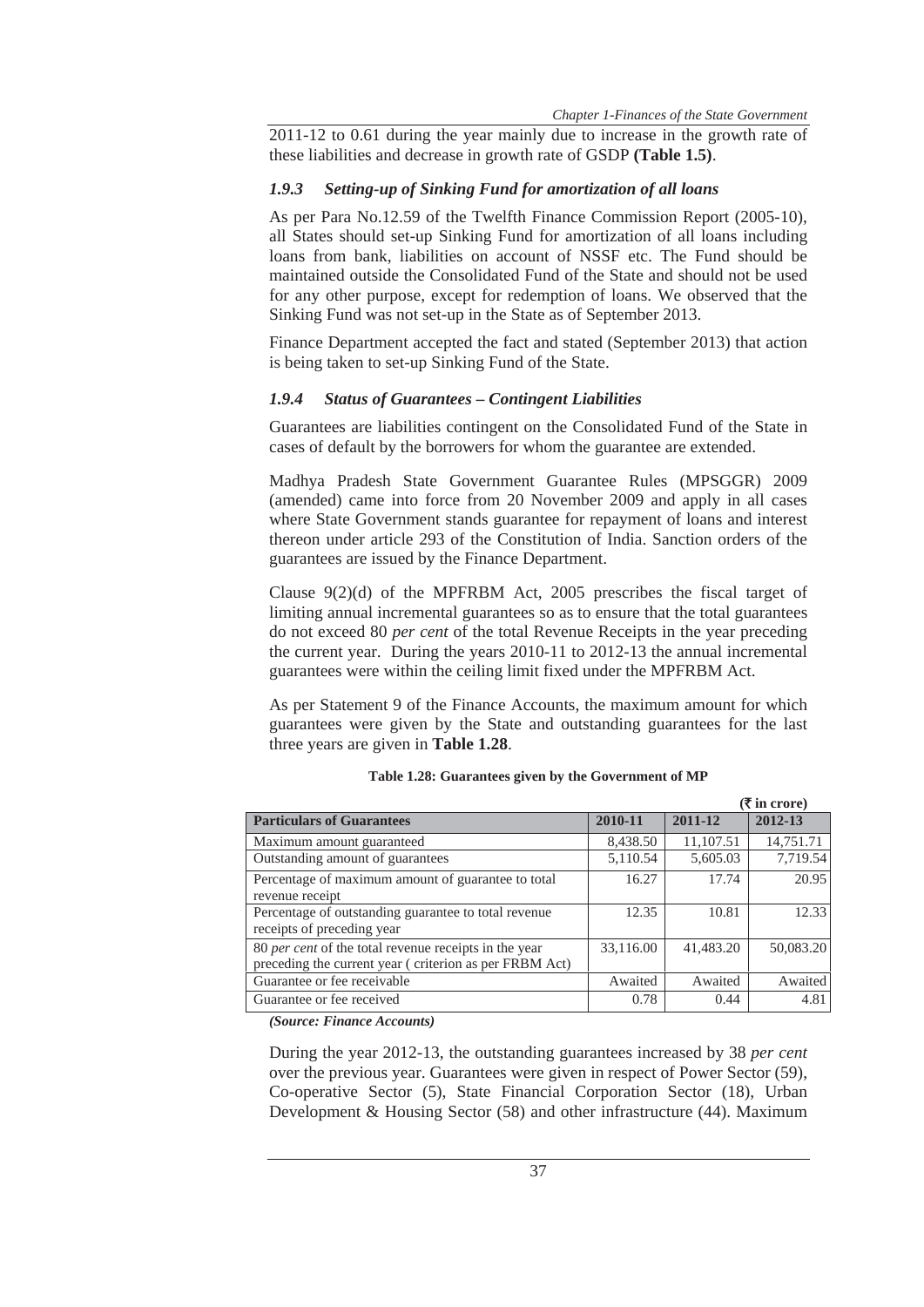*Audit Report on State Finances for the year ended 31 March 2013* 

amount guaranteed increased substantially by  $\bar{\tau}$  3,644 crore over the previous year during 2012-13 as can be seen from the **Table 1.28** above.

The Government constituted the Guarantee Redemption Fund during the year 2005-06, which had a closing balance of  $\overline{\xi}$  388.87 crore at the end of 2012-13. There were 133 institutions under 10 Departments<sup>19</sup> to whom the guarantees were sanctioned by the Government. No guarantee was invoked during 2010-11 to 2012-13.

As per Rule 10 of MPSGG Rules, 2009 (amended), complete details in respect of guarantee cases shall be maintained in the Debt Management Cell of Finance Department. On being requisitioned of such information/records from the FD, it was stated (April 2013) that complete records were maintained by the Administrative Departments and the information was being called from the Administrative Departments. The information was, however, not furnished to Audit (September 2013).

Reply of the FD is not in order because the FD was responsible for maintaining all necessary details since the sanctions of guarantees are issued by the FD. Further, due to non maintenance of the details, information about guarantee receivable was not indicated in Finance Accounts as well as in the Statement laid in *Vidhan Sabha* as required under FRBM Act 2005.

During scrutiny of records and collection of information (September 2013) from the Energy Department, we observed that three Distribution (Vidyut vitran) Companies (DISCOMS) did not pay guarantee fees of  $\bar{\tau}$  69.82 crore<sup>20</sup> for the years 2010-11 to 2012-13. Energy Department stated (September 2013) that DISCOMS are not regular in making payment of guarantee fees due to financial difficulty and letters have been issued (September 2013) to all the DISCOMS for credit of outstanding guarantee fees in Government Account and to ensure timely deposit of guarantees fees.

#### *1.9.5 Inoperative Reserve Funds*

We observed that the following Reserve Funds under the Major Head Development and Welfare Fund having credit balances shown against each of them were neither utilised nor invested for last five years as detailed in **Table 1.29**.

|                                                     | $(\overline{\mathbf{\mathsf{F}}}$ in crore) |
|-----------------------------------------------------|---------------------------------------------|
| <b>Name of Reserve Fund</b>                         | <b>Balance as on 31 March 2013</b>          |
| (i) Panchayat Land Revenue Cess and Stamp Duty Fund | 1,116.81                                    |
| (ii) M P Gramin Vikas Fund                          | 414.21                                      |
| (iii) Forest Development Fund                       | 189.50                                      |
| (iv) Compensatory Forestry Fund                     | 31.81                                       |
| <b>Total</b>                                        | 1,752.33                                    |
| $\sim$<br>$\cdots$<br>$\sim$                        |                                             |

|  |  |  | Table 1.29: Reserve Funds neither utilised nor invested during 2008-13 |  |  |
|--|--|--|------------------------------------------------------------------------|--|--|
|  |  |  |                                                                        |  |  |

*(Source: Finance Accounts)* 

<u> Alexandria de la contrada de la contrada de la contrada de la contrada de la contrada de la contrada de la c</u>

*<sup>19</sup> Home Department, Finance Department, Energy Department, Co-operative (Sahkarita) Department, Urban Administration & Developments Department, Tribal Welfare Department, Housing & Environment Department. Gramodoyog Department, Pichhda Varg Avam Alpsankhyak Kalyan Department, Scheduled Castes Welfare Department.*

<sup>20</sup> *MP Madhya Kshetra Vidyut Vitran Co. Ltd. Bhopal, M.P.(* ` *29.24 crore) Paschim Kshetra Vidyut Vitran Co. Ltd. Indore (*` *16.26 crore)and M.P. Poorva Kshetra Vidyut Vitran Co. Ltd. Jabalpur (*` *24.32 crore).*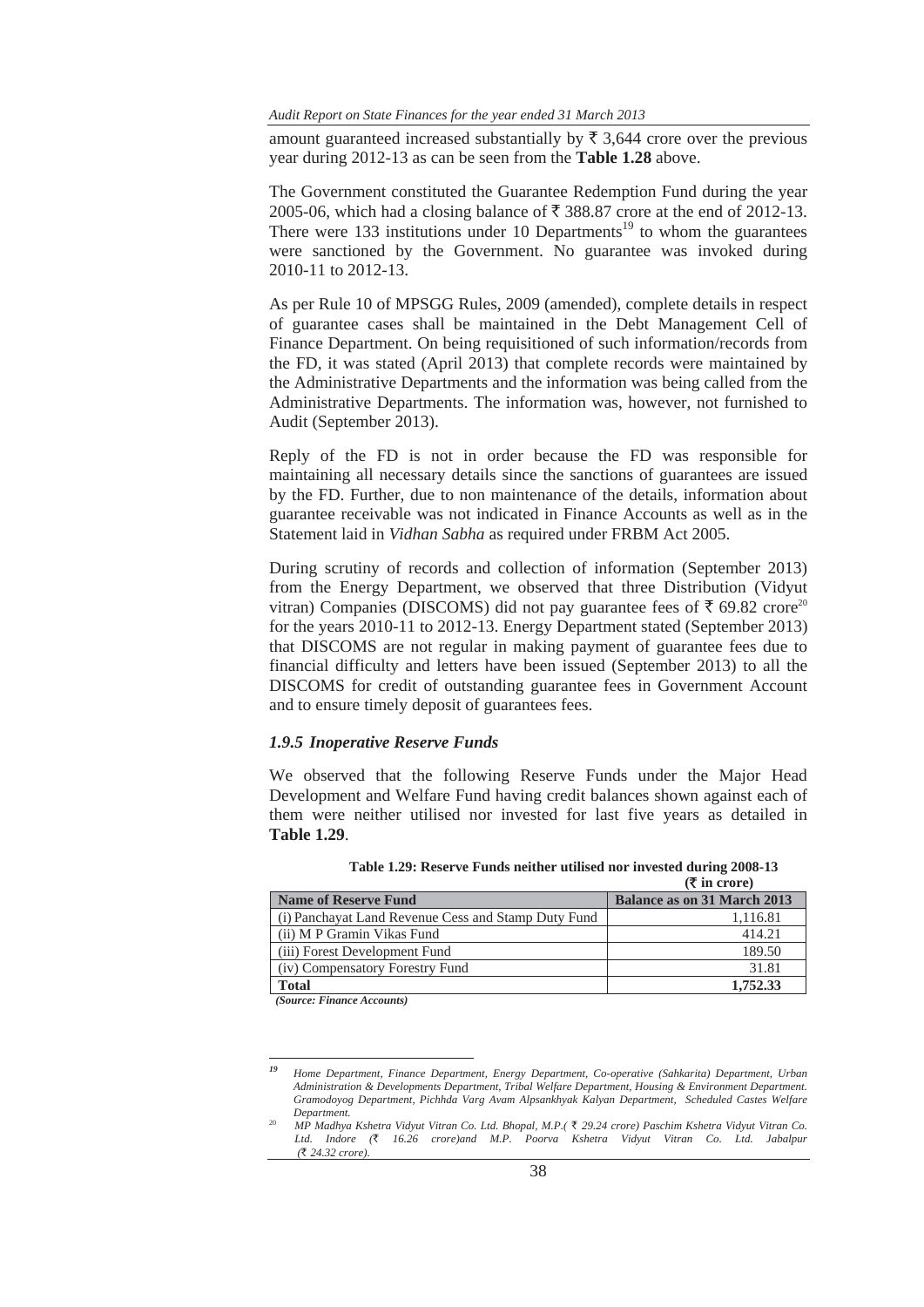*Chapter 1-Finances of the State Government* 

Reasons for non-utilisation of Reserve Fund have not been intimated (September 2013). On being pointed out, Finance Department stated that letter has been issued to concerned departments for furnishing of information.

## **1.10 Debt Management**

#### *1.10.1 Debt Sustainability*

Apart from the magnitude of debt of the Government, it is important to analyse various indicators that determine the Debt Sustainability<sup>21</sup> of the State. This section assesses the sustainability of debt of the Government in terms of Debt Stabilisation<sup>22</sup>; Sufficiency of Non-debt Receipts<sup>23</sup>; Net Availability of Borrowed Funds<sup>24</sup>; the burden of Interest Payments (measured by the ratio of Interest Payments to Revenue Receipts) and the maturity profile of Government Securities. **Table 1.30** analyses the debt sustainability of the State according to these indicators for the period 2008-13.

|                                           |          |            |         | $(3\overline{5})$ in crore) |          |
|-------------------------------------------|----------|------------|---------|-----------------------------|----------|
| <b>Indicators of Debt Sustainability</b>  | 2008-09  | 2009-10    | 2010-11 | 2011-12                     | 2012-13  |
| Debt Stabilisation                        | 3,764    | 2.117      | 8,333   | 10,390                      | 4,632    |
| (Quantum Spread + Primary Deficit)        |          |            |         |                             |          |
| Sufficiency of Non-debt Receipts          | (-)1,649 | $(-)1,766$ | 927     | $-488$                      | $-3,660$ |
| (Resource Gap)                            |          |            |         |                             |          |
| Net availability of Borrowed Funds        | 791      | 3.131      | 2,606   | 955                         | 2,838    |
| (percentage in bracket)                   | (5)      | (16)       | (13)    | (5)                         | (15)     |
| Burden of Interest Payments               | 0.12     | 0.11       | 0.10    | 0.08                        | 0.08     |
| Payments/Revenue<br>Receipt<br>(Interest) |          |            |         |                             |          |
| Ratio)                                    |          |            |         |                             |          |

## *1.10.2 Debt Stabilisation*

<u> Alexandria de la contrada de la contrada de la contrada de la contrada de la contrada de la contrada de la c</u>

An important condition for debt sustainability is stabilisation in terms of debt to GSDP ratio. When the quantum spread and primary deficit are negative, the debt-GSDP ratio will be high indicating unsustainable levels of public debt and when the quantum spread and primary deficit are positive, debt-GSDP ratio will be low indicating sustainable levels of public debt.

Analysis of Primary Deficit together with the quantum spread revealed that their sums remained positive during the period 2008-13 indicating that the debt was at sustainable level.

*<sup>21</sup> Debt Sustainability is defined as the ability of the State to maintain a constant debt-GSDP ratio over a period of time and also embodies the concern about the ability to service its debt. Sustainability of debt, therefore, also refers to sufficiency of liquid assets to meet current or committed obligations and the capacity to keep a balance between costs of additional borrowings with returns from such borrowings. It* 

*means that the rise in fiscal deficit should match the increase in capacity to service the debt.*<br><sup>22</sup> A necessary condition for stability states that if the rate of growth of the economy exceeds the interest rate *or cost of public borrowings, the debt-GSDP ratio is likely to be stable provided the primary balances are either zero or positive or are moderately negative. Given the rate spread (GSDP growth rate – interest rate) and Quantum Spread (Debt* x *rate spread), the debt sustainability condition states that if the Quantum Spread, together with the Primary Deficit is zero, the debt-GSDP ratio would be constant or the debt would stabilise eventually. On the other hand, if the Primary Deficit together with the Quantum Spread turns out to be negative, the debt-GSDP ratio would be rising and in case it is positive, the debt-GSDP ratio would eventually be falling.* 

*<sup>23</sup> Adequacy of incremental Non-debt receipts of the State to cover the incremental interest liabilities and incremental Primary Expenditure. The Debt Sustainability could be significantly facilitated if the incremental Non-debt receipts could meet the incremental interest burden and the incremental Primary Expenditure.*

*<sup>24</sup> Defined as the ratio of the Debt Redemption (Principal + Interest Payments) to total Debt Receipts and indicates the extent to which the debt receipts are used in Debt Redemption indicating the Net Availability of Borrowed Funds.*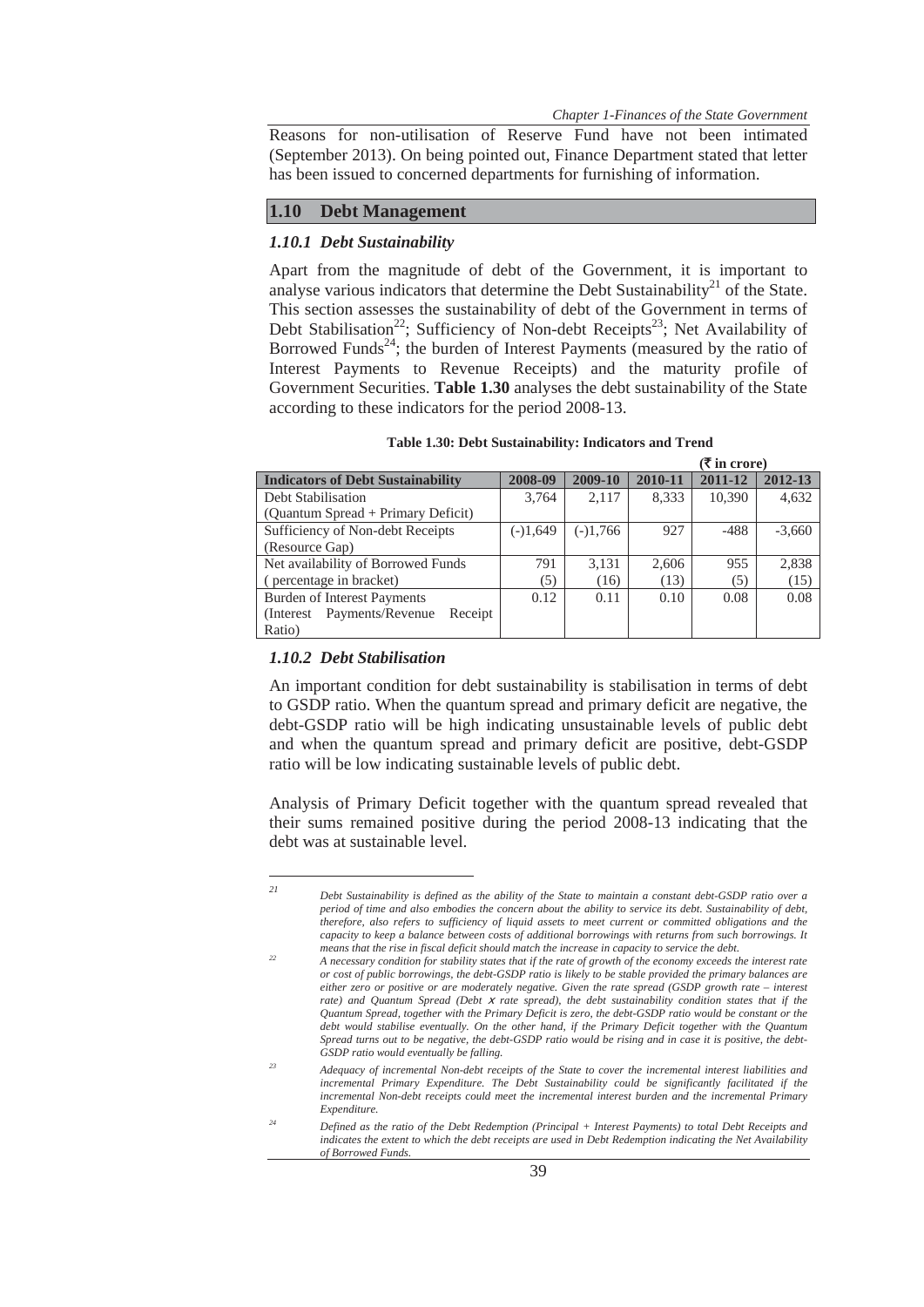## *1.10.3 Sufficiency of Non-Debt receipts*

Another indicator of debt sustainability is the sufficiency of incremental nondebt receipts of the State to cover the incremental interest liabilities and incremental primary expenditure. Debt sustainability could be facilitated if the incremental non-debt receipts could meet the incremental interest burden and the incremental primary expenditure. A positive resource gap strengthens the capacity of the State to sustain the debt in the medium to long run while a negative resource gap indicates otherwise.

During the year 2010-11, Non-debt receipts met not only the incremental requirement of the primary expenditure but also after meeting the incremental interest liabilities, resulted in a positive resource gap indicating the increasing capacity of the State to sustain its debt. During the periods 2008-10 and 2011- 13, incremental Non-debt receipts were not enough to meet the incremental primary expenditure resulting in a negative resource gap. No signicant recovery of loans were noticed during the period 2008-10 and 2011-13.

## *1.10.4 Net availability of borrowed funds*

Debt Redemption ratio indicated a fluctuating trend during the period 2008-13 **(Appendix 1.4**). It decreased from 0.95 in 2008-09 to 0.87 in 2010-11 and then increased to 0.95 in 2011-12. It again decreased to 0.86 during 2012-13, leaving very less funds for asset creation. During the year 2012-13, internal debt repayment ( $\bar{\tau}$  2,936 crore) was 41 *per cent* of fresh internal debt receipts  $({\overline{\mathfrak{F}}}$  7,234 crore), repayment of GoI loans ( ${\overline{\mathfrak{F}}}$  648 crore) was 42 *per cent* of fresh debt receipts of  $\bar{\tau}$  1,557 crore while in case of other obligations ( $\bar{\tau}$  7,582 crore), repayments were 70 *per cent* of fresh receipts of  $\bar{\tau}$  10,787 crore. This indicated that fresh debt receipts were partly utilised for repayment of debt.

Out of receipts of  $\bar{\xi}$  7,234 crore under Internal Debt during the year, the Government raised  $\bar{\tau}$  4,500 crore from market loans at an average interest rate of 8.70 *per cent* per annum,  $\bar{\xi}$  1,250 crore from NABARD,  $\bar{\xi}$  1,439 crore from NSSF and  $\bar{\tau}$  45 crore from National Co-operative Development Corporation.

The receipt of Loans and Advances from GoI increased from  $\bar{z}$  1,032 crore in 2011-12 to  $\bar{\tau}$  1,557 crore in 2012-13 mainly due to increase in the receipt of Block Loans under 'Loans for State/Union Territories Plan Scheme'. Market loans constituted the major part of the Internal Debt.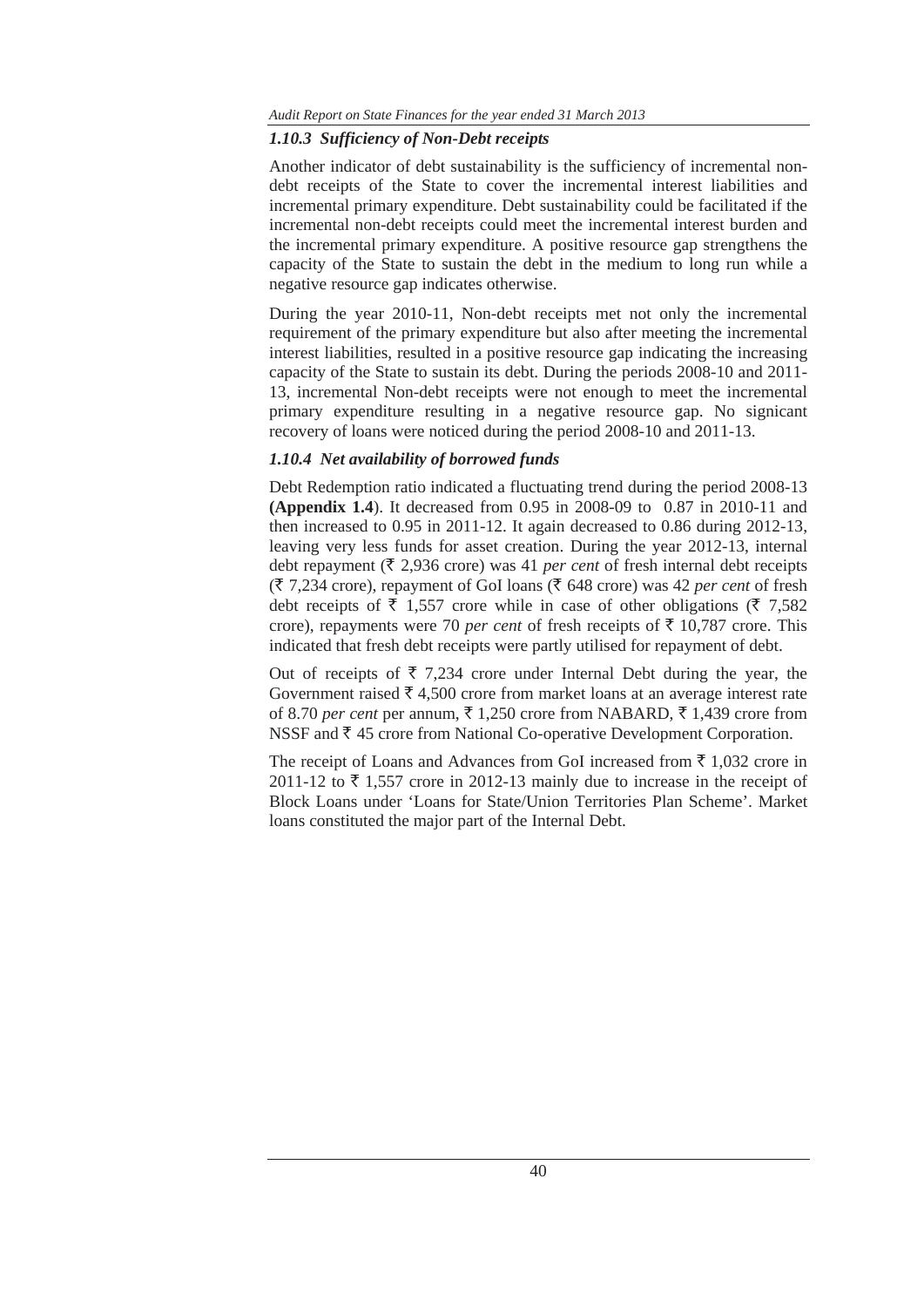#### *1.10.5 Maturity Profile of State Debt*

|                        |                 |                 |               |               |                 |                 | $(\overline{\mathbf{\mathsf{F}}}$ in crore) |               |  |
|------------------------|-----------------|-----------------|---------------|---------------|-----------------|-----------------|---------------------------------------------|---------------|--|
| $\overline{\text{In}}$ |                 | FY 2011-12      |               |               | FY 2012-13      |                 |                                             |               |  |
| <b>Years</b>           | 6003-           | 6004-           | <b>Total</b>  | <b>Percen</b> | 6003-           | 6004-           | <b>Total</b>                                | <b>Percen</b> |  |
|                        | <b>Internal</b> | Loans and       | <b>Amount</b> | tage of       | <b>Internal</b> | Loans and       | Amount                                      | tage of       |  |
|                        | <b>Debt</b>     | <b>Advances</b> |               | <b>Repay</b>  | <b>Debt</b>     | <b>Advances</b> |                                             | <b>Repay</b>  |  |
|                        | <b>Amount</b>   | <b>Amount</b>   |               | ment          | <b>Amount</b>   | <b>Amount</b>   |                                             | ment          |  |
|                        |                 |                 |               | due to        |                 |                 |                                             | due to        |  |
|                        |                 |                 |               | <b>Debt</b>   |                 |                 |                                             | <b>Debt</b>   |  |
| $0-1$                  | 1,851.66        | 536.77          | 2,388.43      | 3.89          | 2,155.17        | 1,116.55        | 3.271.72                                    | 4.91          |  |
| $1 - 3$                | 5,013.71        | 1.108.28        | 6,121.99      | 9.98          | 5,338.84        | 1,154.89        | 6.493.73                                    | 9.75          |  |
| $3 - 5$                | 4.901.40        | 1.146.62        | 6.048.02      | 9.85          | 5,816.11        | 1.178.33        | 6.994.44                                    | 10.51         |  |
| $5 - 7$                | 8,159.39        | 1,164.56        | 9,323.95      | 15.19         | 11,624.32       | 1,183.68        | 12,808.00                                   | 19.24         |  |
| $7-9$                  | 11.510.14       | 1.164.40        | 12,674.54     | 20.65         | 9.833.07        | 1,183.46        | 11.016.53                                   | 16.55         |  |
| $9 - 11$               | 5.789.14        | 1,164.18        | 6,953.32      | 11.33         | 6,433.07        | 867.75          | 7,300.82                                    | 10.97         |  |
| $11 - 13$              | 1.789.14        | 848.46          | 2.637.60      | 4.30          | 1.896.61        | 250.37          | 2.146.98                                    | 3.22          |  |
| $13 - 15$              | 1,675.56        | 231.08          | 1,906.64      | 3.11          | 1,738.67        | 161.58          | 1,900.25                                    | 2.85          |  |
| above 15               | 3.434.85        | 211.06          | 3.645.91      | 5.94          | 3.377.15        | 107.32          | 3.484.47                                    | 5.23          |  |
| Misc.*                 | 5,886.02        | 3,783.50        | 9,669.52      | 15.76         | 6,096.32        | 5,063.88        | 11,160.20                                   | 16.76         |  |
| <b>Total</b>           | 50.011.01       | 11.358.91       | 61.369.92     |               | 54,309.33       | 12.267.81       | 66,577.14                                   |               |  |

#### **Table 1.31: Maturity Profile of State Debt for the years 2011-12 and 2012-13**

*(Source: Finance Accounts)* 

*\* Information about the maturity of loans awaited from State Government/Reserve Bank of India*

The maturity profile of State debt as given above indicates that the State Government will have to repay 25 *per cent* of its debt between one and five years, 47 *per cent* between five and 11 years, 11 *per cent* between 11 and 15 years above. The maturity profile of repayment of about 17 *per cent* of State debt was not available as the information had not been received from the Government/Reserve Bank of India.

## **1.11 Fiscal Imbalances**

Three key fiscal parameters - Revenue, Fiscal and Primary deficits - indicate the extent of overall fiscal imbalances in the finances of the State Government during a specified period. The deficit in the Government accounts represents the gap between its receipts and expenditure. The nature of deficit is an indicator of the prudence of fiscal management of the Government. Further, the ways in which the deficit is financed and the resources raised are applied are important pointers to its fiscal health. This section presents the trends, nature, magnitude and the manner of financing these deficits and also the assessment of actual levels of Revenue, Primary and Fiscal Deficits *vis-a-vis* the targets set under FRBM Act/Rules for the financial year 2012-13.

#### *Trends of Deficits*

**Chart 1.13** and **1.14** present the trends in deficit indicators over the period 2008-13.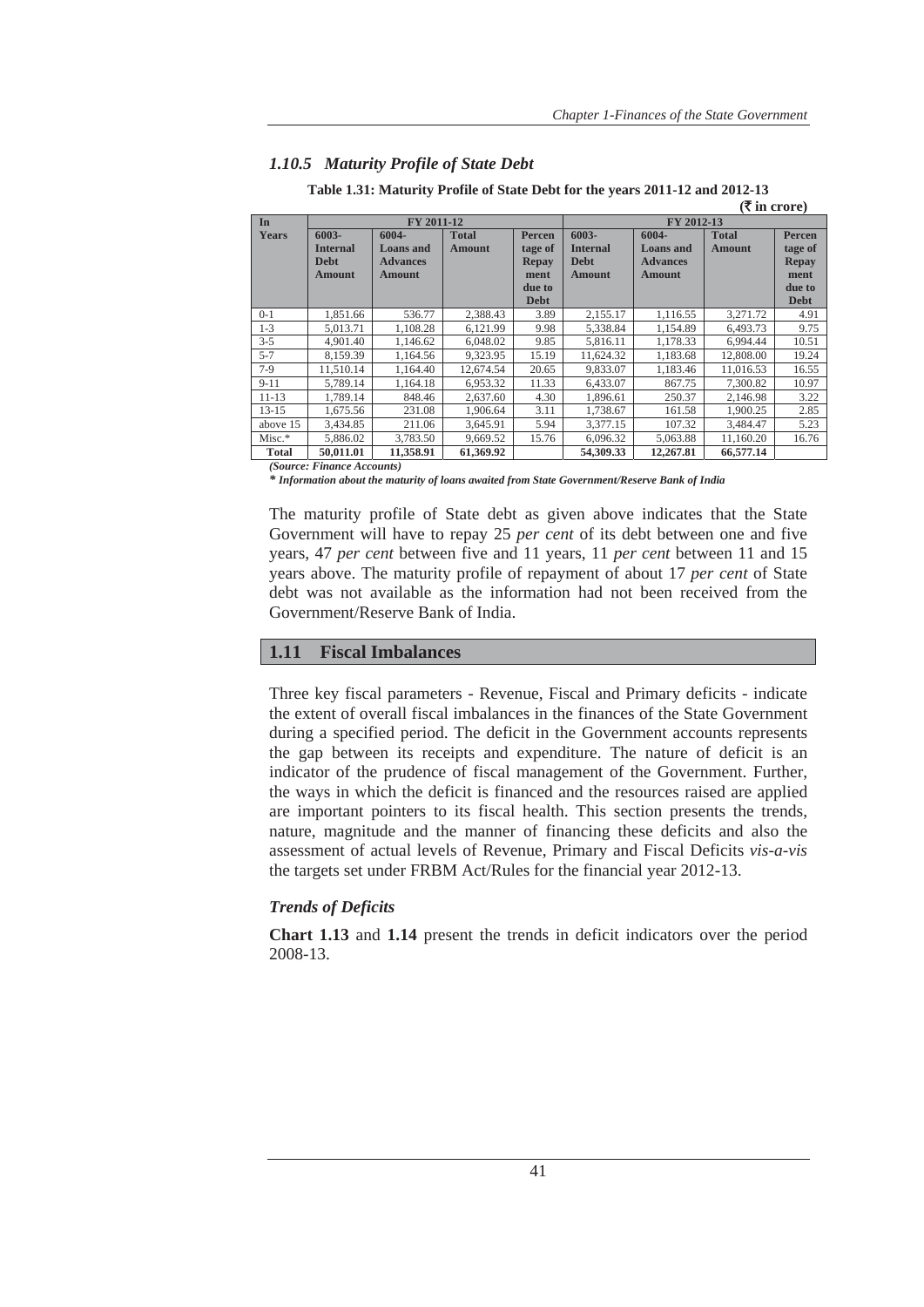*Audit Report on State Finances for the year ended 31 March 2013* 



*(Source: Finance Accounts)* 



*(Source: Finance Accounts and Directorate of Economic and Statistics Government of Madhya Pradesh)* 

- ¾ The fiscal target of eliminating the Revenue Deficit by March 2009 as laid down in the FRBM Act, 2005 was achieved by the State in the year 2004-05. Thereafter, the State maintained a Revenue Surplus which steadily increased from  $\bar{\tau}$  4,063 crore in 2008-09 to  $\bar{\tau}$  9,910 crore in 2011-12, then decreased (by  $\bar{\tau}$  2,451 crore) to  $\bar{\tau}$  7,459 crore in 2012-13. The Revenue Surplus as a percentage of GSDP decreased from 3.20 *per cent* in 2011-12 to 2.06 *per cent* in 2012-13 due to decrease in Revenue Receipts as a percentage of GSDP. It was more than the BE of 1.89 *per cent* during 2012-13*.*
- ¾ The Fiscal Deficit, which represents the total borrowings of the Government and its total resource gap, increased from  $\bar{\tau}$  4,433 crore in 2008-09 to  $\overline{\xi}$  9,420 crore in 2012-13 with inter year fluctuations. During the current year, Fiscal Deficit increased by  $\bar{\tau}$  3,660 crore over the previous year. The Fiscal Deficit relative to GSDP increased from 1.86 *per cent* in 2011-12 to 2.60 *per cent* in 2012-13, which remained within the BE (2.98 *per cent)* and also within the limit of three *per cent* recommended by the XIII FC as well as prescribed under the FRBM Act 2005.
- $\triangleright$  The Primary Deficit of ₹ 241 crore in 2008-09 increased to ₹ 3,846 crore during 2012-13 with inter-year fluctuations.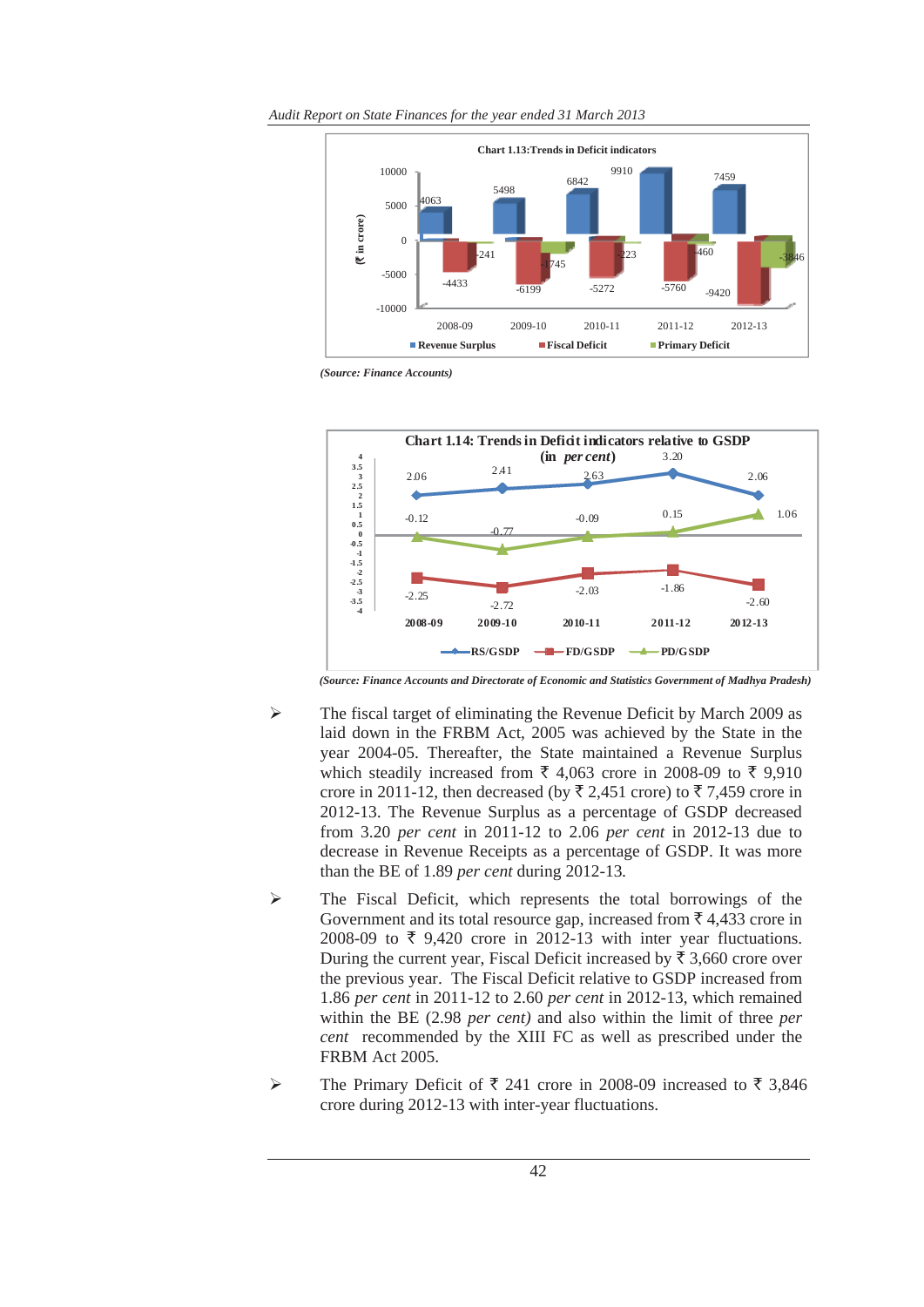## *1.11.1 Components of Fiscal Deficit and its Financing Pattern*

Fiscal Deficit is the total borrowing requirement of the State and is the excess of the Revenue and Capital Expenditure including Loans and Advances over Revenue and Non-debt Capital Receipts. Decomposition of Fiscal Deficit reveals the extent of various borrowings resorted to by the State to meet its requirement of funds over and above Revenue and Non-debt receipts.

| The financing pattern of the Fiscal Deficit is reflected in <b>Table 1.32</b> . |
|---------------------------------------------------------------------------------|
| Table 1.32: Components of Fiscal Deficit and its Financing Pattern              |
| $(F \in \mathbb{R})$                                                            |

|                |                                            |          |          |          | $(1 \text{ m} \cup \text{ m})$ |           |
|----------------|--------------------------------------------|----------|----------|----------|--------------------------------|-----------|
|                | <b>Particulars</b>                         | 2008-09  | 2009-10  | 2010-11  | 2011-12                        | 2012-13   |
|                | <b>Decomposition of Fiscal Deficit</b>     |          |          |          |                                |           |
|                | <b>Fiscal Deficit</b>                      | $-4,433$ | $-6,199$ | $-5,272$ | $-5,760$                       | $-9,420$  |
|                | Revenue Surplus                            | 4,063    | 5,498    | 6,842    | 9,910                          | 7,459     |
| $\overline{2}$ | Net Capital Expenditure                    | $-6,689$ | $-7,903$ | $-8,433$ | $-9,032$                       | $-11,534$ |
| 3              | Net Loans and Advances                     | $-1,807$ | $-3,794$ | $-3,681$ | $-6,638$                       | $-5,345$  |
|                | <b>Financing pattern of Fiscal Deficit</b> |          |          |          |                                |           |
|                | <b>Market Borrowings</b>                   | 3,957    | 5016     | 3,258    | 3,166                          | 3,363     |
| $\overline{2}$ | Loans from GoI                             | 709      | 888      | 577      | 403                            | 909       |
| 3              | Special Securities issued to NSSF          | $-126$   | 492      | 1,582    | $-167$                         | 725       |
| $\overline{4}$ | Loans from Financial Institutions          | 51       | $-188$   | $-488$   | 198                            | 210       |
| 5              | Reserve Funds                              | 12       | 324      | 275      | 1,191                          | 2,020     |
| 6              | Small Savings, PF etc.                     | 204      | 412      | 773      | 698                            | 837       |
| 7              | Deposits and Advances                      | 237      | 705      | 1,678    | 783                            | 348       |
| 8              | Suspense and Miscellaneous                 | $-43$    | 10       | 86       | $-28$                          | $-93$     |
| $\overline{Q}$ | Remittances                                | 62       | 31       | 519      | 391                            | 400       |
| 10             | balances<br>$increase(+)/$<br>Cash         | $+630$   | $+1491$  | $+2,988$ | $+875$                         | $-701$    |
|                | $decrease(-)$                              |          |          |          |                                |           |

*(Source: Finance Accounts)* 

In 2012-13, Market Borrowings by the State Government continued to finance a major portion of Fiscal Deficit. Its share in financing Fiscal Deficit decreased from 55 *per cent* in 2011-12 to 36 *per cent* in 2012-13. The share of NSSF loans, Small Savings, Provident Funds etc., in financing Fiscal Deficit was higher in 2012-13 than in 2011-12 indicating increase of interest burden in the future.

#### **1.12 Market Borrowing of Government of Madhya Pradesh**

## *1.12.1 Introduction*

Fiscal deficit represents the borrowing requirement of the Government during a year. Borrowings can be divided into Internal Debt of the State Government and Loans and Advances from the Central Government. The Internal Debt is further divided into Market loans and negotiated loans. Market borrowings are controlled by the Government of India (GoI) and managed by the Reserve Bank of India (RBI). States may not, without the consent of the GoI, raise any loan if they are indebted to the Central Government as envisaged in the Article 293 of the Constitution of India.

The ceiling for fiscal deficit (equal to borrowings) of the States is recommended by the Finance Commission (GoI). For the years 2011-12 and 2012-13, the limit was three *per cent* of GSDP. Accordingly, the State Government also fixed same limit in the State FRBM Act. The Act prescribed use of borrowings for generation of productive assets. Planning Commission (GoI) approves the scheme of financing the Annual Plan and the borrowing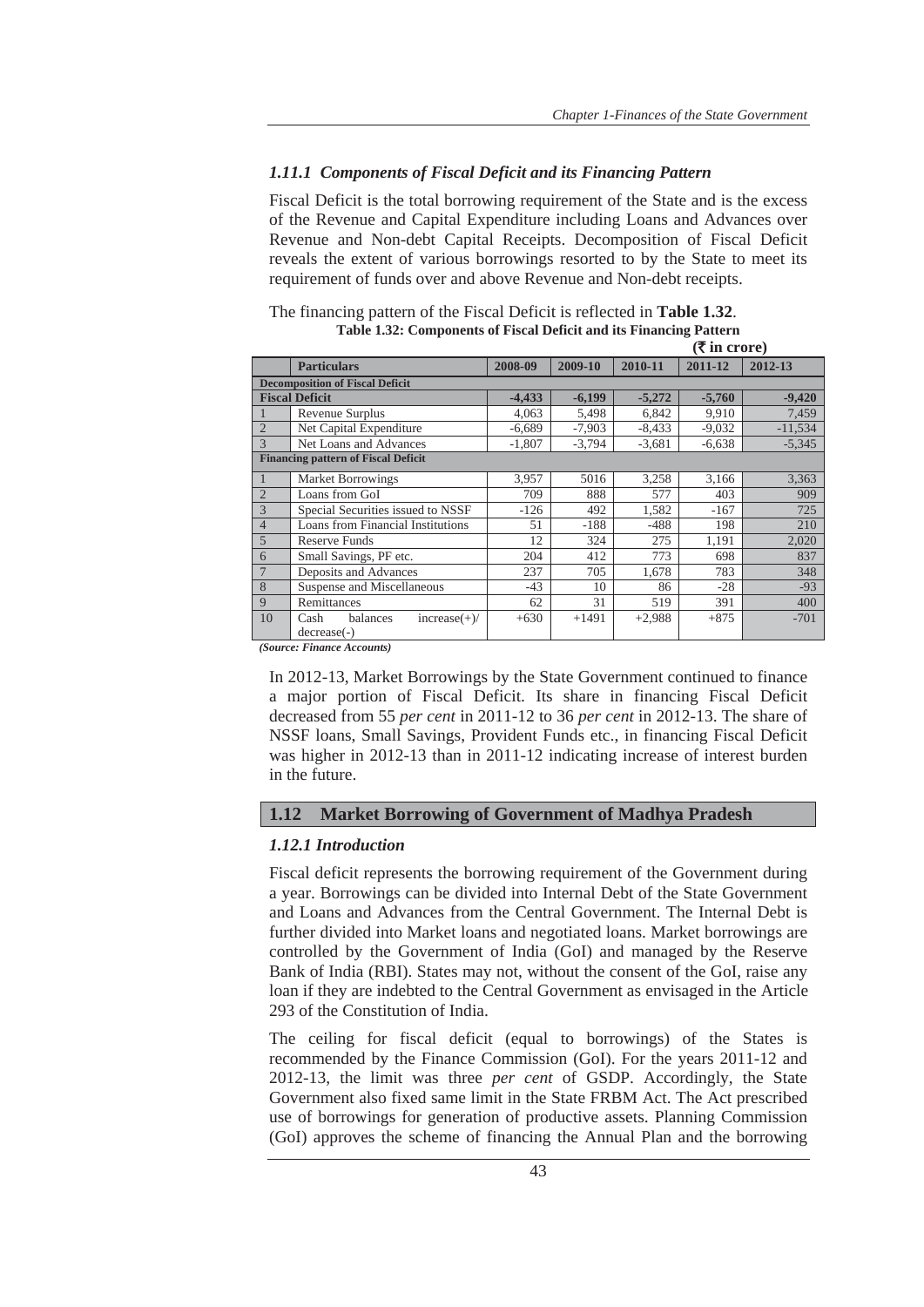#### *Audit Report on State Finances for the year ended 31 March 2013*

requirement. State Government prepares estimates for receipts and repayments under Market loans for State Budget. During 2008-13, State Government raised all Market loans through auction by RBI having tenure of 10 years.

The present review was conducted (May-September 2013) to examine whether the requirement of market borrowings was assessed efficiently and the borrowed funds were applied for creation of productive assets.

## *1.12.2 Position of Market Borrowing in Madhya Pradesh*

**Table 1.33** shows amount of market loans raised by the GoMP during 2008- 13 and amount of market loan outstanding at the end of each year.

|                                     |         |         |         |         | $(\bar{\bar{\mathbf{x}}}$ in crore) |
|-------------------------------------|---------|---------|---------|---------|-------------------------------------|
| <b>Particulars</b>                  | 2008-09 | 2009-10 | 2010-11 | 2011-12 | 2012-13                             |
| Opening balance                     | 12.647  | 16,604  | 21,620  | 24,878  | 28,044                              |
| Market loans raised during the year | 4.495   | 5,821   | 3,900   | 4,000   | 4,500                               |
| Repayment made during the year      | 538     | 805     | 642     | 834     | 1.137                               |
| Outstanding at the end of the year  | 16.604  | 21.620  | 24,878  | 28,044  | 31,407                              |
| Net increase                        | 3.957   | 5.016   | 3.258   | 3.166   | 3,363                               |
| (Saunao, Einanao Aaounto)           |         |         |         |         |                                     |

**Table 1.33: Position of Market Loan** 

*(Source: Finance Accounts)* 

## *1.12.3 Debt sustainability indicators- market loans vis-a-vis total liabilities*

The position of market borrowings *vis-a-vis* total liabilities and Public Debts in the State during the years 2008-09 to 2012-13 is **in Table 1.34**.

| $(5 \infty)$ in crore)                                 |         |         |         |         |         |
|--------------------------------------------------------|---------|---------|---------|---------|---------|
| <b>Description</b>                                     | 2008-09 | 2009-10 | 2010-11 | 2011-12 | 2012-13 |
| Total liabilities at the end of the year               | 60,432  | 67,853  | 75,504  | 81,757  | 90,168  |
| Growth rate of total liabilities (in <i>per cent</i> ) | 9.26    | 12.28   | 11.28   | 8.28    | 10.29   |
| Total Public Debt (Outstanding)                        | 46,632  | 52,841  | 57,769  | 61,370  | 66,577  |
| Growth rate of Public Debt (in per cent)               | 10.92   | 13.31   | 9.33    | 6.23    | 8.48    |
| Total Market loans (Outstanding)                       | 16,604  | 21,620  | 24,878  | 28,044  | 31,407  |
| Growth of Market Borrowing                             | 31.30   | 30.21   | 15.07   | 12.73   | 11.99   |
| Percentage of market loans to total liabilities        | 27.48   | 31.86   | 32.95   | 34.30   | 34.83   |
| Percentage of market loans to public debt              | 35.61   | 40.92   | 43.06   | 45.70   | 47.17   |
| Interest paid on market loans                          | 1,009   | 1,488   | 1,804   | 1,660   | 1,694   |
| Weighted average interest rate on market               | 7.48    | 8.36    | 8.41    | 8.91    | 8.69    |
| loans raised during the financial year                 |         |         |         |         |         |
| GSDP growth rate to Interest rate ratio                | 2.96    | 1.86    | 1.68    | 2.13    | 1.94    |
| Interest payments to Revenue Receipts ratio            | 0.12    | 0.11    | 0.10    | 0.08    | 0.08    |
| <b>Fiscal Deficit</b>                                  | 4,433   | 6,199   | 5,272   | 5,760   | 9,420   |
| Percentage of Fiscal Deficit to GSDP                   | 2.25    | 2.72    | 2.03    | 1.86    | 2.60    |
| Percentage of total liabilities to GSDP                | 30.63   | 29.76   | 29.02   | 26.40   | 24.92   |
| Percentage of total Public Debt to GSDP                | 23.64   | 23.18   | 22.20   | 19.82   | 18.40   |
| Outstanding Guarantees (at the end of year)            | 1,930   | 1,630   | 5,111   | 5,605   | 7,720   |
| GSDP growth rate (in per cent)                         | 22.17   | 15.57   | 14.13   | 19.02   | 16.85   |

**Table 1.34: Debt sustainability- market loans** *vis-a-vis* **total liabilities** 

 *(Source: Finance Accounts and Statement laid under the MPFRBM Act of respective years)* 

Analysis of the above indicates the following:

x Though the total liabilities and the Public Debt (major component of total liabilities) continuously increased during the period 2008-13, the ratios of total liabilities to GSDP and Public Debt to GSDP declined during this period.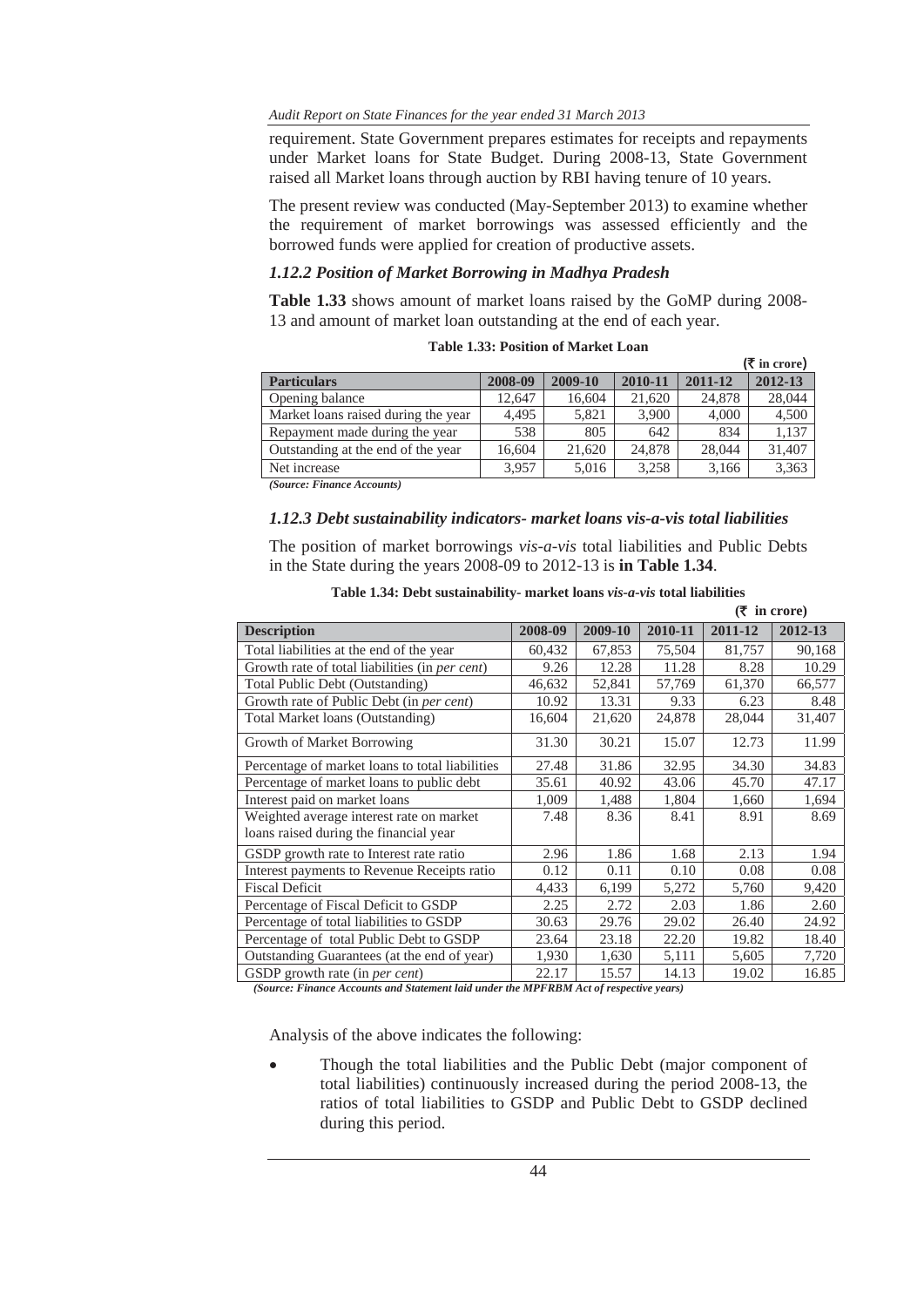- x The amount of outstanding Market borrowing increased by 89.15 *per cent* during the period 2008-13, but the growth declined gradually from 31.30 *per cent* in 2008-09 to 11.99 *per cent* in 2012-13. The share of market borrowings in Public Debt increased from 35.61 *per cent* in 2008-09 to 47.17 *per cent* in 2012-13, which indicating more dependence on market borrowings, which are of untied nature.
- The ratio of Interest Payments to Revenue Receipts has declined steadily from 0.12 in 2008-09 to 0.08 in 2012-13 which indicated improvement in debt sustainability and resources of the State.

#### *1.12.4 Market loans raised despite availability of sufficient cash balance*

The XIII FC has recommended that States with large cash balances should make efforts towards utilising existing cash balance before resorting to fresh borrowings and follow the practice of borrowings on requirement rather than on availability. We observed that GoMP resorted to Market loans despite availability of sufficient cash balance under '14 days Treasury Bills'. During 2008-09, the minimum cash balance came down to 'zero' (29.10.2008). However, during the years 2009-10 to 2012-13, the minimum balances ranged between  $\bar{\tau}$  1,936 crore and  $\bar{\tau}$  4,510 crore (against the required minimum balance of  $\bar{\tau}$  1.96 crore prescribed by RBI). Despite having large cash balances Government raised market loans every year ranging from  $\bar{\tau}$  3,870 crore to  $\bar{\xi}$  5,821 crore during the years 2008-09 to 2012-13.

We also observed that the cash balance investment in Treasury Bills on the day of raising market loan (also minimum balance during next 15 days) was much more than the amount of market loans raised on each occasion. Details are given in **Appendix 1.11(A).** Thus, the market loan raised on each occasion was more than the actual requirement, increasing the cash balance investment from  $\bar{\tau}$  1,647 crore in January 2009 to  $\bar{\tau}$  7,096 crore in March 2013.

Finance Department stated (September 2013) that to assess the requirement of Market loans, in addition to the cash balance and cash flow trends, anticipated committed liabilities and development activities were also considered. The reply is not in order since the amount of investment in '14 days Treasury Bills' increased during 2008-13, due to raising of loans in excess of requirement.

Further, we observed that Government earned interest at a rate of five *per cent*  per annum while the State Government raised Market loans at higher rate of interest ranging from 8.36 *per cent* to 8.91 *per cent* during the period 2009-13. Details are given in **Appendix 1.11 (B).** 

Finance Department stated (September 2013) that investment in long term Treasury Bills would be considered to gain higher rate of interest. Market loans invested in '14 days Treasury Bills' are high liquidity instruments and are utilised as per requirement of the State. Non-raising of Market loans in anticipation of creation of interest liability may result in obstruction of development activities.

Reply of the FD regarding raising of loans is not in consonance with the recommendation of the XIII FC.

#### *1.12.5 Advance Indicative Calendar for Market borrowings*

Advance Indicative Calendar for Market borrowings prepared by the RBI are sent to the State Government with the request to indicate the tentative amount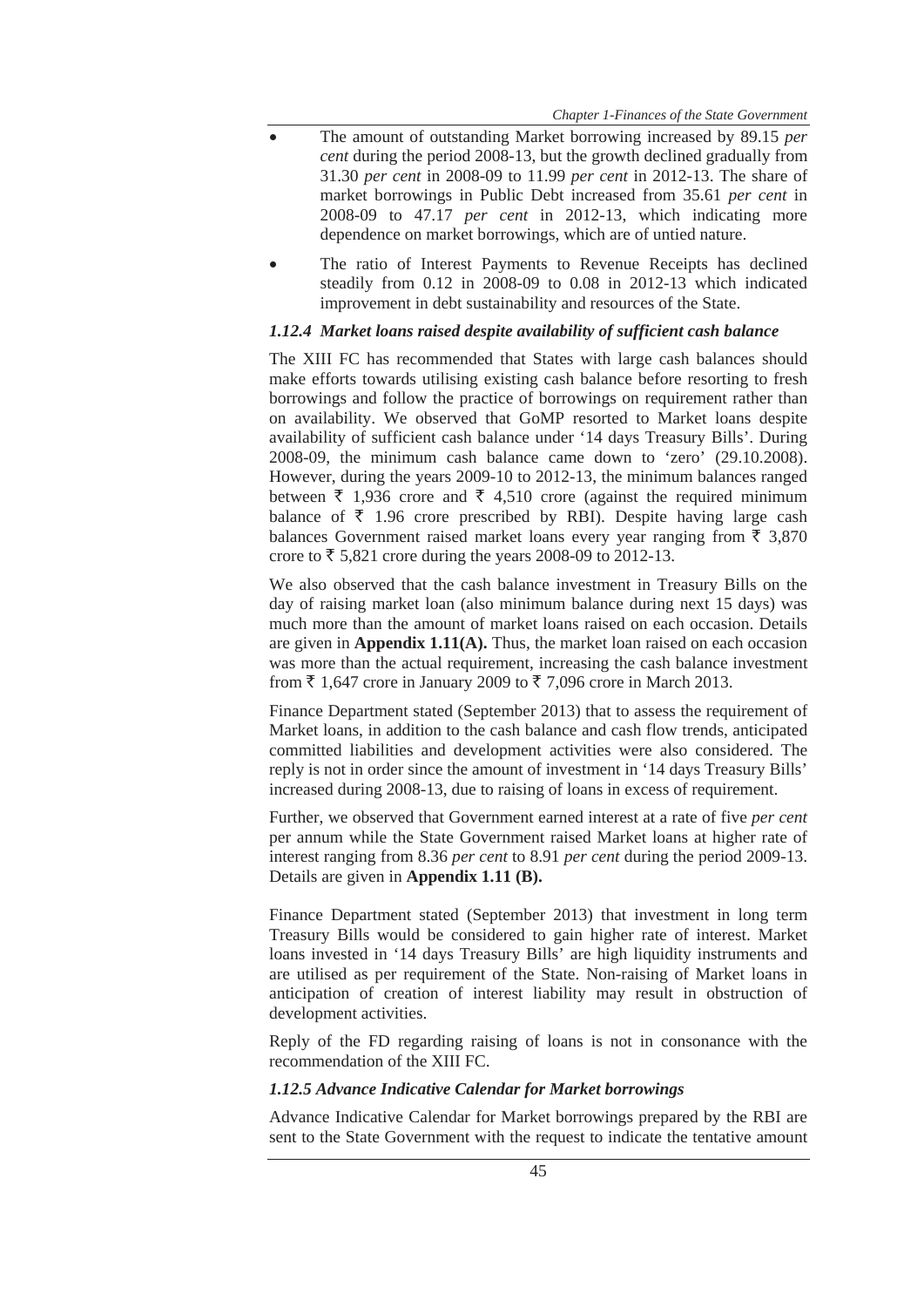#### *Audit Report on State Finances for the year ended 31 March 2013*

and timing of the open Market borrowing programme of the State for the coming quarter of a financial year enclosing the indicative dates. Scrutiny revealed that GoMP prepared borrowing calendars for all the quarters only for the years 2009-10 and 2012-13. Even in those years actual market borrowings were much in variation with the proposed advance borrowing calendar. Details are given in **Appendix 1.11(C).** 

## *1.12.6 Borrowing limits of Market borrowing by the Planning Commission vis a-vis BEs, REs and Actual*

Details of approved limit by the Planning Commission *vis-a-vis* BEs, REs and actuals of Market borrowings during 2008-13 are given in **Table 1.35**.

|                                         |         |         |         |         | (₹ in crore) |
|-----------------------------------------|---------|---------|---------|---------|--------------|
| of<br><b>Borrowing</b><br><b>limits</b> | 2008-09 | 2009-10 | 2010-11 | 2011-12 | 2012-13      |
| <b>Market borrowings</b>                |         |         |         |         |              |
| Limit<br>by<br>approved                 | 2.414   | 5.821   | 4.965   | 5.237   | 6.277        |
| Planning Commission                     |         |         |         |         |              |
| <b>Budget Estimates</b>                 | 2.923   | 5.721   | 6,500   | 6.267   | 8.594        |
| <b>Revised Estimates</b>                | 4,330   | 6,150   | 4.173   | 6,283   | 7.414        |
| <b>Actual Market borrowings</b>         | 4,495   | 5,821   | 3,900   | 4,000   | 4,500        |

**Table 1.35:** *Borrowing limits/estimates vis-a-vis Actual*

*(Source: Annual Plans approved by Planning Commission and statements laid along with State Budgets)* 

It would be seen from the above that there were substantial differences between the actual market borrowing and the BEs, REs and limits of Planning Commission indicating injudicious assessment for market borrowings.

During 2008-09, the State Government proposed the Planning Commission to revise the limit to  $\bar{\tau}$  3,864.72 crore due to shortfall in expected receipt of NSSF ( $\bar{\tau}$  729.23 crore). However, approval of the same was not available on records. In all the years, actual Market loans were obtained with the consent/ permission of GoI under article 293(3) of the Constitution.

#### *1.12.7 Maturity trend of Market loans*

The year-wise position of maturity trend of market loans for the period 2013-14 to 2022-23 is given in **Table 1.36**.

|                        |                                               | (as on 31 March 2013)                            |
|------------------------|-----------------------------------------------|--------------------------------------------------|
| <b>Maturity Year</b>   | <b>Maturity amount</b>                        | As a <i>per cent</i> of outstanding market loans |
|                        | $(\bar{\bar{\mathbf{\mathsf{z}}}})$ in crore) | ₹ 31,407 crore as on 31 March 2013               |
| 2013-14                | 1,429                                         | 4.55                                             |
| 2014-15                | 2,129                                         | 6.78                                             |
| $2015 - 16$            | 1,709                                         | 5.44                                             |
| 2016-17                | 1,549                                         | 4.93                                             |
| 2017-18                | 2,500                                         | 7.96                                             |
| <b>Total (2013-18)</b> | 9,316                                         | 29.66                                            |
| 2018-19                | 3,870                                         | 12.32                                            |
| 2019-20                | 5,821                                         | 18.53                                            |
| 2020-21                | 3,900                                         | 12.42                                            |
| 2021-22                | 4,000                                         | 12.74                                            |
| 2022-23                | 4,500                                         | 14.33                                            |
| <b>Total (2018-23)</b> | 22,091                                        | 70.34                                            |
| <b>Grand Total</b>     | 31,407                                        | <b>100</b>                                       |

**Table 1.36: Maturity trends of market loans**

*(Source: Finance Accounts )*

It would be seen from the above that the redemption liabilities of Market loans during the period 2018-19 to 2022-23 would be 70.34 *per cent* of outstanding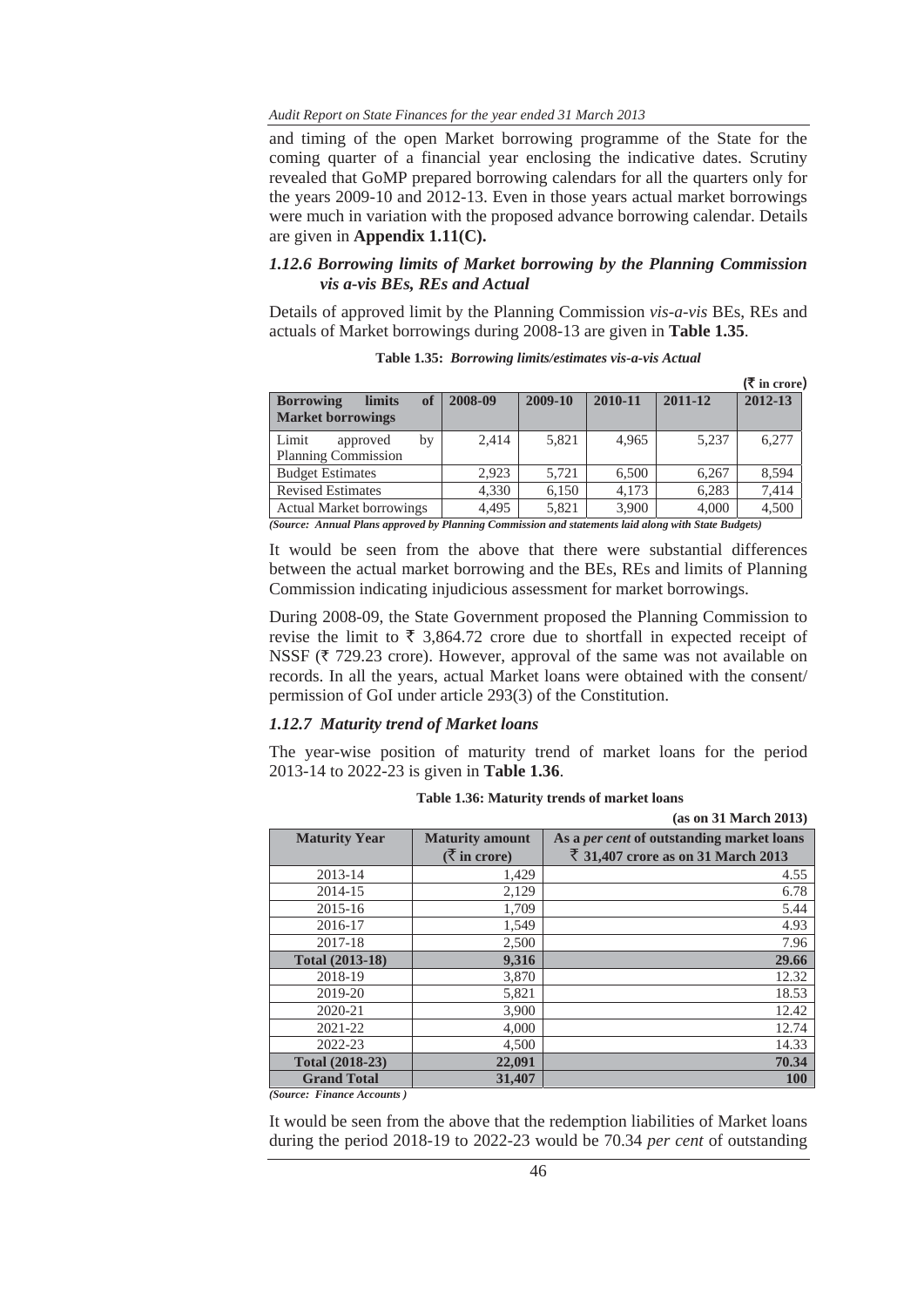$(F$  in crore)

market loans as against 29.66 *per cent* during the next five years. We observed that Government is continuing with the policy of taking loans for tenure of 10 years and on being asked (April 2013), whether any analysis was done by the FD to roll over the market loan, no information was made available by the FD.

#### *1.12.8 Interest rate profile*

Interest rates on market loans raised during 2008-13 are given in **Table 1.37**.

|                               |                                     |         |         |         |                 | $\lambda$ in crore, |  |
|-------------------------------|-------------------------------------|---------|---------|---------|-----------------|---------------------|--|
| Rate<br><i>interest</i><br>of | Market loans raised during the year |         |         |         |                 |                     |  |
| $(\text{per cent})$           | 2008-09                             | 2009-10 | 2010-11 | 2011-12 | 2012-13         | <b>Total</b>        |  |
| 5-5.99                        | Nil                                 | Nil     | Nil     | Nil     | Nil             | Nil                 |  |
| $6 - 6.99$                    | 900                                 | Nil     | Nil     | Nil     | N <sub>il</sub> | 900                 |  |
| 7-7.99                        | 1,960                               | Nil     | Nil     | Nil     | N <sub>il</sub> | 1,960               |  |
| 8-8.99                        | 1.635                               | 5.821   | 3.900   | 3.000   | 4.500           | 18,856              |  |
| 9-9.99                        | Nil                                 | Nil     | Nil     | 1.000   | Nil             | 1,000               |  |
| <b>Total</b>                  | 4.495                               | 5,821   | 3,900   | 4,000   | 4.500           | 22,716              |  |
| Weighted average              | 7.48                                | 8.36    | 8.41    | 8.91    | 8.69            |                     |  |
| interest rate                 |                                     |         |         |         |                 |                     |  |

**Table 1.37: Interest rate profile** 

*(Source: Finance Accounts)*

The position shows that a substantial 87 *per cent* of the Market loans raised  $(\bar{\xi}$  19,856 crore out of  $\bar{\xi}$  22,716 crore) during 2008-13 carry interest rate ranging 8 to 9.99 *per cent*. It was further noticed that during 2011-12 the Government raised  $\bar{\tau}$  1,000 crore on 18 October 2011 at interest rate of 9.05 *per cent* per annum, though cash balance of  $\bar{\tau}$  4,594 crore was lying in 14 days Treasury bills on the same date.

## *1.12.9 System to watch utilisation of Market Borrowing*

The MPFRBM Act, 2005 prescribed use of borrowings for generation of productive assets. The Government, in each tranche of loan, notified the objective of raising of market loan as financing of development schemes. We observed that no system was evolved for monitoring utilisation of the Market loans raised by the FD. As a result, utilisation/application of Market loans for the intended objectives such as capital formation and financing the development schemes could not be ascertained. We observed that the amounts of Capital Expenditure (including loans disbursed) were higher than the net borrowings in all the years during the period 2008-13. The details of Capital Expenditure has already been discussed in paragraph 1.6.2.

Finance Department stated (September 2013) that Market loans were part of the total resources. There was no procedure of incurring expenditure directly from the Market loans. Classification of expenditure on separate development schemes from Market loans and from cash balances was not possible. Utilisation of Market loans could be ensured from the capital expenditure of the State, which was higher in comparison to Market loans.

Reply of the FD is not in consonance with the provision of MPFRBM Act and notifications issued by the State Government because it could not be ascertained whether productive assets were generated and which development schemes were financed out of market loans.

#### **1.13 Quality of Deficit/Surplus**

The ratio of Revenue Deficit to Fiscal Deficit and the decomposition of Primary Deficit into Primary Revenue Deficit and Capital Expenditure (including Loans and Advances) would indicate the quality of deficit in the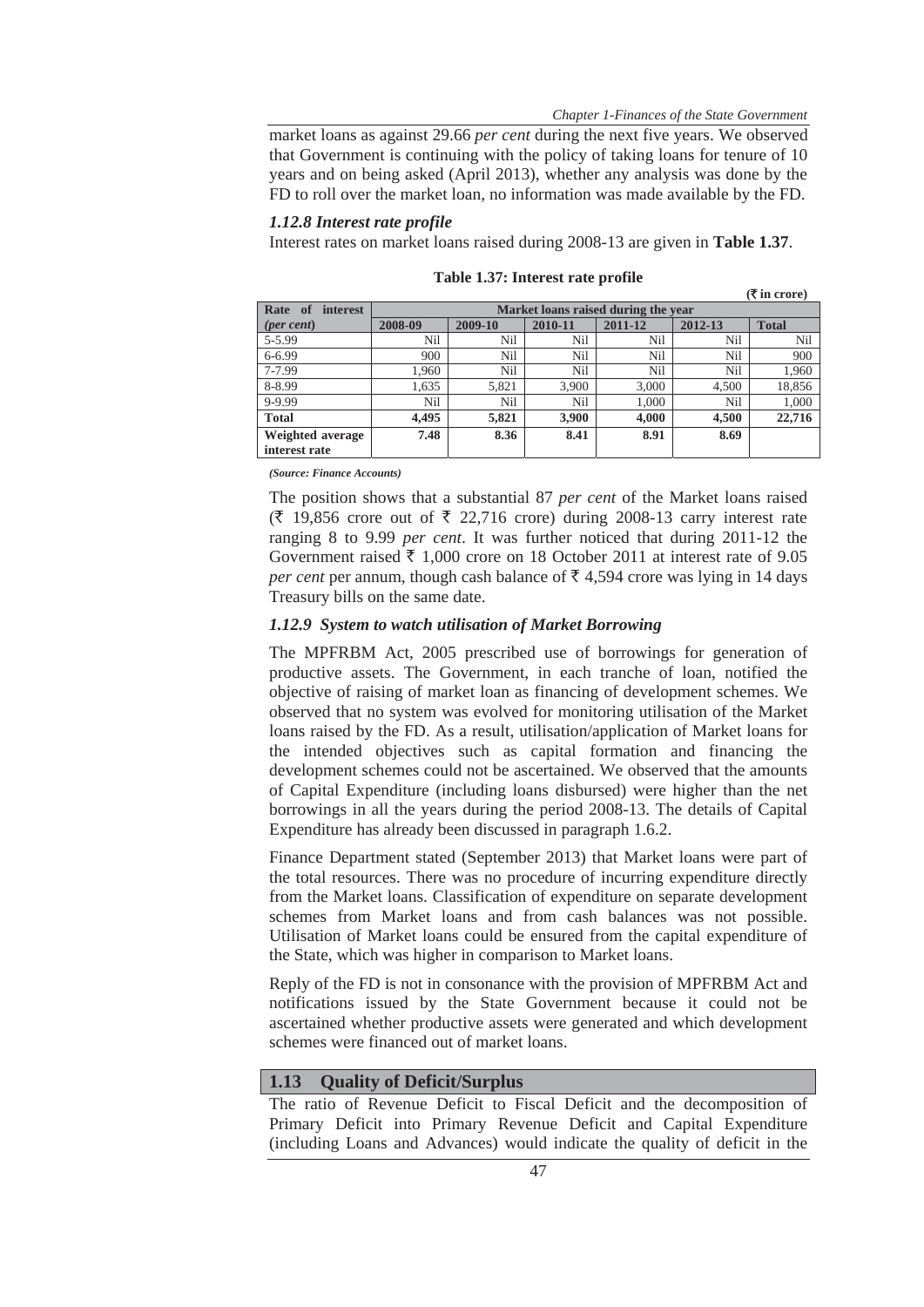*Audit Report on State Finances for the year ended 31 March 2013* 

State's finances. In case of Madhya Pradesh there has been a Revenue Surplus since 2004-05. The bifurcation of the Primary Deficit **(Table 1.38)** indicates the extent to which the Deficit has been on account of enhancement in Capital Expenditure, which may be desirable to improve the productive capacity of the State's economy.

|         |                 |                    |                    |           |                    |                                      | $(5 \times 1)$ |                  |  |  |  |
|---------|-----------------|--------------------|--------------------|-----------|--------------------|--------------------------------------|----------------|------------------|--|--|--|
| Year    | Non-            | <b>Primary</b>     | Capital            | Loans and | <b>Primary</b>     | Non-debt                             | <b>Primary</b> | CE               |  |  |  |
|         | debt            | <b>Revenue</b>     | <b>Expenditure</b> | Advances* | <b>Expenditure</b> | Receipt<br>$vis-$                    | Deficit $(-)/$ | <b>as</b>        |  |  |  |
|         | <b>Receipts</b> | <b>Expenditure</b> | (CE)               |           | (PE)               | $\dot{a}$ -vis                       | $surplus(+)$   | per              |  |  |  |
|         |                 |                    |                    |           |                    | <b>Primary</b>                       |                | cent             |  |  |  |
|         |                 |                    |                    |           |                    | <b>Revenue</b><br><b>Expenditure</b> |                | of PE            |  |  |  |
|         | $\overline{2}$  | 3                  | $\boldsymbol{4}$   | 5         | $6(3+4+5)$         | $7(2-3)$                             | $8(2-6)$       | $\boldsymbol{9}$ |  |  |  |
| 2008-09 | 33.656          | 25,322             | 6,713              | 1.862     | 33.897             | 8.334                                | $-241$         | 19.80            |  |  |  |
| 2009-10 | 41,443          | 31.443             | 7.925              | 3,820     | 43.188             | 10,000                               | $-1.745$       | 18.35            |  |  |  |
| 2010-11 | 52,257          | 39,963             | 8.800              | 3,717     | 52,480             | 12,294                               | $-223$         | 16.77            |  |  |  |
| 2011-12 | 71.753          | 47.394             | 9.055              | 15.764    | 72.213             | 24.359                               | $-460$         | 12.54            |  |  |  |
| 2012-13 | 70,500          | 57,394             | 11.567             | 5,385     | 74,346             | 13.106                               | $-3,846$       | 15.56            |  |  |  |

**Table 1.38: Primary Deficit/Surplus – bifurcation of factors** 

*\*Including Inter-State settlement* 

*(Source: Finance Accounts)*

Bifurcation of the factors resulting in Primary Deficit of the State during the period 2008-13 reveals that the Primary Deficit was on account of Capital Expenditure incurred and Loans and Advances disbursed by the State Government. In other words, Non-debt receipts of the State were not only adequate to meet the Primary Revenue Expenditure but also met the whole/part of the Capital Expenditure. Although the surplus Non-debt receipts were enough to meet the Capital Expenditure in all the years, they were not enough to meet the entire Loans and Advances resulting in Primary Deficit during the period 2008-13.

# **1.14 Conclusion**

# *Management of fiscal imbalances and resource mobilisation*

- $\triangleright$  The State maintained Revenue Surplus during the year 2012-13 at ₹7,459 crore. However, it decreased by ₹ 2,451 crore over the previous year. Though the Fiscal Deficit (FD) of the State  $(\bar{\tau}, 9,420)$ crore) was within the limits prescribed by XIII FC, FRBM Act and Budget estimates, the FD increased from the previous year (by ` 3,660 crore). The FD relative to GSDP also increased from 1.86 *per cent* in 2011-12 to 2.60 *per cent* in the current year.
- ¾ Revenue Receipts (` 70,427 crore) grew by 12.50 *per cent* over 2011- 12. Growth of Revenue Receipts showed increasing trend during 2008- 11, thereafter decreased gradually during 2011-13, mainly due to lesser growth in State's own Tax Revenue. During 2012-13, 53 *per cent* of Revenue Receipts came from State's own resources and 47 *per cent* was contributed by Central tax transfer and Grants in aid from GoI.
- ¾ The GSDP growth rate during 2012-13 at current price (16.85 *per cent*) of the State was higher than that of India's GDP (13.26 *per cent*).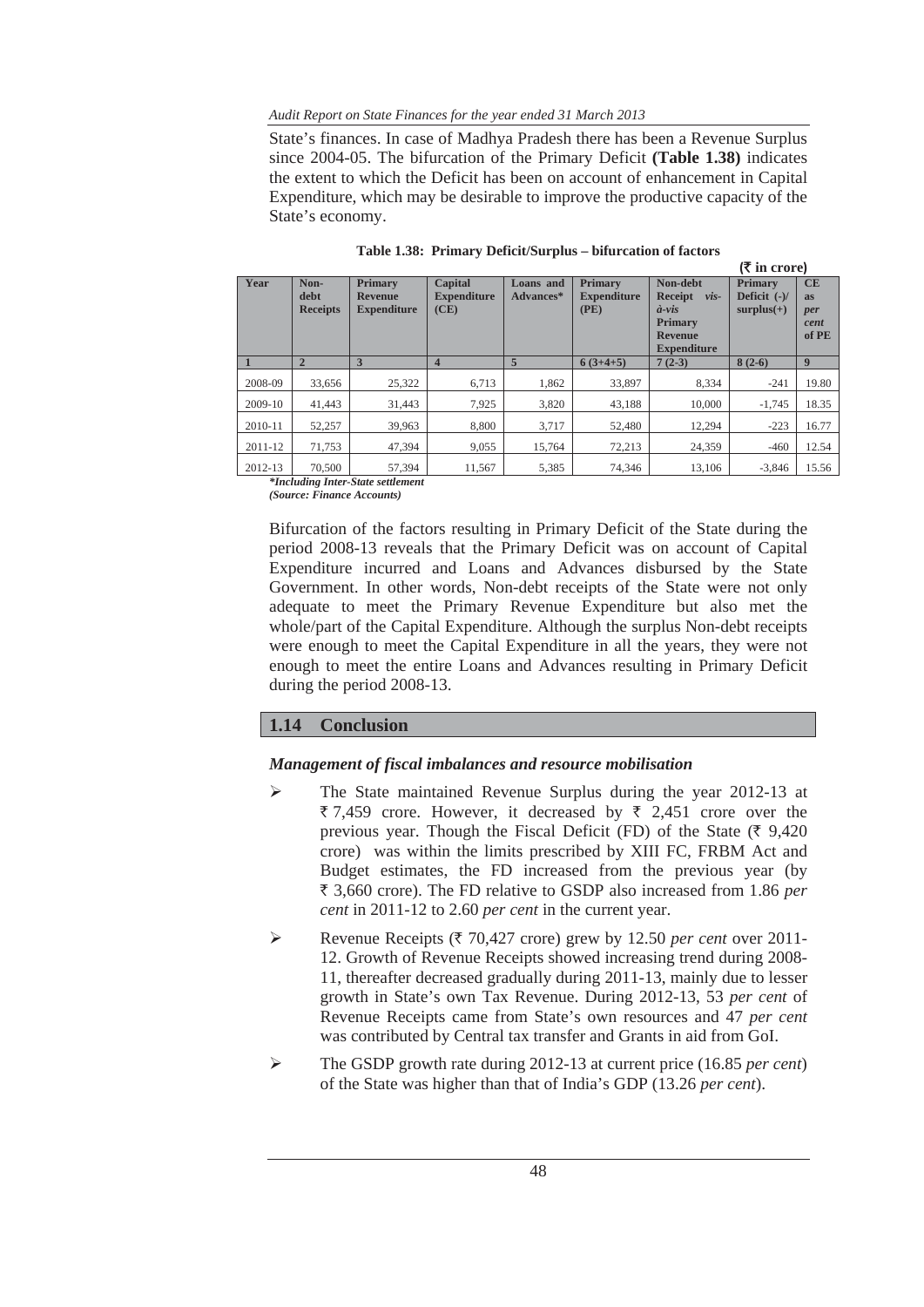# *Expenditure Management and Fiscal Priority*

- ¾ The Revenue Expenditure (RE) of the State increased by 19.50 *per cent* from  $\bar{\xi}$  52,694 crore in 2011-12 to  $\bar{\xi}$  62,968 crore in 2012-13. The Non-Plan Revenue Expenditure (NPRE) increased by 21.65 *per cent* and constituted 71 *per cent* of RE. Actual NPRE was 39.83 *per cent* more than the XIII FC projection, but almost equal to the projection made in the MTFPS of the State.
- ▶ Capital Expenditure in 2012-13 ( $\bar{z}$  11,567 crore) increased by 28 *per cent* over the previous year. The increase was mainly under Rural Development and Irrigation & flood control.
- $\triangleright$  Expenditure on salaries & wages, pension payments, interest payments and subsidies together constituted 51 *per cent* of Revenue Expenditure and 46 *per cent* of Revenue Receipts. Out of total subsidy payments of ` 5,697 crore, 47 *per cent* pertained to Energy Department.
- $\triangleright$  The priority given to Social Sector Expenditure and expenditure on Education and Health Sectors in Madhya Pradesh was not adequate during 2012-13, when compared with the General Category States' Average.

# *Funds transferred to State Implementing Agencies outside the State Budget*

A total amount of  $\bar{\tau}$  6,233.66 crore was directly transferred to the State agencies during 2012-13 for implementing various schemes. These funds were not routed through State Budget. There is no mechanism for monitoring the utilisation of such funds.

# *Incomplete projects*

 $\triangleright$  In Water Resources Department, expenditure of  $\bar{\tau}$  2,412.53 crore incurred on 55 incomplete projects remained unfruitful as of March 2013. Of these, initial estimated cost of 24 projects was revised by the Government involving a cost overrun of  $\bar{\tau}$  2,067.92 crore.

# *Return on investment*

→ During 2012-13, return (₹ 18.38 crore) on investment of ₹ 14,656.50 crore made by the Government up to 2012-13 in Statutory corporations, companies, Co-operative societies, etc. was only 0.13 *per cent* against the average borrowing cost of 6.48 *per cent* during the year.

# *Net availability of funds*

¾ During the year 2012-13, repayment of internal debt, GoI loans and other obligations and interest thereon constituted 86 *per cent* of fresh debts leaving very less funds for asset creation.

# *Management of Liabilities*

 $\triangleright$  At the end of the year 2012-13, total liabilities (TL) of the State was ` 90,168 crore. The ratio of TL to GSDP (24.92 *per cent)* was within the limit of 40 *per cent* fixed under the FRBM Act, 2005 and also within 36.8 *per cent* prescribed by XIII FC. However, the buoyancy of